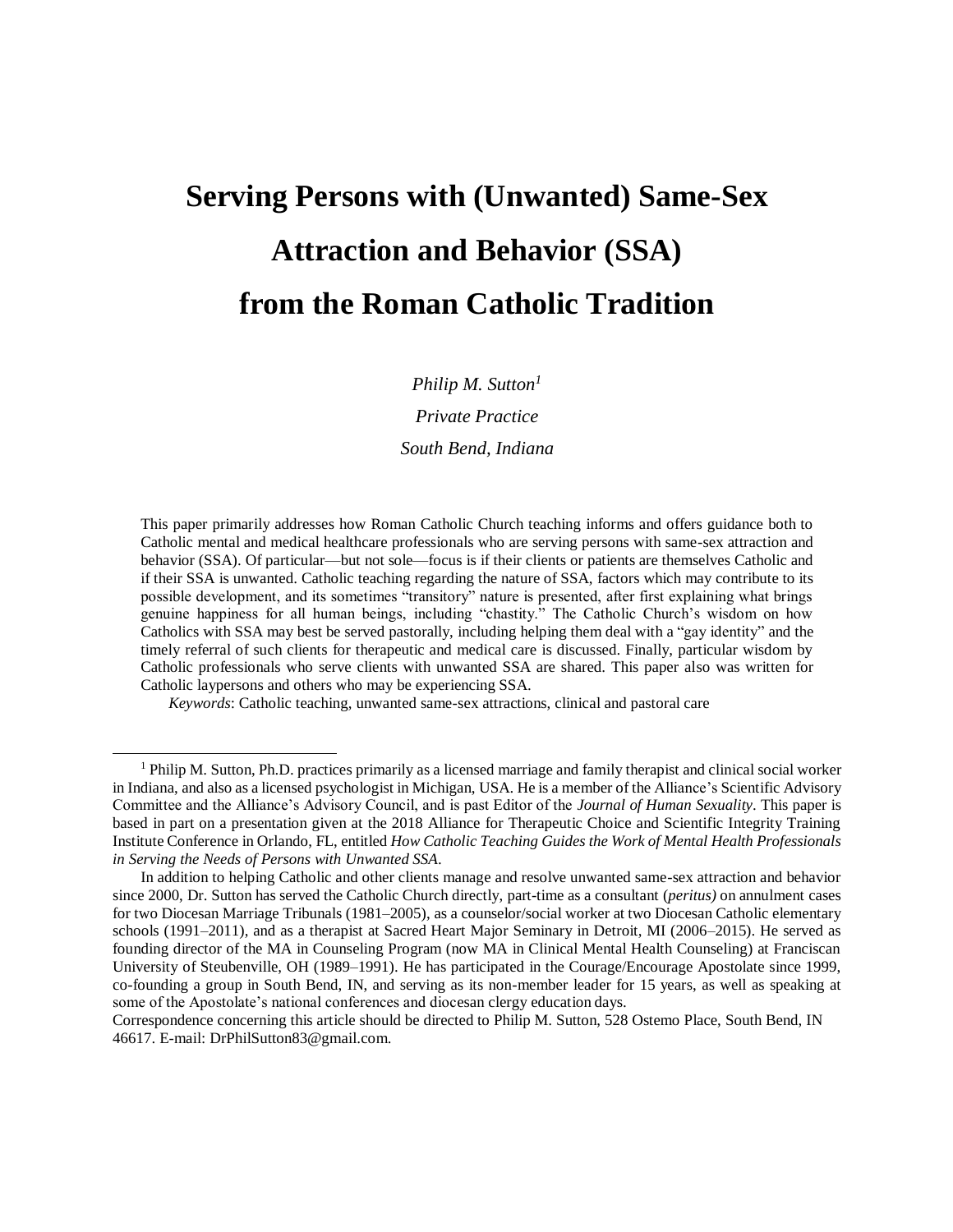This paper is written primarily for two audiences. The first includes mental and medical healthcare professionals, and also pastoral caregivers, who are curious about what the Catholic Church teaches about homosexuality (same-sex attraction and behavior, or SSA) and what guidance she offers to those who are serving persons primarily but not only Catholics—who experience SSA as "unwanted," or *egodystonic* (American Psychiatric Association, 1980, pp. 281–282). The second audience includes laypersons or non-professionals who are Catholic and/or curious about what the Catholic Church teaches about SSA and receiving professional—as well as pastoral care—especially when SSA is unwanted.

The paper's emphasis is on "unwanted," or *ego-dystonic* SSA, because the primary intended audience (professional and also pastoral caregivers) are most likely to be serving persons with SSA for whom at least some aspects of SSA are unwanted. The title of the paper reads "(Unwanted)" though, for two reasons. Much of the Catholic Church teaching cited refers to *all* persons withSSA. And caregivers may find themselves serving someone for a different reason, when it becomes clear that she or he also experiences *wanted*—or at least *not unwanted*—SSA

(ego-*syntonic* homosexuality). Much of the Catholic Church wisdom on serving persons with unwanted SSA may offer helpful guidance for serving these persons too.

Sources of authoritative Catholic Church teaching quoted and/or cited in this paper include the *Catechism of the Catholic Church*  (CCC) (1994), the *Compendium of the Catechism of the Catholic Church*  (*Compendium*, 2005), and documents of Vatican Council II and Vatican dicasteries (departments or offices), including the Congregation for Catholic Education (CCE), the Congregation for the Doctrine of the Faith (CDF), and the Pontifical Council for the Family (PCF, now the Department for the Laity, the Family and Life), the Pontifical Council for Justice and Peace (PCJP), and the United States Council of Catholic Bishops  $(USCCB).<sup>2</sup>$ 

# **I. What Does the Catholic Church Teach about the Fundamental Basis for Human Happiness?**

Before clarifying what the Catholic Church teaches about "homosexuality" or "homosexual tendencies," "behaviors," and "relations," it is important to understand her teaching on human nature in general, and on

<sup>2</sup> The Catholic Church teaches that her wisdom about morality is both reasonable and Divinely inspired, the product of both faith and human reason (cf. Pope John Paul II, 1998). "In support of" her judgments about morality—including sexual, "the Church points not only . . . to what God has revealed in Sacred Scripture . . . but also . . . to the intrinsic order of creation" (USCCB, 2006, p. 4). The "intrinsic order of creation" means how each and every human being is designed (created and intended by God) to live in order to experience genuine wellbeing and lasting happiness. The Catholic Church refers to this way of understanding human morality as the "Natural (Moral) Law" (cf. CCC, no. 1950– 1960). The Natural Law is understood through the various ways by which persons come to know what is true about making "good choices" and acting "well" as human beings. These ways include validly

practiced philosophy and science, as well as common sense through wisely understood lived experience. The Catholic Church recognizes both the independence and the complementarity of Revelation and Natural Law as sources of truth (cf. Rice, 1999).

Jewish Tradition has a similar concept called the "Noahide Laws," which are understood as "the heritage of humanity from our oldest ancestors," without which "it would be impossible for humanity to live together in harmony." These "rules," which predate the revelation of the Ten Commandments to Moses, are "universal, for all times, places and people....... [A]ll of us must keep [them], regardless of who we are or from where we come." One Noahide Law involves "harness[ing] and channel[ling] the human libido" (Chabad-Lubavitch Media Center, n.d.).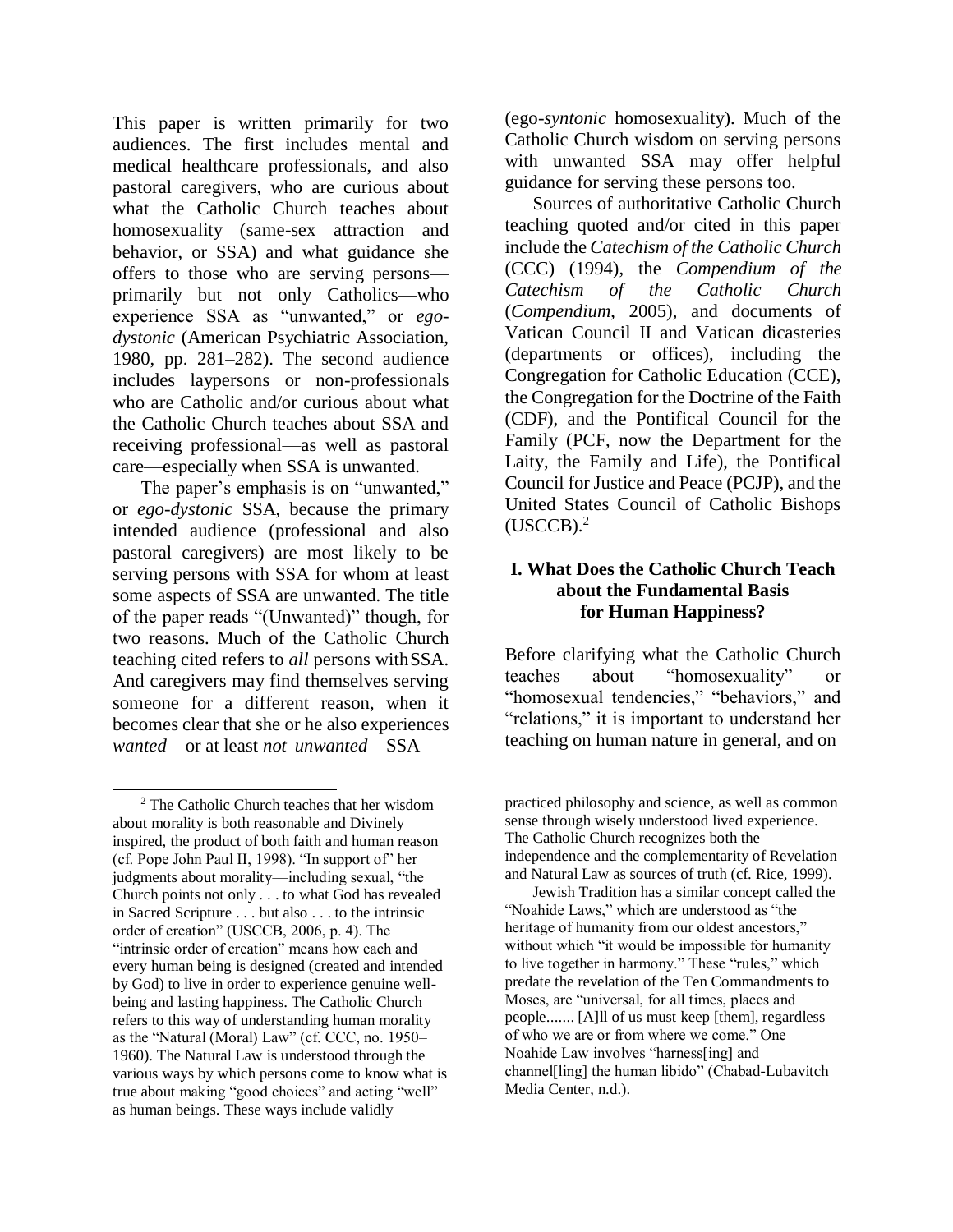human sexuality in particular. Specifically, it is important to hear her wisdom on what enables persons to experience lasting peace and joy personally, and in and through genuinely loving relationships.

# *The Universal Call to Holiness and Love (Charity)*

The Catholic Church teaches that human happiness is experienced through holiness and love. All persons are called to be[come] holy (CCC, no. 2013). This involves participating in a lifelong process of faith: seeking knowing and loving God, through knowing, loving and following Jesus Christ, who is the Way, the Truth, and the Life, which leads us to God the Father (John 14:6; cf. Vatican II, 1964, *Lumen Gentium*, no. V). Holiness is not only a state but also a task, whereby all human beings—particularly, but not exclusively, Christians—strive to imitate, and become like Christ, the Son of God, who gave his life for God and for his neighbor (cf. John Paul II, *Novo Millennio Ineunte*). As the *Compendium* of the CCC states:

Christian holiness . . . is the fullness of Christian life and the perfection of charity and it is brought about by intimate union with Christ and, in him, with the most Holy Trinity. The path to holiness for a Christian goes by way of the cross and will come to its fulfillment in the final resurrection of the just, in which God will be all in all. (no. 428; cf. CCC, no. 2012– 2016, 2028–2029)

This universal call to holiness is fulfilled in—and through—persons giving and receiving genuine love. As John Paul II writes: "Love is the fundamental and innate vocation of every human being" (*Familiaris Consortio*, no. 11). The Vatican II (1965b) document *Gaudium et* Spes explains the challenge further: "Man, who is the only

creature on earth which God willed for itself, cannot fully find himself except through a sincere gift of himself" (no. 24). All human beings are called to experience the fulfillment of peace and joy "which the world cannot give" (cf. John 14:27; 15:11)—i.e. experience *beatitude*—becoming like Christ through growth in charity, love for God, our neighbor(s) and ourselves. This means learning how to sincerely (i.e., genuinely, truly, authentically, really, wisely) give ourselves to others—for their (and our) temporal and eternal well-being, and to receive the others' sincere giving of self as well.

## *The Universal Call to—and Challenge of— Chastity*

As John Paul II explains, "As an incarnate spirit, that is a soul which expresses itself in a body and a body informed by an immortal spirit, man is called to love in his unified totality" (*Familiaris Consortio*, no. 11). Created male or female, "[s]exuality affects all aspects of the human person in the unity of his or her body and soul." One's sexuality especially concerns and involves one's "affectivity," one's "capacity to love and to procreate," and his or her "aptitude for forming bonds of communion with others" (CCC, no. 2332). Experiencing peace and joy as a sexual being involves *chastity* (cf. CCC *Compendium*, no. 488).

"Chastity means the successful integration of sexuality within the person and thus the inner unity of man in his bodily and spiritual being" (CCC, no. 2337). As the American Bishops write:

The purpose of sexual desire is to draw man and woman together in the bond of marriage, a bond that is directed toward two inseparable ends: the expression of marital love and the procreation and education of children. . . . This is the order of nature, an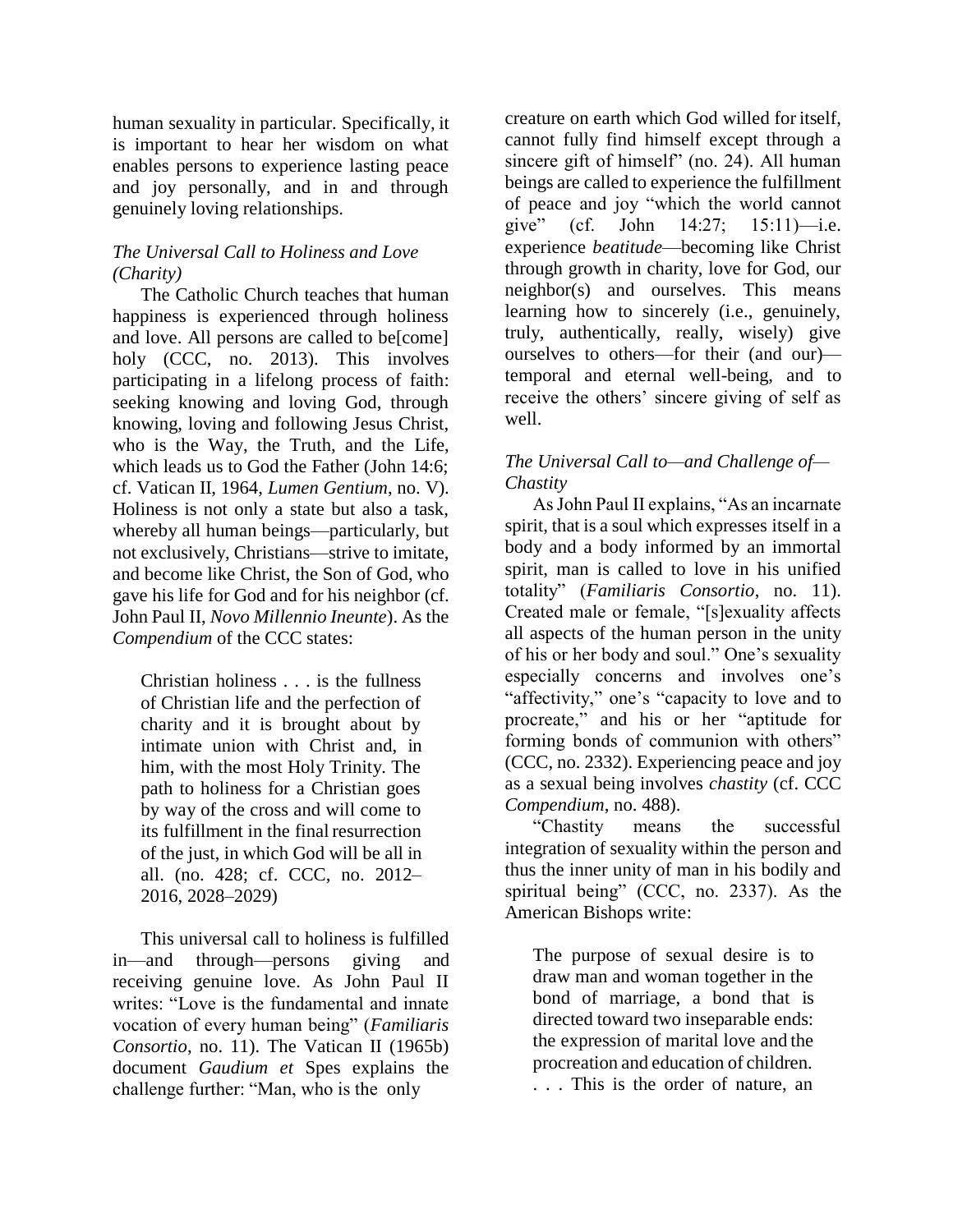order whose source is ultimately the wisdom of God. To the extent that man and woman cooperate with the divine plan by acting in accord with the order of nature, they not only bring to fulfillment their own individual human natures but also accomplish the will of God. (USCCB, 2006, p. 3)

In practice, and to summarize, the Catholic Church teaches that chastity involves a self-control which limits sexually gratifying behavior to "the twofold end of marriage: the good of the spouses themselves and the transmission of life" (CCC, no. 2363). She recognizes that such a habit is not easy to develop. The virtue of chastity requires "an apprenticeship in self-mastery," "an expression of human freedom directed toward self-giving," and "an integral, continuing, life-long formation, brought about in stages" (Compendium, no. 489; cf. CCC, no. 2339–2341).

When it comes to informing and serving all human beings who are engaged in any and all forms of sexual behavior, the Roman Catholic Church may be regarded as *an equal opportunity annoyer*. The CCC teaches that in some way, all unchaste acts fail to honor one or more of the intrinsic characteristics of conjugal (marital) love, which include permanence, faithfulness/fidelity, fecundity or fruitfulness (openness to new life), and sexual complementarity (no. 2337–2391). Anglican author C. S. Lewis summarizesthis well: "Chastity is the most unpopular of the Christian virtues. Either marriage, with complete faithfulness to your partner, or else total abstinence" (1952, p. 90).

Or, as a Catholic physician writes:

Persons with opposite-sex and samesex attraction [both] are capable of unchaste behavior: sexual activity outside the freely chosen covenant of a permanent and faithful noncontracepting marriage between a man and a woman. Persons with opposite-sex and same-sex attraction both can find themselves on the wrong side of the chastity "line." (Cretella, 2012, p. 120)

In declaring homosexual acts themselves as unacceptable, the Catholic Church applies a consistent standard of chastity to all.

For example, the CCC lists "homosexual acts" *last* in the "line" or list of the "principal offenses against *Chastity*," i.e., after "adultery, lust, masturbation, fornication, pornography, prostitution, [and] rape" **(**no. 2351–2359; *Compendium*, no. 492). The CCC also lists as the principal offenses against marital dignity/fidelity "adultery, divorce, polygamy, incest, sexual abuse, free unions (cohabitation, concubinage), [and] sexual acts before and outside of marriage" (no. 2380–2391; *Compendium*, no. 502). And the CCC lists the principal offenses against marital fecundity/fruitfulness as "contraception, sterilization, artificial insemination, [and] artificial fertilization" (no. 2366–2379; *Compendium*, no. 498– 499 $3<sup>3</sup>$ 

Finally, the PCF (1995) clearly states that especially "during the stages of adolescent growth," it is important to help persons who experience SSA to be[come] aware "of the positive significance of sexuality for personal

human sexuality. Homosexual acts also violate the true purpose of sexuality. They are sexual acts that cannot be open to life. Nor do they reflect the complementarity of man and woman that is an integral part of God's design for human sexuality (cf. CCC, no. 2357). (p. 4)

<sup>&</sup>lt;sup>3</sup> As the USCCB (2006) states:

Because of both Original Sin and personal sin, moral disorder is all too common in our world. There are a variety of acts, such as adultery, fornication, masturbation, and contraception that violate the proper ends of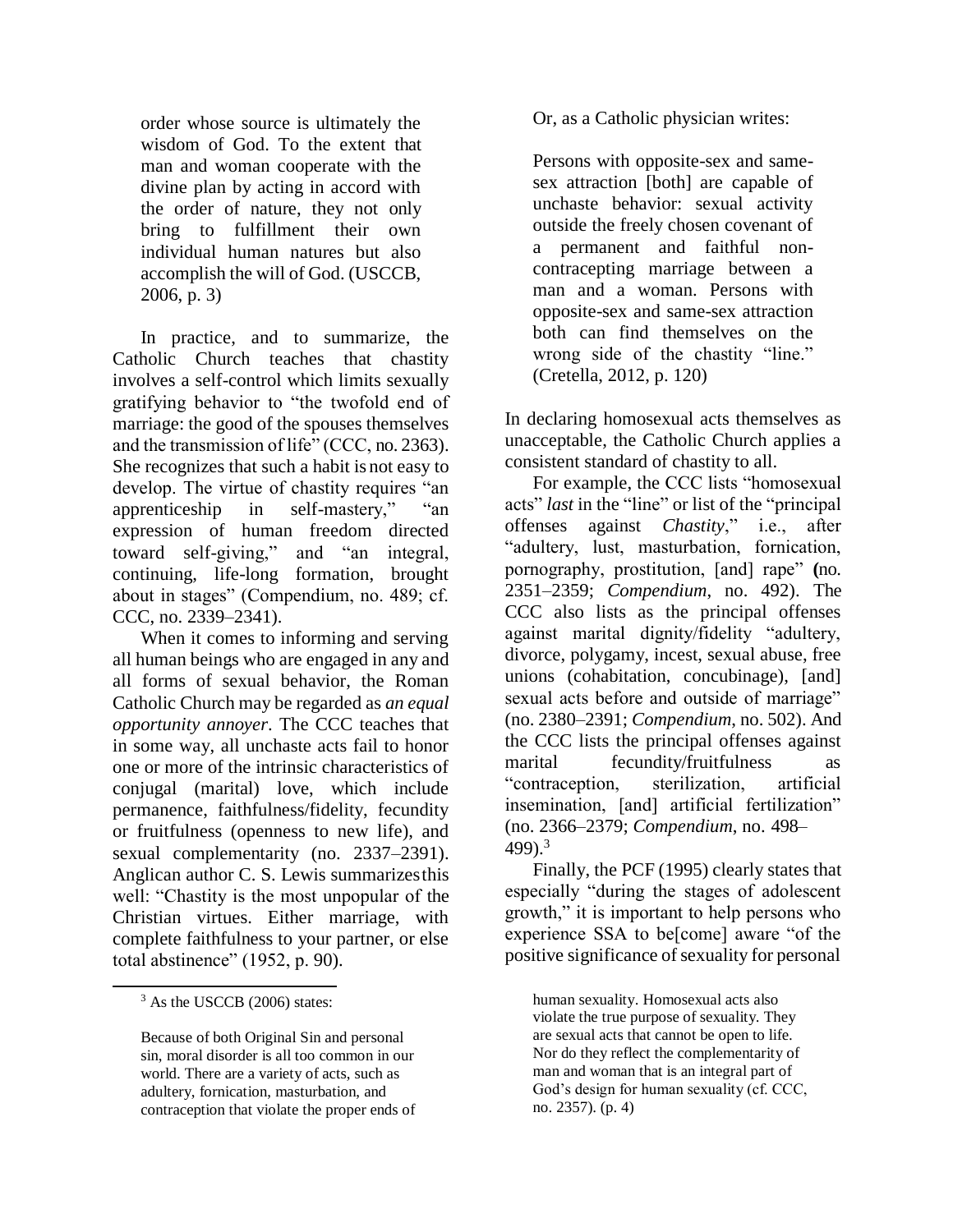harmony and development, as well as the person's vocation in the family, society, and the Church, always represents the educational horizon to be presented." For,

it must never be forgotten that the disordered use of sex tends progressively to destroy *the person's capacity to love* by making pleasure, instead of sincere self-giving, the end of sexuality and by reducing other persons to objects of one's own gratification. In this way the meaning of true love between a man and a woman (love always open to life) is weakened as well as the family itself. (no. 105; emphasis added)

Consistent with this, the USCCB (2006) observes: "It is sad to note that in our society violation of chastity and the pervasive human suffering and unhappiness that follow in its wake are not uncommon" (p. 8).

#### **II. What Does the Catholic Church Teach about the Nature and Possible Causes of Same-Sex Attraction and Behavior (SSA)?**

#### *The Nature of Homosexuality*

The Catholic Church defines "homosexuality" as the "relations between men or between women who experience an exclusive or predominant sexual attraction toward persons of the same sex." She recognizes that homosexuality "has taken a great variety of forms through the centuries and in different cultures." Catholic tradition—based on Sacred scripture<sup>4</sup>—"has always declared that 'homosexual acts are

*intrinsically disordered*,' (CDF, 1975, no. VII; emphasis added)" because they "close the sexual act to the gift of life . . . [and] do not proceed from a genuine affective and sexual complementarity" (CCC, no. 2357). As the CDF (1986) explains:

As in every moral disorder, homosexual activity prevents one's own fulfillment and happiness by acting contrary to the creative wisdom of God. The Church, in rejecting erroneous opinions regarding homosexuality, does not limit but rather defends personal freedom and dignity realistically and authentically understood. (no. 7)

Similarly, the Catholic Church regards "homosexual tendencies"—the "inclination" to engage in homosexual acts—as "objectively disordered" (CCC, no. 2357). This does not mean that a *person* who experiences SSA is objectively disordered only that the desire or inclination is. By contrast, a desire to engage in adultery is *subjectively* disordered, because were the other one's spouse, sexual intimacy with him or her could be "ordered" to—or consistent with—the chastity or self-control to which all humans are called.

But SSA is *objectively* disordered because there are no circumstances in which seeking sexual gratification with a person of one's own sex can be ordered to—or consistent with—the "conjugal [marital]love of man and woman" (no. 2360). For, quoting Pope John Paul II (1981), the CCC teaches that human "sexuality" is the "means by which man and woman give themselves to

<sup>4</sup> "Whenever homosexual acts are mentioned in the Old Testament, it is clear that they are disapproved of, as contrary to the will of God (cf. Gn 19:1–19; Lv 18:22, 20:130). In the New Testament, St. Paul teaches that homosexual acts are not in keeping with our being created in God's image and

so degrade and undermine our authentic dignity as human beings ...... St. Paul listed homosexual practices among those things that are incompatible with the Christian life (cf. Rom 1:26–27; 1 Cor 6:9; 1 Tm 1:10)" (USCCB, 2006, pp. 4–5).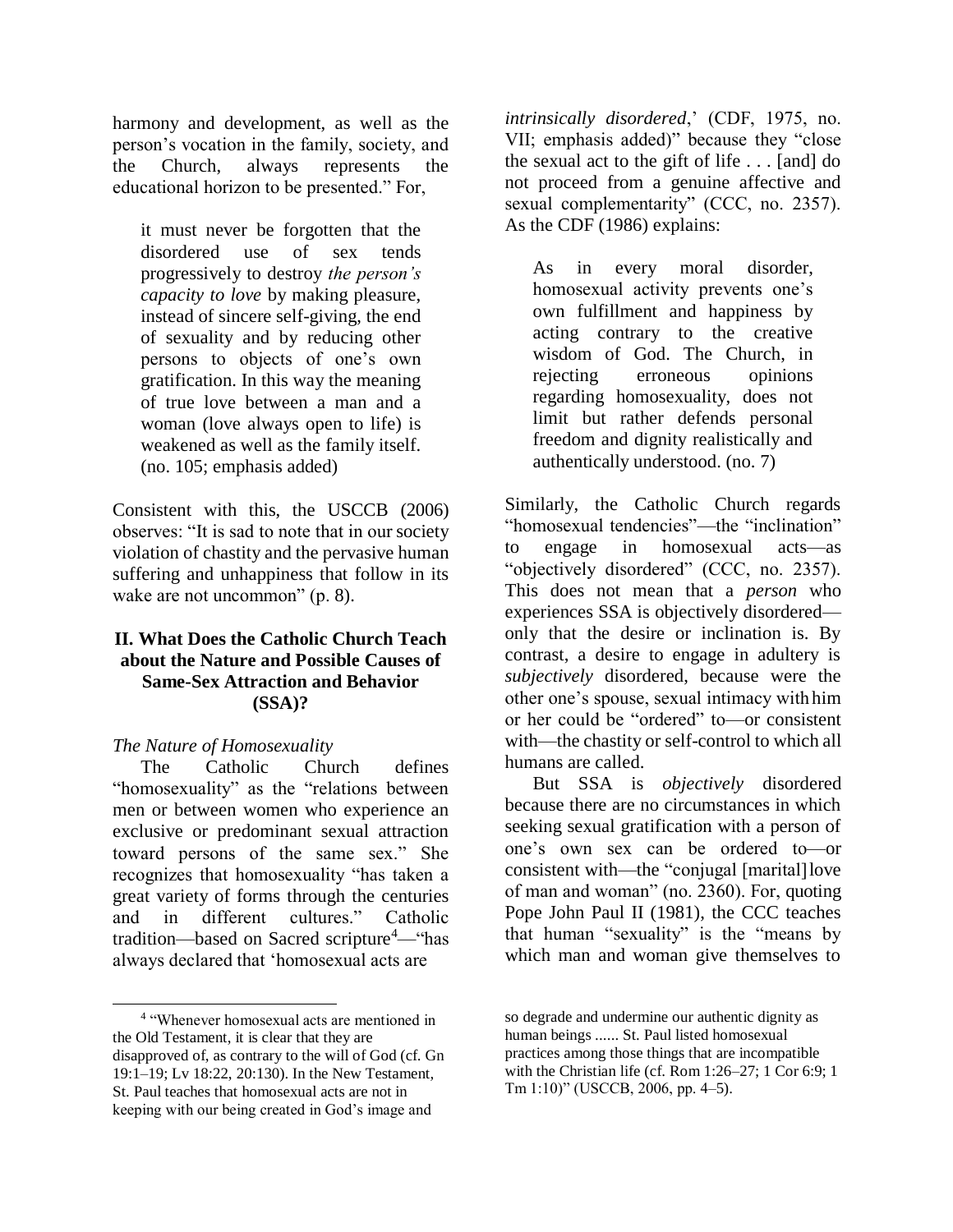one another through the acts which are proper and exclusive to spouses." And sexuality "is realized in a truly human way only if it is an integral part of the love by which a man and woman commit themselves totally to one another until death" (no. 11; CCC, no. 2361). It can't be emphasized enough that the Catholic Church rejects *only* same-sex attractions and behaviors if they involve *same-sex sexual gratification*. She recognizes that much is good, true, and beautiful in the temperaments, behaviors, relationships, interests, occupations, avocations, etc., of persons who also happen to experience SSA. The Catholic Church, and hopefully her

particular lay, professed, and ordained members, try to fulfill the Scriptural exhortation: "[W]hatever is true, whatever is honorable, whatever is just, whatever is pure, whatever is lovely, whatever is gracious, if

there is any excellence and if there is anything worthy of praise, think about these things" (Philippians 4:8).

# *Factors Which May Influence the Development of SSA*

On the one hand, the CCC states that homosexuality's "psychological genesis remains largely unexplained" (1994, no. 2357), which the USCCB repeats (2005, p. 7). Based on statements in other *magisterial*  documents of the possible influences in the lives of persons who develop SSA, this statement of the CCC may be understood as stating that there is no explanation which is true for all. This is in keeping with the findings of the psychological arts, sciences, and professions that people are not born with SSA, and that a variety of factors my influence its development (e.g., American Psychological Association, 2009; Sutton, 2014).

From her pastoral experience, the Catholic Church does suggest possible factors which may influence the development of SSA in a given person. For example, the

Congregation for the Doctrine of the Faith (1975) writes that for certain persons, the "tendency" for "homosexual relations" may come "from a false education, from a lack of normal sexual development, from habit, from bad example, or from other similar causes" (no. VIII).

Adding to the CDF's statement, the Congregation for Catholic Education (1983) further explored the possible influences on a person's developing SSA. The CDF encourages family members and teachers to *identify and understand the factors* which have driven a young person "towards homosexuality: to see if it is a question of physiological or psychological factors." After naming the factors cited by the CDF in its 1975 document, the CCE lists additional, possible psycho/social/behavioral factors. These include a "lack of affection, immaturity, obsessive impulses, seduction, social isolation and other types of frustration, depravation in dress, license in shows and publications." In addition, possible spiritual/theological influences are mentioned: "the innate frailty of man and woman, the consequence of original sin, ... [and] the loss of the sense of God and ofman and woman" (no. 102–103). In a more recent document, the CCE states that for some persons, the practice of homosexual behavioral and "deep-seated homosexual tendencies" may result from an "affective (im-)maturity" (CCE, 2005, no. 3) which may be manageable and possibly resolved (see below).

Overall, the variety of factors which the Catholic Church's pastoral wisdom recognizes *may* (co)influence a given person's development, experience, and enactment of SSA is similar to what various scientific and clinical studies have shown.

In general, the presence of SSA suggests the need for working on further *intra*personal and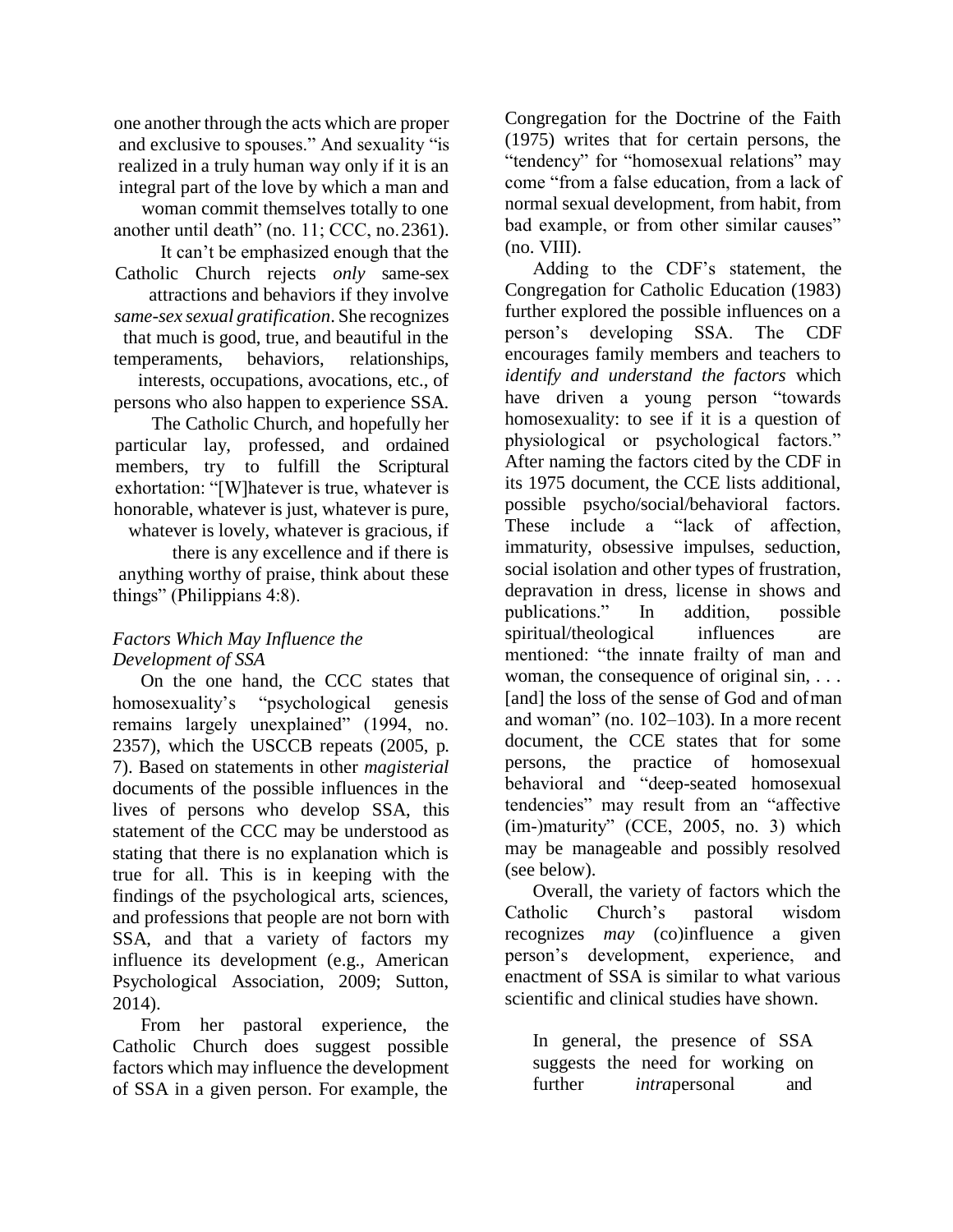*inter*personal development. This 'Un'-done work may include: unmet *needs,* unhealed *hurts*, unresolved *feelings,* unrealized *growth and maturation,* unreconciled *relationships,* unclear *boundaries*, unrealistic *hopes, fears and expectations*, an unfulfilling—and inauthentic—*self image/identity*, and unmanaged *cooccurring* (co-morbid) *difficulties.*  (Sutton, 2011, pp. 11–12; cf. Sutton, 2014)

## *Homosexual Tendencies May Be "Transitory"*

The Catholic Church has recognized, as the CDF (1975) states, that for some persons, "homosexual tendencies" and behaviors appear "transitory or at least not incurable," also noting that for others, such tendencies and/or behaviors may "be incurable" (no. VIII). The Pontifical Council on the Family (1995) likewise advises that persons be given timely help *before* "the practice of homosexual acts has . . . become a habit" (no. 104).

The CCE (2005) notes that a given person with "homosexual tendencies" may be dealing with "only the expression of a transitory problem—for example, that of an adolescence not yet superseded" (no. 2). And, as implied by the CCE above, United States Council of Catholic Bishops (USCCB, 2006) clearly advises that youth can be helped to avoid or stop "believing that they're 'homosexual'" by *preventing* their (1) developing a habit of homosexual relations and (2) involvement in the homosexual subculture. "Young people, in particular, need special encouragement and guidance, since the best way of helping young people is to aid them in not getting involved in homosexual relations or in the subculture in the first place, since these experiences create

further obstacles" (pp. 21–22; cf. CCE, 2005, no. 3).

In addition to recognizing that homosexual tendencies may be "transitory," the pastoral wisdom and experience of the Catholic Church encourages persons with SSA to seek—and qualified persons to offer—helpful pastoral and professional care. The next two sections review authoritative Catholic views on such care.

#### **III. What Wisdom Does the Catholic Church Offer on Helping Persons Pastorally with Unwanted Same-Sex Attraction and Behavior (SSA)?**

A fitting introduction to the Catholic Church's wisdom on pastoral care to all human beings in general, and persons with SSA in particular, may be found in the following quote by Pope Benedict XVI (2010): "I invite everyone to look into the face of the other and to see that he has a soul, a story and a life. He is a person and God loves him as He loves me." The Catholic Church recognizes that *every* human being, of *any* or *no* faith, whether experiencing opposite or SSA or both or neither, and living chastely or not, is loved by God and worthy of being loved by his or her fellow human beings. General and particular ways which the Catholic Church has found helpful for *any*/*every*one, including and especially persons with SSA, to be[come] chaste are discussed below.

# *Concerns About Adopting a "Gay Identity"<sup>5</sup>*

The Catholic Church teaches that *all*  human beings have the need and responsibility to discover and adopt their true *sexual identity*. In Catholic Church documents, "identity" means our *nature, being, essence*, not merely our self-label or self-identification. The CCC explains that

<sup>5</sup> Mental health professionals' concerns about adopting a "gay" identity are discussed below.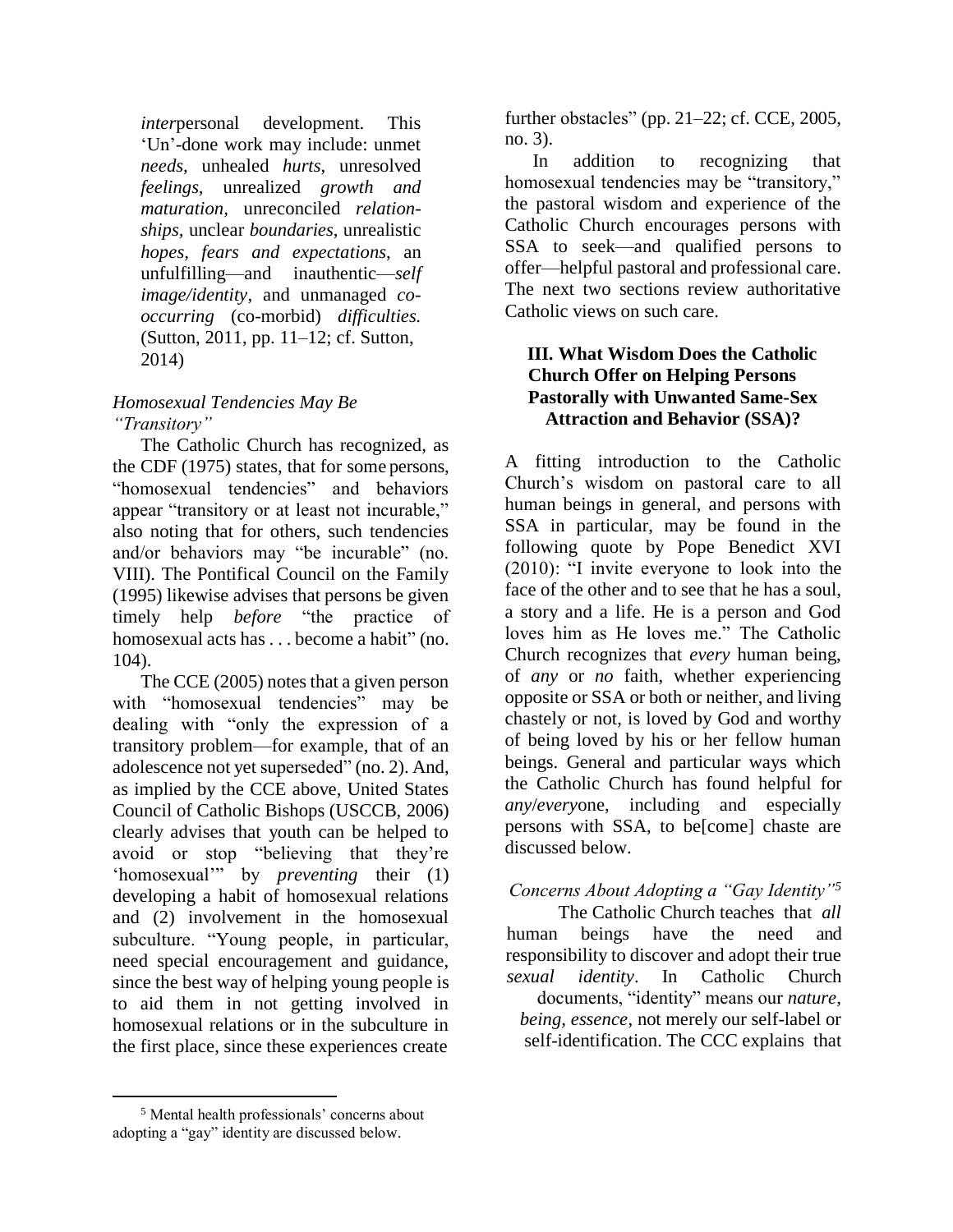one's sexual identity both invites and challenges each person to recognize and accept that 1) God has created him or her a unique, *male or female,* human being (cf. Genesis 1:26–27); 2) each person is *equal in personal dignity* (i.e., intrinsic worth) to every other person; 3) one's sexual identity is important for one's *whole* person; and 4) compared with others, one's sexual identity is *specific* and *complementary*, as well as *unique* (no. 487).

Concerning persons with SSA, the Catholic Church calls them and everyone in society to recognize their *authentic identity and dignity*. As the CDF (1986) writes:

[A] homosexual person, as every human being, deeply needs to be nourished at many different levels simultaneously. Every one living on the face of the earth has personal problems and difficulties, but challenges to growth, strengths, talents, and gifts as well .......... The human person [is] made in the image and likeness of God, [and] can hardly be adequately described by a reductionist reference to his or her sexual orientation. . . . Every person has a fundamental identity: a creature of God, and by grace, his child and heir to eternal life. (no. 16)

In a cautionary note, the USCCB (2006) warns that "[p]ersons with a homosexual inclination should not be encouraged to define themselves primarily in terms of their sexual inclination, however, or to participate in 'gay subcultures,' which often tend to promote immoral lifestyles" (p. 22). In a related matter, the Catholic Church voices concern about the development of the *identity of children* who are raised in a household by two same-sex persons in a relationship in which both claim to be their "mother—or father." She considers that "it is not unjust

discrimination to take into account the sexual tendency . . . in the placement of children for adoption or foster care" (CDF, 1992, no. 11) because of the possible adverse effects on a child's development.

The Catholic Church also seeks to safeguard the identity of *all* children who may be conceived by artificial insemination and/or in-vitro fertilization, whether the adults participating in these actions experience same- or opposite-sex attraction (CCC, no. 2376–2378). As the PCF (2000) teaches:

The dignity of human persons requires their origin to be from parents joined in marriage, from the necessary intimate, integral, mutual and permanent union that comes from being spouses. This then is a good for the children. Being born to one's married, biological parents through their conjugal act is the only origin that adequately safeguards the principle of the children's identity not only from the genetic or biological viewpoint, but also from the biographical and historical perspective. (no. 26)

## *Serving Persons with SSA with Compassion and Wisdom*

The Catholic Church teaches that *all*  human beings deserve to be treated with compassion and respect, because of their *created*—and if baptized *recreated* goodness. This is true whether a person is of Catholic, other, or no faith; is of opposite or same-sex attraction and behavior; and is—or is not—living or trying to live a life of virtue. The USCCB (2006) declares that "each person" possesses a

fundamental dignity as created by God. God has created every human person out of love and wishes to grant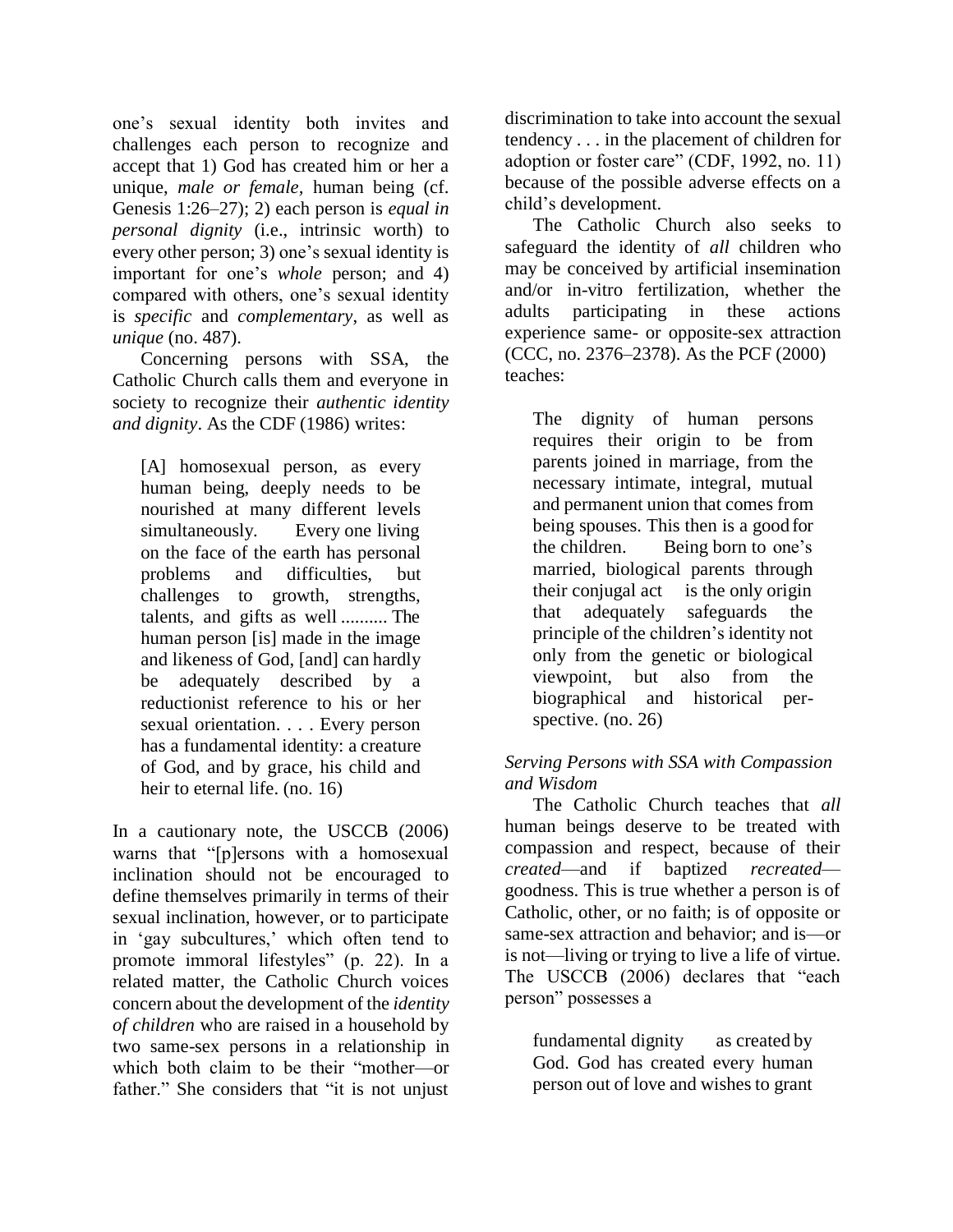him or her eternal life in the communion of the Trinity. All people are created in the image and likeness of God and thus possess an innate human dignity that must be acknowledged and respected (cf. CCC, no. 1700–1702). In keeping with this conviction, the Church teaches that persons with a homosexual inclination "must be accepted with respect, compassion, and sensitivity (CCC, no. 2358)." (pp.  $1-2)$ 

# *Helping Persons Develop Affective (Psycho-Sexual) Maturity*

To be emotionally or affectively mature, every human being needs the experiential certainty of having already been loved and of knowing how to receive and give love maturely and genuinely. In *Redemptor Hominis*, the first encyclical, or formal teaching document, of his pontificate, John Paul II (1979) writes: "Man cannot live without love." A girl or boy, man or woman needs to have genuine "love revealed" to her or him, to "encounter love," to "experience" love "and make it [one's] own," and to "participate intimately in it." If not, he or she "remains a being that isincomprehensible" to her or himself, whose "life is senseless" (no. 10). Affective (emotional or psycho-sexual) *immaturity* may then develop.

*New Vocations for a New Europe* was written by the Pontifical Work for Ecclesiastical Vocations (1998), which involved the collaboration of the Congregations for Congregations for Catholic Education, Oriental Churches, Institutes of Consecrated Life and Societies of Apostolic Life. In *New Vocations*, these Congregations discuss what the Catholic Church has learned about how what she calls "affective" or psycho-sexual "immaturity" leads many persons who struggle to live chastely. This document focuses specifically

on how to identify when young men are ready to begin or to complete formation for celibate priesthood. *New Vocations* describes, among other things, what involves affective *maturity*, and how someone who lacks it may be helped to mature. "Affective maturity" is defined as a sense of personal security, autonomy, and responsibility, which enables a person to interact with and befriend others as an adult, and to freely give and receive sincere (i.e., authentic, real, not just "wellintended") love.

In order to be[come] affectively mature, persons whose pasts were difficult—even traumatic—need to be helped to be reconciled with the negative aspects of their lives. This means helping them learn to recognize, hopefully with *gratitude*: 1) what was good even when unfortunate things happened; 2) the significant figures of their past, with their strengths as well as weaknesses, often through genuine forgiveness; and 3) their life histories, coming to view their experience as a "grace," not something to simply "lament."

When persons' psycho-sexual immaturity leaves them with "moral weaknesses, problems, or behavioral inconsistencies," they must be helped to 1) "be[come] conscious of the root of [their] problem[s], which often is [emotional and] *not sexual* in origin" and 2) perceive their "weakness as something extraneous to [or their] own personality, something that [they do] not want and that jars with [their] ideal [self], and against which [they] will struggle with [their] whole being" (no. 37). The major goal of such work is to help them be[come] more "able to control these weaknesses, with a view to overcoming them."

Acceptable results are either that a person's psycho-sexual behavioral "weaknesses happen less and less" or "that these inclinations will less and less disturb [one's] life," including one's psychological state. Ideally, this will enable a person "to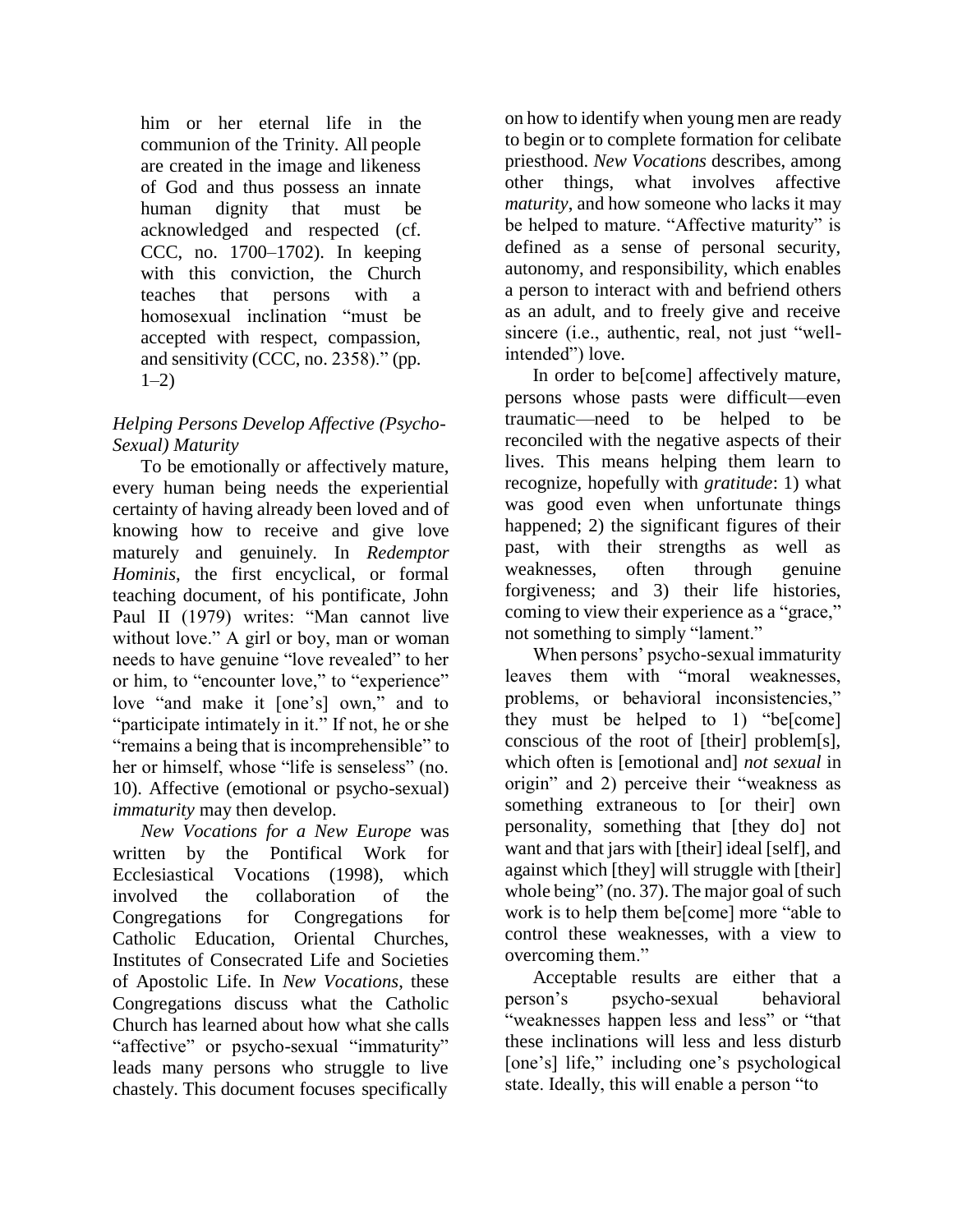carry out his [or her] normal duties without creating excessive tension or unduly occupying [their] attention." Ultimately, the goal of pastoral care for affective-sexual maturity is helping each person be[come more] chaste in behavior, as well as grow in a "progressive freedom in relation to [immature, unchaste] tendencies, in the heart and in the mind, in the will and in the desires" (no. 37).

#### *Specific* Pastoral *Wisdom for Helping Persons with SSA*

The USCCB (2006) document *Ministry to Persons with a Homosexual Inclination: Guidelines for Pastoral Care* is well worth a careful study. In the first half of the document, the USCCB lists and explains a number of *General Principles,* which provide the theological, pastoral, and anthropological (philosophy of human nature) foundation for the *Pastoral Care* guidelines which follow. In one principle, the document asks *Therapy for Homosexual Inclinations?* (p. 7, see below). In the following, *The Necessity for Training in Virtue* (pp. 8–10) is discussed. The USCCB advises that along with the professional care mentioned in the previous section,

There is another kind of "therapy" or healing of which we all stand in need. . . . [R]egardless of whether one is attracted to the same or the opposite sex: Every person needs training in the virtues. To acquire a virtue—to become temperate, brave, just, or prudent—we must repeatedly perform acts that embody that virtue, acts that we accomplish with the help of the Holy Spirit and with the guidance and encouragement of our teachers in virtue.

And in "Western societies" especially, with their "widespread tendency toward

hedonism," which is "an obsession with the pursuit of pleasure" (p. 15), and which encourage and are so financially invested in promoting unchastity, "chastity is a particular virtue that requires special effort" (p. 8).

The CCC teaches that all "[h]omosexual [as well as all] persons are called to chastity." It states further that "they can and should gradually and resolutely approach [this virtue of] Christian perfection." Persons may do so by growing in "the *virtues ofself-mastery* that teach them inner freedom," which may be facilitated "by the *support of disinterested friendship*, by *prayer and sacramental grace*" (no. 2359; emphases added). Numerous other documents both echo and supplement this advice.

The CCE (1983), in a document written before the CCC, advises that those caring for the young ought to try to seek and understand "the causes" of their SSA. This will allow them to offer a more

efficacious help in the process of integral growth: *welcoming with understanding*, *creating a climate of hope*, *encouraging* the *emancipation*  of the individual and his or her *growth in self control* (sp.), *promoting* an authentic moral force towards *conversion* to the love of God and neighbor. (no. 103; emphases added)

Returning to the USCCB (2006) document, the "basic guidelines for [pastoral care] for persons with a homosexual inclination or tendency" (p. 1, 15) are summarized under the categories of *Church Participation*; *Catechesis*; *Sacraments and Worship*; and *Pastoral Support* (pp. 16–25). A few highlights of each will be mentioned. In terms of *Church Participation*, the USCCB recognizes that "persons with a homosexual inclination continue to look to the Churchfor a place where they may live in authentic human integrity and holiness of life." The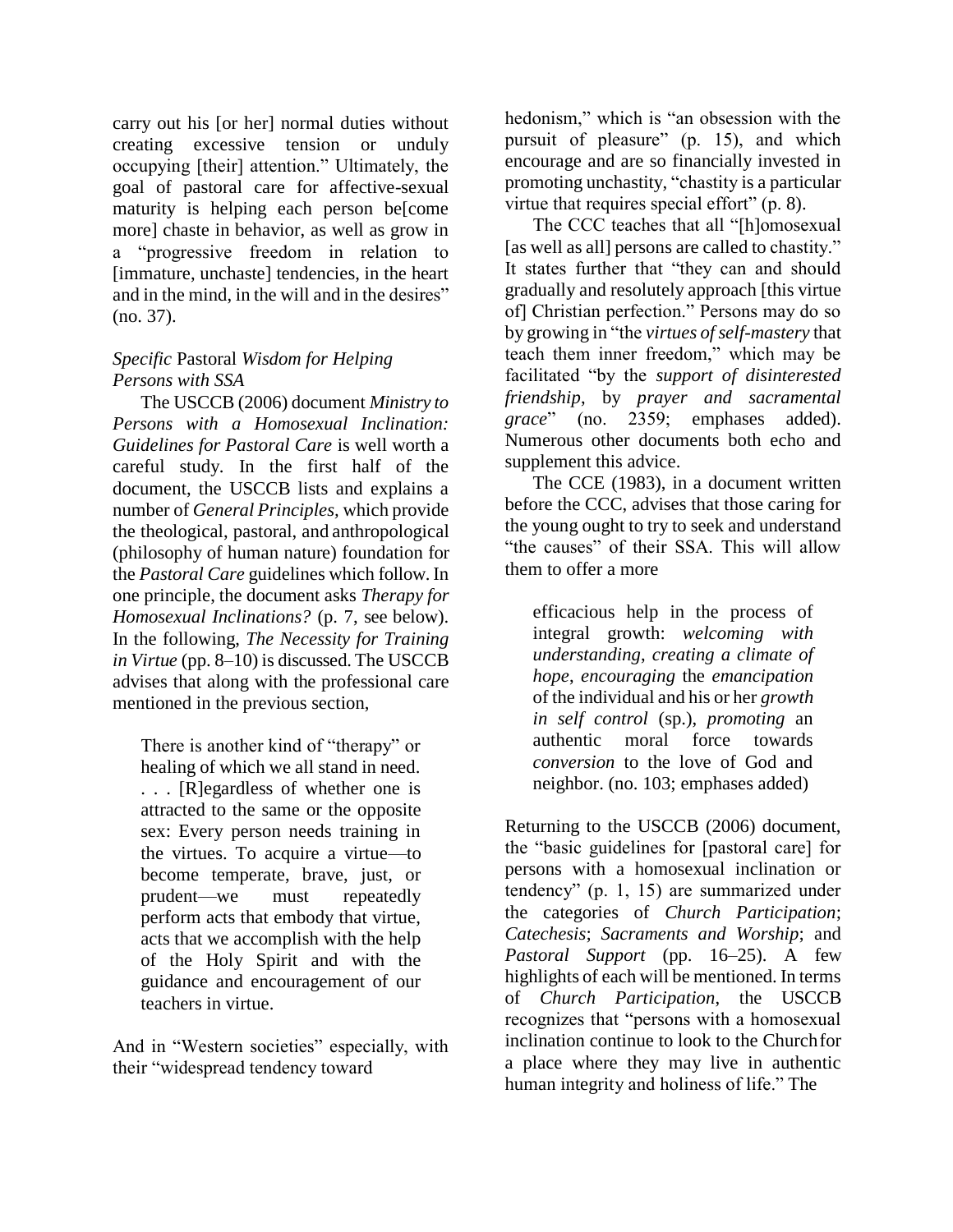U.S. Bishops assert that "being welcomed into and participating in their local faith community is the foundation of spiritual support that the Church offers," encouraging them to "[f]ull and active participation . . . in a worshiping Catholic community." Doing so would offer them the "support for living a life of chastity and integrity and an encouragement to an ongoing personal conversion," which all Catholic Christians need (p. 16).

In particular, the USCCB strongly challenges pastors, parishes, and ministries within them to be in and of, i.e. faithful to, the Catholic Church's teaching about chastity, homosexuality, and offering pastoral care to persons with SSA. The Bishops also encourage "[p]ersons who experience samesex attraction and yet are living in accord with Church teaching . . . to take an active role in the life of the faith community." The USCCB recognizes that for "some persons, revealing their homosexual tendencies to certain close friends, family members, a spiritual director, confessor, or members of a Church support group may provide some spiritual and emotional help and aid them in their growth in the Christian life." But the Bishops also advise that "in the context of parish life . . . general public self-disclosures are not helpful and should not be encouraged." This advice presumably follows the wisdom that it is important for persons with SSA and their fellow parishioners to recognize that their primary

The pervasive influence of contemporary culture creates, at times, significant difficulties for the reception of Catholic teaching on homosexuality. In this context, there is need of a special effort to help persons with a homosexual inclination

identity is being a "brother or sister in Christ" (p. 17; see section above on "sexual identity").

In terms of catechesis, i.e. the Roman Catholic Church's responsibility for always living and teaching "the truth in love" (Ephesians 4:13), the USCCB advises that "the fullness of the Church's teaching on human sexuality in general, and homosexuality in particular," needs to be taught. Their document quotes the CDF (2003): "Moral conscience requires that, in every occasion, Christians give witness to the whole moral truth, which is contradicted both by approval of homosexual acts and unjust discrimination against homosexual persons (no. 5)." The U.S. Bishops advise: "In tone, catechesis ought to be welcoming yet challenging, charitable but firm in the truth" (p. 18), and conducted by "theologically sound and pastorally wise ministers" (p. 19). In a pastorally practical sense, catechesis "should explain the true nature and purpose of human sexuality and should promote the virtue of chastity, which has been both little understood and little valued in contemporary society." Such teaching should also teach "the virtues that are needed to live out the call to chastity, e.g., selfless love, fortitude, temperance, etc." For the USCCB explains: "Ignorance of the fullness of Church teaching is often the greatest barrier to an effective ministry to persons with a homosexual inclination" by parish or diocesan-based ministers (p. 19). $<sup>6</sup>$ </sup>

understand Church teaching. At the same time, it is important that Church ministers listen to the experiences, needs, and hopes of the persons with a homosexual inclination to whom and with whom they minister. Dialogue provides an exchange of information, and also communicates a respect for the innate dignity of other persons and a respect for their consciences. "Authentic dialogue, therefore, is aimed above all at the rebirth of individuals through interior conversion and repentance, but always with profound respect for

<sup>6</sup> The USCCB (2006) acknowledges the difficulty which the Catholic Church has "witnessing"—by both word and example—the validity and goodness of her teaching on SSA and strongly recommends authentic "dialogue" as an important part of the process.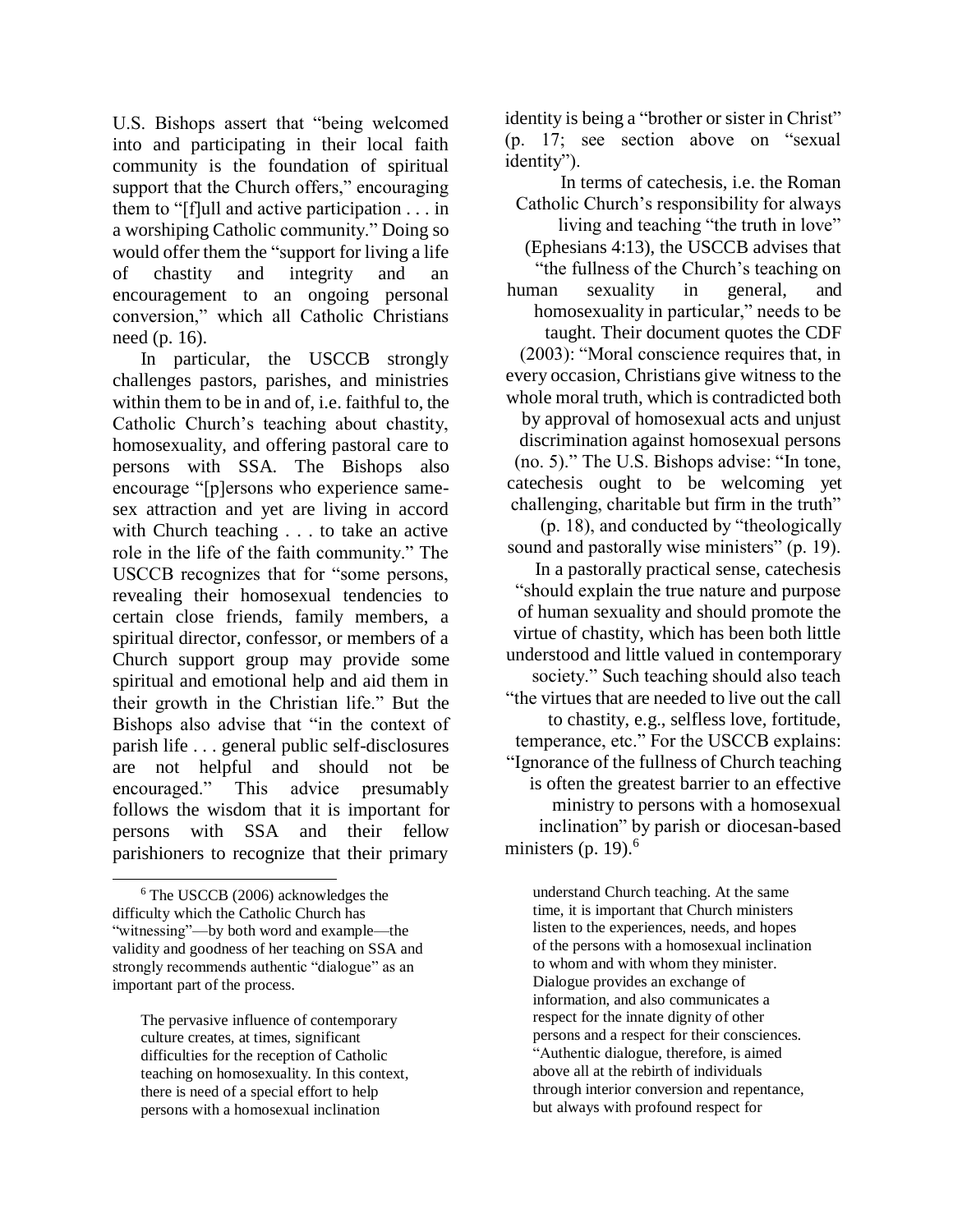In terms of *Sacraments and Worship*, Catholics with SSA "who are living in accord with the Church's moral teachings are invited and encouraged to participate fully and regularly in the sacramental life of the Church." The USCCB emphasize the "frequent reception of the sacraments, especially the Eucharist, for one's ongoing strengthening and sanctification." For, the "Christian life is a progressive journey toward a deepening of one's discipleship of Christ," and that many Christians may "stumble along the way" in any number of ways. Those who do, including those who struggle with SSA behavior, are encouraged "to remain in the community and to continue to strive for holiness through conversion of life." The U.S. Bishops advise that the "frequent reception of the Sacrament of Penance (aka "Reconciliation" or "Confession")" and "[o]ngoing, sound spiritual direction" offer "significant help" (p. 20).

Finally, often echoing points made earlier, the USCCB advises that in terms of *Pastoral Support*, Catholic Church ministers offer opportunities for suitable "teaching, guidance, and fellowship" to persons with SSA who are striving to live virtuous livesof faith. The giving and receiving of "spiritual direction from a priest" are particularly emphasized, as are other ways of helping

consciences and with patience and at the step-by-step pace indispensable for modern conditions" (Pope John Paul II, 1984, no. 25). Such dialogue facilitates an ongoing, interior conversion for all parties truly engaged in the exchange. (p. 24)

Pope John Paul II's (1984) quote on "authentic dialogue" warrants further attention:

It should be repeated that, on the part of the church and her members, dialogue, whatever form it takes (and these forms can be and are very diverse since the very concept of dialogue has an analogical value) can never begin from an attitude of indifference to the

especially youth—but also persons of all ages—to avoid "getting involved in homosexual relations or in the subculture in the first place," and/or to discontinue such involvement (p. 21).

As mentioned above, the U.S. Bishops encourage the development of opportunities for persons "with homosexual attractions to gather together in mutual understanding and support." Doing so may help them avoid or be free of the "social isolation and alienation, which are risk factors for an unhealthy life, including unchaste behaviors." In addition, "parents, siblings, and spouses" who discover "that a family member has homosexual tendencies" may be very concerned and also find themselves isolated, perhaps alienated like their family member with SSA may be.

The development of and timely participation in "support groups" which are faithful to Magisterial "teaching regarding the human dignity of persons with a homosexual inclination and the moral principles regarding chastity that lead to the fullness of authentic human living" are strongly recommended. "Examples of such ministries whose principles are in accord with Church teaching are Courage and Encourage" (p. 22, see below). Finally, this section on *Pastoral Support* recommends timely referrals for "counseling services" and

truth. On the contrary, it must begin from a presentation of the truth, offered in a calm way, with respect for the intelligence and consciences of others. The dialogue of reconciliation can never replace or attenuate the proclamation of the truth of the Gospel, the precise goal of which is conversion from sin and communion with Christ and the church. It must be at the service of the transmission and realization of that truth through the means left by Christ to the church for the pastoral activity of reconciliation, namely catechesis and penance. (no. 25)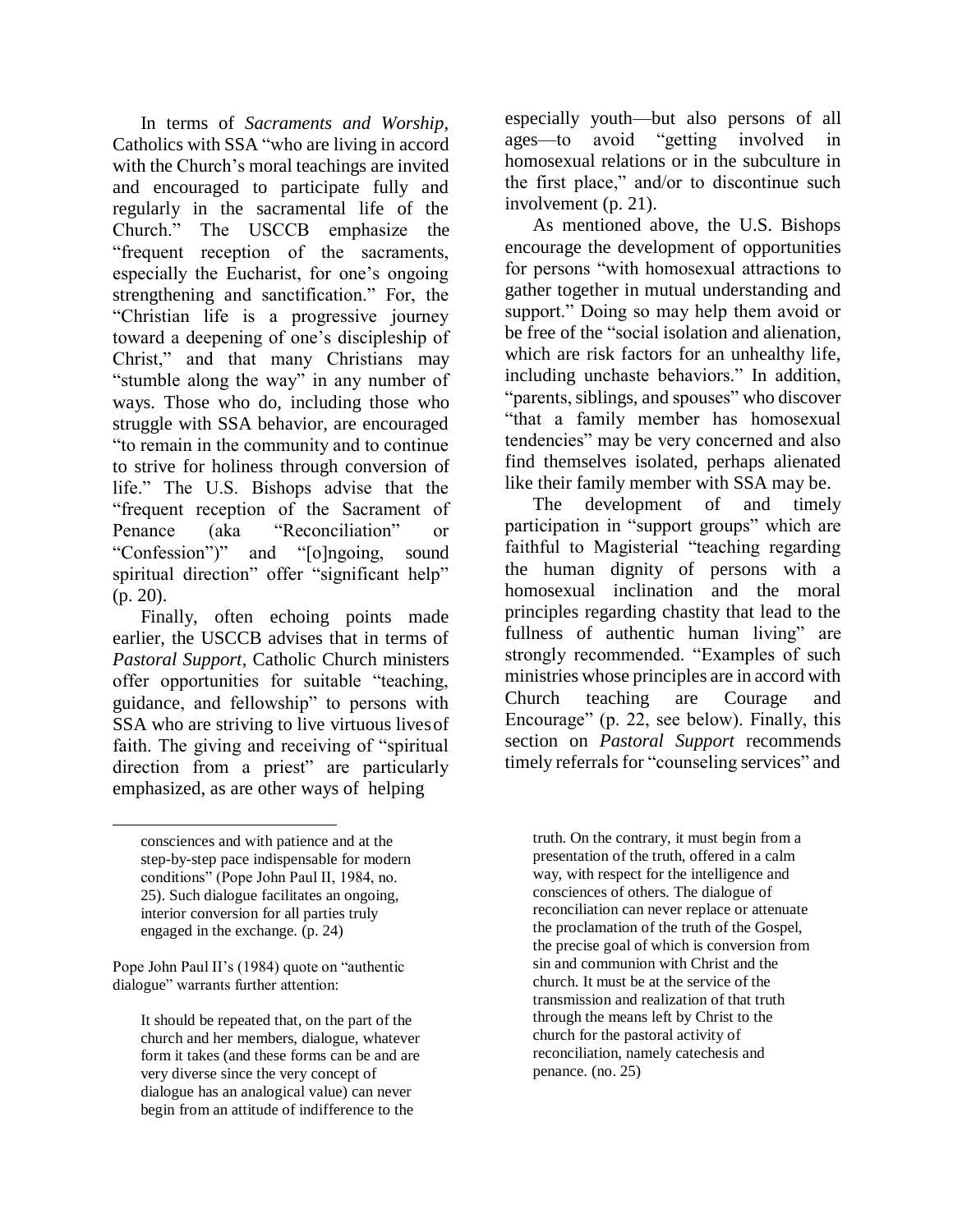"psychological care" for persons with SSA. These recommendations are discussed below.

## *The Courage and EnCourage Apostolate*

The Courage Apostolate (ministry) to Catholics with SSA began in  $1980$ .<sup>7</sup> It was founded by Fr. John Harvey, O.S.F.S through the inspiration and support of Fr. Benedict Groeschel, C.F.R. at the request of Terence Cardinal Cooke of the Archdiocese of New York. The EnCourage outreach of the Apostolate was founded in 1992 "to provide spiritual support for parents, spouses and other loved ones of people who are involved in homosexual relationships." The overall mission of the apostolate, which is now called Courage and EnCourage International, is to offer "support for those who experience same-sex attractions and their loved ones" (Courage, *FAQs*, n.d.). The *Goals of Courage*, which were developed mainly by the first members, and the later *Goals of EnCourage*, include ways of seeking and giving pastoral care which are echoed by the pastoral recommendations of other, often more recent, Magisterial documents.

The five *Goals of Courage* (Courage, *FAQs*, n.d.) involve members committing themselves to lives of chastity; dedicating themselves to Christ and living lives of prayer, communal worship, and service; giving and receiving supportive fellowship and friendship; and [becoming] good examples and role models. For example, the second and longest of the goals is: "To dedicate our entire lives to Christ through service to others, spiritual reading, prayer, meditation, individual spiritual direction, frequent attendance at Mass, and the frequent reception of the Sacraments of Reconciliation and Holy Eucharist."

The five *Goals of EnCourage* (Courage, n.d.) are focused both on the temporal and

eternal well-being of the members who are family and friends of persons with SSA and on helping the members love wisely their "loved ones" with SSA, some of whom may be enacting these attractions and perhaps participating in the "gay lifestyle." For their personal well-being, family and friends commit themselves to try, along with Courage members themselves: "1. To grow spiritually through spiritual reading, prayer, meditation, individual spiritual direction, frequent attendance at Mass, and the frequent reception of the Sacraments of Penance and Holy Eucharist." In order to better love their family member or friend, EnCourage members also try:

2. To gain a deeper understanding of the needs, difficulties, and challenges experienced by men and women with SSA; 3. To establish and maintain a healthy and wholesome relationship with their loved ones with SSA; 4. To assist other family members and friends to reach out with compassion and truth, and not to reject, their loved ones with SSA; [and] 5. To witness to their loved ones by their own lives that fulfillment is to be found in Jesus Christ through His Body, the Church.

## **IV. What Wisdom Does the Catholic Church Offer on Helping Persons with SSA** *Professionally***?**

The Catholic Church both encourages and challenges Catholic and all medical and mental health professionals, and the secular arts and sciences in general, to be "good," i.e. authentic in the work which they do, faithful to their own justifiable "best practices."

<sup>&</sup>lt;sup>7</sup> It should be noted that, with the exception of the Documents of Vatican II, the 1976 CDF document, and Pope John Paul's 1979 encyclical

*Redemptoris Homini*, Courage's founding predates all of the Magisterial documents cited in this paper.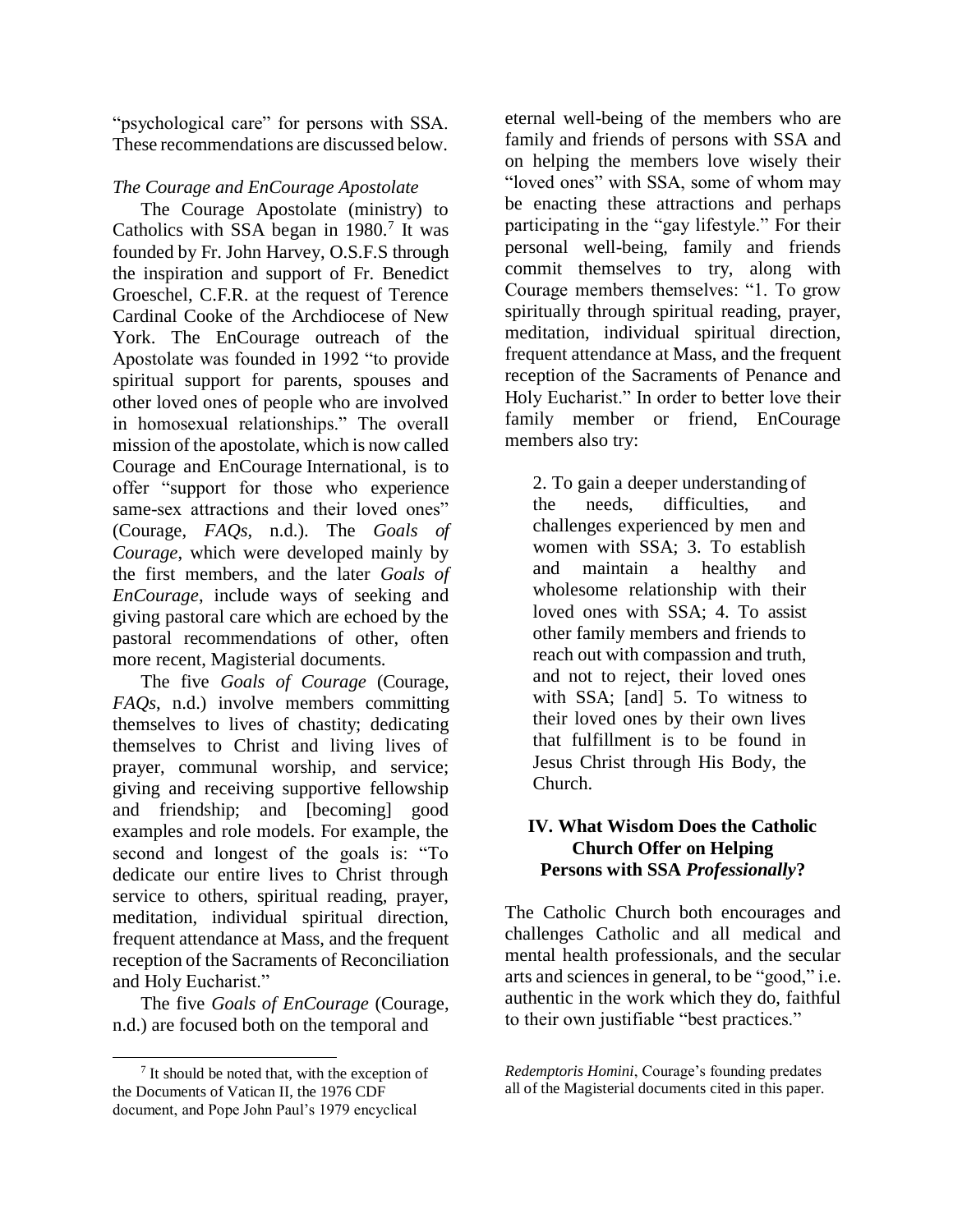#### *A Challenge to All Catholic Laypersons to Become "Mere, catholic" Professionals*

In *Familiaris Consortio* (1981), Pope John Paul II challenges families: "Become what [and who] you are!" (no. 11). In *Christifideles Laici* (1988), he similarly challenges *all* Catholics who serve as scientists, scholars, and mental healthcare professionals to become who they were created—and recreated—to be. That means being "mere" (simply, authentically) and "catholic" (universal or generally competent and ethical, lower case intentional) about their work (cf. Sutton, 1996, 2004). Doing so means being faithful to their education and training as authentic, genuine professionals in their respective disciplines. He exhorts the "lay faithful" to "accomplish their work with professional competence, with human honesty, and with a Christian spirit, and especially as a way of their own sanctification" (no. 43). But he challenges that working this way is a "pastoral urgency" since a human culture has developed and now has become "disassociated not only from Christian faith but even from human values." In such a culture, "science and technology [themselves] are powerless in giving an adequate response to the pressing questions of truth and well-being that burn in people's hearts" (no.  $44$ ).

Pope John Paul II affirms the need for "teachers and professors" to recognize and preserve "the autonomy of various sciences and disciplines" while performing their "Christian inspired" work as "faithful [and] true witnesses of the gospel, through their example of life, their professional competence and uprightness." He asserts: "It is of singular importance that scientific and technological research done by the faithful be correct from the standpoint of service to an individual in the totality of the context of [his or her] values and needs" (no. 62).

Pope John Paul II challenges Catholic scholars and professionals to recognize and understand the "intimate bond that exists between faith and science, between the gospel and human culture." This includes realizing that the "work of human formation," which is practiced by *all* mental and medical healthcare professionals as well as educators, needs two things. Human formation workers need to 1) have "intelligent recourse to the [best available] means and methods available from human science," and 2) realize that such work "is made more effective the more it is open to the action of God" (no. 63). Finally, the "lay faithful" are exhorted "to regard themselves as an active and responsible part of [a] . . . both challenging and wonderful . . . great venture, . . . a re-evangelization, which is so much needed by the present world" (no. 64). Pope John Paul II's teaching reflects that given by the Catholic Church through a number of her Vatican II documents (*Lumen Gentium*, 1964, no. 36; *Apostolicam Actuositatem*, 1965a, no. 7; & *Gaudium et Spes*, 1965b, no. 36).

## *The General "Catholic Challenge" to and from the Secular Mental and Medical Healthcare Arts and Sciences*

The Catholic Church affirms the goodness and integrity of the secular mental and medical healthcare—and all professional—arts and sciences, as well as the political authority under which they function. She also supports, conditionally, their work for and influence on the human beings whom it is their responsibility to serve. For example, the CCC states: "Scientific, medical, or psychological experiments on human individuals or groups can contribute to healing the sick and the advancement of public health" (no. 2292). The Catholic Church affirms that "[b]asic scientific research, as well as applied research, is a significant expression of man's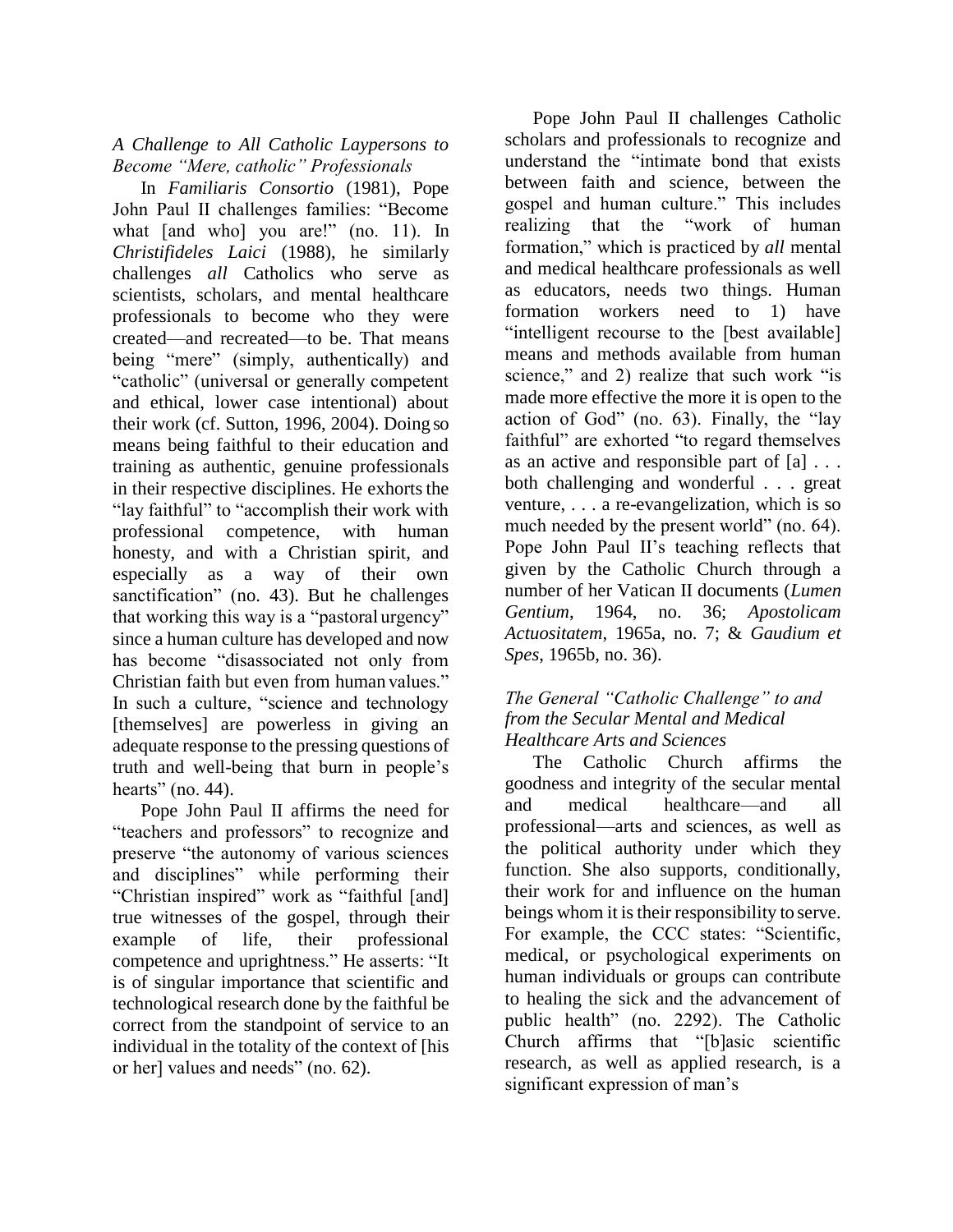dominion over creation" and that "[s]cience and technology: are precious resources when placed at the service of man and promote his integral development for the benefit of all."

In addition to recognizing the worth of "science and technology," she also cautions: "By themselves [they] cannot disclose the meaning of existence and of human progress." Also, they "are ordered to man, from whom they take their origin and development." Thus the secular mental and medical healthcare—and all professional arts and sciences must "[f]ind in the person and in his moral values both evidence of their purpose and awareness of their limits" (no. 2293).

In *Fides et Ratio*, Pope John Paul II (1998) observes that the modern "scientific mentality" too often "prioritizes empirical observation, the procedures of scientific objectification, statistically verifiable data, the study of concrete human behavior patterns, the study of opinions encountered in the majority of people, [and] explaining behavior exclusively in categories of psychosocial processes" (no. 46). This mentality also tends to see "as the onlyreally decisive factors of human reality: the senses within space and time, physio-chemical constants, bodily processes, psychological impulses [and] forms of social conditioning"

(no. 76). The "scientific mentality" also overlooks that genuine human well-being is based on true "freedom," which is not only the choice for one or another particular action, but also, within that choice, a decision about oneself and a setting of one's own life, for or against the Good, the Truth and ultimately God (no. 65).

In the CCC, the Catholic Church teaches strongly and clearly: "It is an illusion to claim moral neutrality . . . in scientific research and its applications." Also, the principles which guide the proper and wise application of scientific findings "cannot be inferred from simple technical efficiency, the usefulness accruing to some at the expense of others,or, even worse, from prevailing ideologies." Through the CCC, she challenges scientists and those who would apply their findings through business and government, as well as the helping professions: "Science and technology by their very nature require unconditional respect for fundamental moral criteria and must be at the service of the human person, of his inalienable rights, and of his true and integral good." Finally, the participants of all of the arts and sciences including the secular mental and medical professions—"must be in conformity with the plan and the will of God" (CCC, no.  $2294$ ).<sup>8</sup>

<sup>8</sup> In the *Compendium of the Social Doctrine of the Church*, the Pontifical Council for Justice and Peace (2005) offers guidance to the Catholic faithful and all "persons of good will" on the proper conditional response to *political* authority (no. 393– 401). This guidance is relevant for mental and medical healthcare professionals dealing with the "authorities"—including the national associations within the secular mental and medical professions, when they perceive that these authorities have taken unjust, inhumane positions and asserted unacceptable policies and rules by which professionals must practice. In general, the Catholic Church recognizes the intrinsic validity of political—or any legitimate authority which must be respected. But she also teaches that this authority is a "moral force," which "must be guided by the moral law" (no. 396) and

<sup>&</sup>quot;must recognize, respect and promote essential human and moral values" (no. 397). She asserts that all citizens have the right to—and sometimes the duty of—"conscientious objection," when circumstances warrant.

Citizens are not obligated in conscience to follow the prescriptions of civil authorities if their precepts are contrary to the demands of the moral order, to the fundamental rights of persons or to the teachings of the Gospel. . . . It is a grave duty of conscience not to cooperate, not even formally, in practices which, although permitted by civil legislation, are contrary to the Law of God. (no. 399)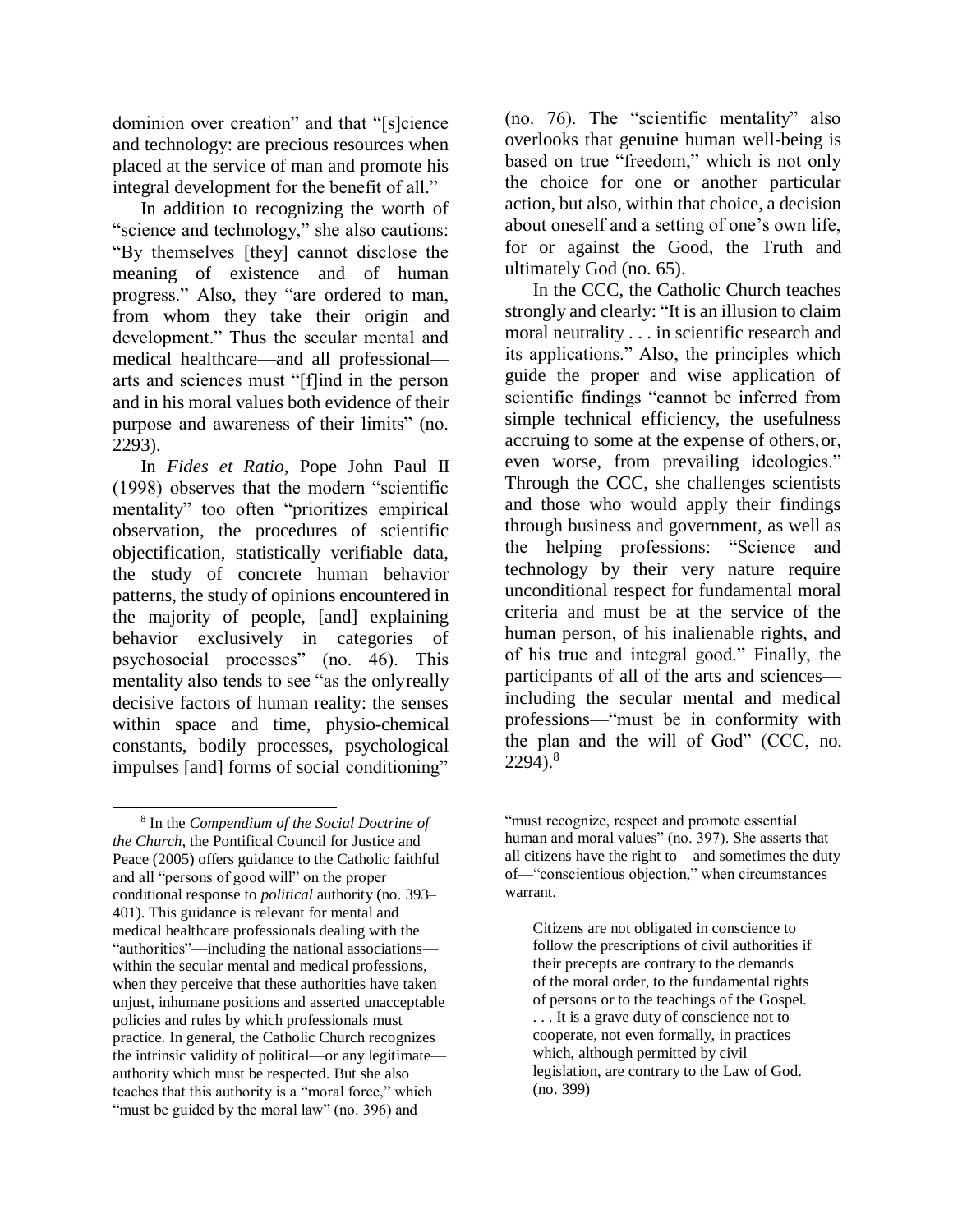Consistent with the above, in its document, *On the Pastoral Care of Homosexual Persons*, the CDF (1986) recognizes and asserts that "the Catholic moral perspective," in general and concerning homosexuality in particular, "finds support in the more secure findings of the natural sciences, which have their own legitimate and proper methodology and field of inquiry." However, the CDF clarifies that fundamentally

the Catholic moral viewpoint is founded on human reason illumined by faith and is consciously motivated by the desire to do the will of God our Father. . . . The Church is thus in a position to learn from scientific discovery but also to transcend the horizons of science and to be confident that her more global vision does greater justice to the rich reality of the human person in his spiritual and physical dimensions, created by God and heir, by grace, to eternal life. (no. 2)

#### *The Catholic Church Recommends Professional Care for Some Persons with SSA*

In a number of documents, the Catholic Church recommends professional care for persons with SSA. Typically, those recommendations include the exhortation that the relevant professional(s) understand and work in cooperation with her teaching. In the *Letter to the Bishops of the Catholic Church on the Pastoral Care of Homosexual Persons*, the CDF (1986) encourages "the development of appropriate forms ofpastoral care for homosexual persons. These would include the assistance of the psychological, sociological and medical sciences, in full

accord with the teaching of the Church" (no. 17).

In *Educational Guidance in Human Love*, the CCE (1983) explains that if a child appears to be dealing with homosexuality, it "will be the duty of the family and the teacher to seek first of all to identify the factors which drive towards homosexuality: to see if it is a question of physiological or psychological factors" (no. 102). Then, the "causes having been sought and understood, the family and the teacher will offer an efficacious help in the process of integral growth, . . . suggesting—if necessary—medical-psychological assistance from persons attentive to and respectful of the teaching of the Church" (no. 103).

In *The Truth and Meaning of Human Sexuality*, in advising parents how torespond to the appearance of SSA in their children, the PCF (1995) explains:

Especially when the practice of homosexual acts has not become a habit, many cases can benefit from appropriate therapy. . . . If parents notice the appearance of this tendency or of related behavior in their children, during childhood or adolescence, they should seek help from expert qualified persons in order to obtain all possible assistance. (no. 104)

"Qualified persons" would include "specialists with solid scientific and moral formation, . . . such as doctors, educational experts and psychologists with an upright Christian sensitivity" (no. 72).

Finally, in *Ministry to Persons with a Homosexual Inclination* (USCCB, 2006), the U.S. Catholic Bishops address the issue of therapy for homosexual inclinations. After

Recognizing that natural law is the basis for and places limits on positive law means admitting that it is legitimate to resist

authority should it violate in a serious or repeated manner the essential principles of natural law. (no. 400)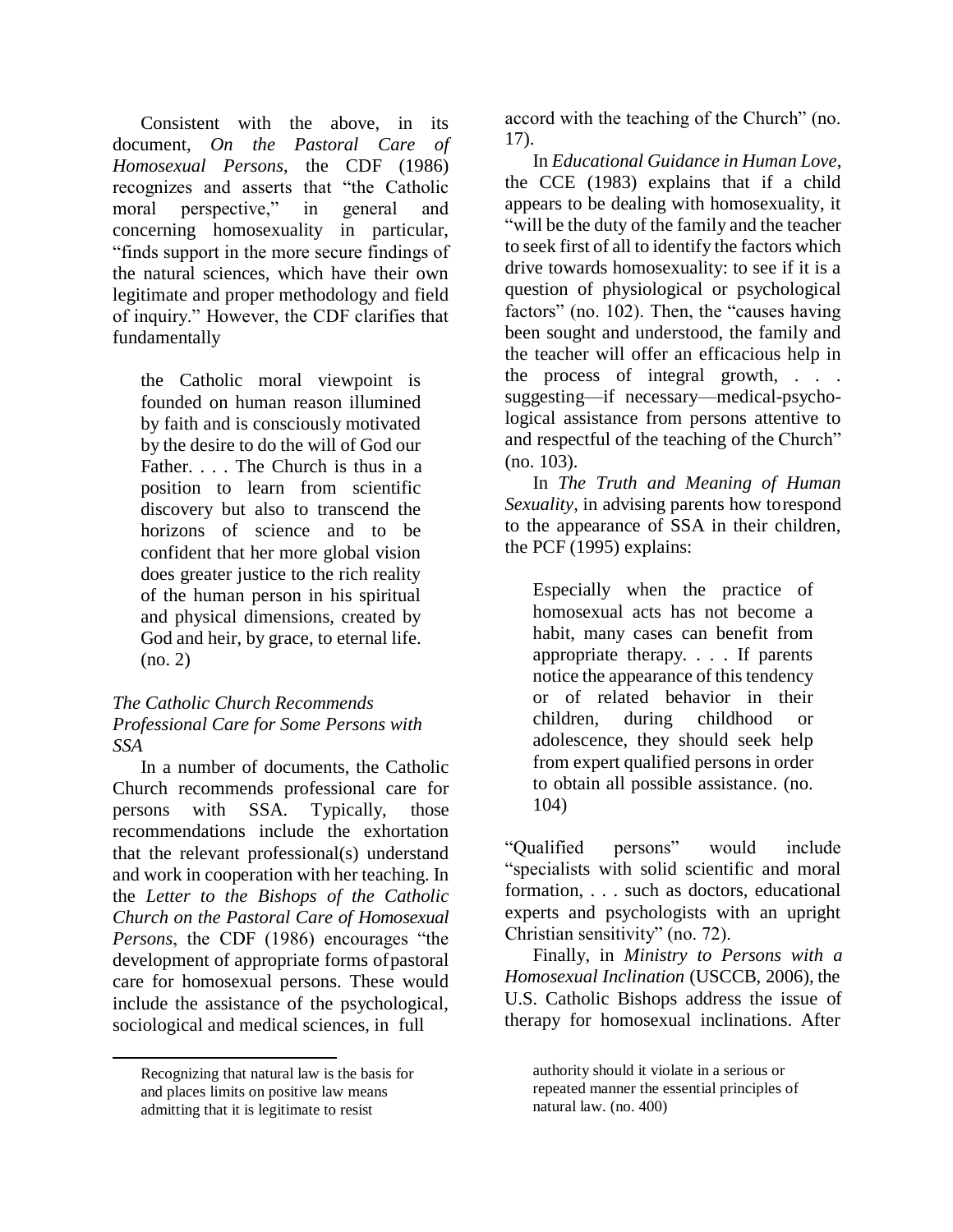stating, "There is currently no scientific consensus on the cause of the homosexual inclination (cf. CCC, no. 2357)," this document continues: a "considerable number of people who experience same-sex attraction experience it as an inclination that they *did not choose,*" and that "[m]any of these speak of their homosexual attractions as *an unwanted burden*." These factors lead the USCCB to ask "whether or not a homosexual inclination can be changed with the help of some kind of therapeutic intervention" (p. 7; emphases added).

The U.S. Bishops answer that while "[t]here is no consensus on therapy," they are aware that some persons with SSA "have found therapy helpful." They advise:

Catholics who experience homosexual tendencies and whowish to explore therapy should seek out the counsel and assistance of a qualified professional who has preparation and competence in psychological counseling and who understands and supports the Church's teaching on homosexuality.

After advising so, the Bishops add that such persons "should also seek out the guidance of a confessor and spiritual director who will support their quest to live a chaste life" (p. 7). Further on in the *Pastoral Care* section of this document, the U.S. Bishops advise that in addition to pastoral support, "counseling services ought to be made readily available for persons who experience such attractions and for the families to which they belong" (p. 22). "Psychological care" may be especially

important "for adolescents who struggle with sexual attraction issues." For the Catholic Church recognizes that in particular

[a]dolescents with homosexual attractions can be at serious risk for personal difficulties, including suicidal tendencies and attempts as well as enticements to promiscuity and exploitation by adults. Every effort should be made to ensure that adolescents have access to ageappropriate professional counseling services that respect Church teaching in matters of human sexuality. (pp. 22–23)

The Bishops further advise that "[p]rofessionals providing counseling services for persons who experience samesex attraction and the families to which they belong should be chosen carefully to ensure that they uphold the Church's understanding of the human person." Finally, sincere and diligent efforts should be made also "to identify and publicize those services that conduct their work in a manner that accords with Church teaching" (p. 23). $9$ 

# *Some Specific Challenges Faced by Professionals—and Pastors*

There is a general challenge faced by professionals—and pastors—who are serving persons with SSA who identify themselves as Catholic. What "Catholic" means to the persons they are trying to serve may be very different than what it means to the professionals, let alone the Catholic Church herself. When the issues are SSA and

<sup>&</sup>lt;sup>9</sup> As mentioned above, following his trip to Ireland, Pope Francis answers the question: "What would I say to a father who sees that his son or daughter has [the homosexual] tendency?" In addition to his responses quoted above, he asks, "At what age does this restlessness of the child express itself?" He then answers, "It's important. One thing is when it shows itself in a child. There are many things

to do with *psychiatry*, to see how things are" (emphasis added, 2018). Pope Francis was echoing prior comments from various Vatican offices (*dicasteries*, reviewed above), which observe that homosexual tendencies may be resolved more easily in *younger* people and that seeking out professional care for them—and also older persons—may be an important step in this process.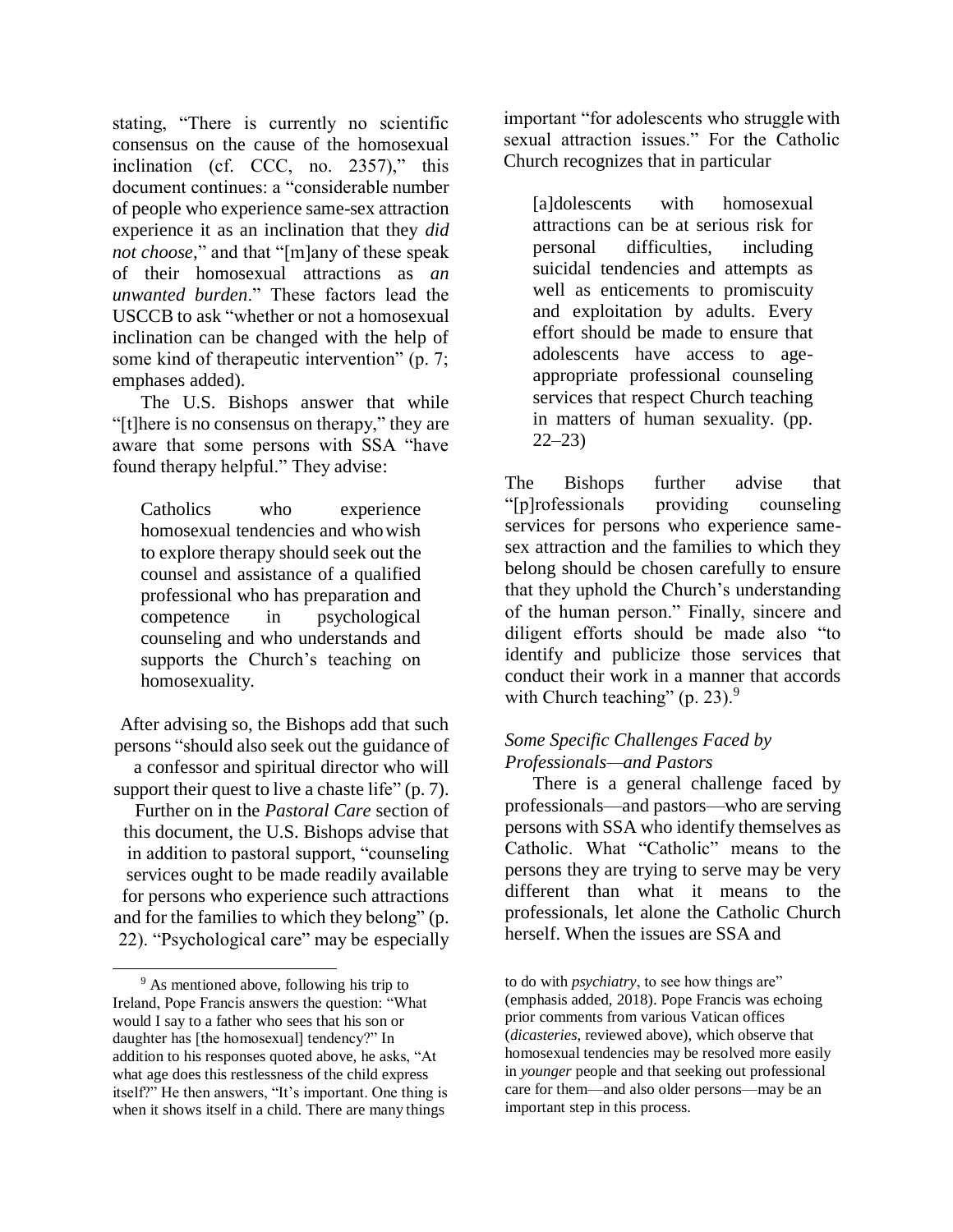other issues of sexual and other morality, self-identified "Catholics" may be ignorant of, indifferent to, estranged from and/or hostile to the Catholic Church overall and/or her specific teachings or practices. Therefore, the pastoral guidelines mentioned above emphasize the need that persons with SSA have for proper "catechesis" or teaching about what the Catholic Church actually teaches about SSA and related issues. Of course, Catholic mental and medical healthcare professionals with Catholic clients or patients—and those who give them pastoral counsel—will serve them better to the extent that the professionals orcaregivers themselves both understand and "practice devoutly" the fullness of Catholic "faith and morals."

The *General Principle* of the USCCB (2006) document discussed above, which is entitled *"*Homosexual Inclination Is Not Itself a Sin," raises issues which Catholic and all therapists, as well Catholic and other Christian pastors—are likely to encounter. Both Catholic and non-Catholic Christian clients who have *any* difficulty living chastely (i.e, with sexual purity, sexual selfcontrol), including but not only SSA, may experience *guilt* or *shame* which may or may not be valid and healthy. Related concerns are *scrupulosity* and *culpability*.

**Scrupulosity** may be understood as chronic anxiety (often diagnosable as Obsessive Compulsive Disorder or OCD) concerning issues of faith and morals. Persons with SSA may *falsely* believe that a "homosexual inclination" or same-sex attraction "itself *is* a sin" (emphasis added). If inclined to anxiety, such persons may experience an inordinate degree of guilt, shame, and condemnation, both by themselves and from others. Both encouraging and accurate pastoral (re-)education and professional treatment for OCD may be necessary to help such persons find the peace and freedom which they deserve.

Such help may be particularly for persons prone to anxiety who, in spite of seeking out and cooperating with such pastoral and professional care, continue to *feel* SSA.Even after learning to *act* chastely, they may remain or become self-condemning because at times they may still "feel like doing it."

A related issue may be that someonemay have sought professional care for SSA, explicitly or perhaps only implicitly intending to no longer *feel* such attractions as well as no longer *act* accordingly—but may have experienced only satisfactory *behavioral* but not complete *affective* change. If scrupulous, in addition to being disappointed that all of their therapeutic and/or pastoral goals—were not met, they may minimize the importance of the changes and growth which they have made, and be unnecessarily discouraged and even despairing that they can live morally as they intend, because they still *feel* SSA. At some level, they may have believed that in orderto live a morally correct life, they needed to no longer feel or have temptations or desires to act immorally.

The Catholic ministry called Scrupulous Anonymous (ScrupulousAnonymous.org) offers online support and also retreats for persons who struggle with scrupulosity, whatever issues are associated with it. Two of its *Ten Commandments for the Scrupulous*  (Santa, 2013; cf. 2017), which are particularly relevant for persons struggling with both SSA and scrupulosity, are worth noting. Commandment # 5 reads: "You shall not worry about powerful and vivid thoughts, desires, and imaginings involving sex and religion unless you deliberately generate them for the purpose of offending God" (p. 3). And Commandment # 6 both advises and challenges: "You shall not worry about powerful and intense feelings, including sexual feelings or emotional outbursts, unless you deliberately generate them to offend God" (p. 4).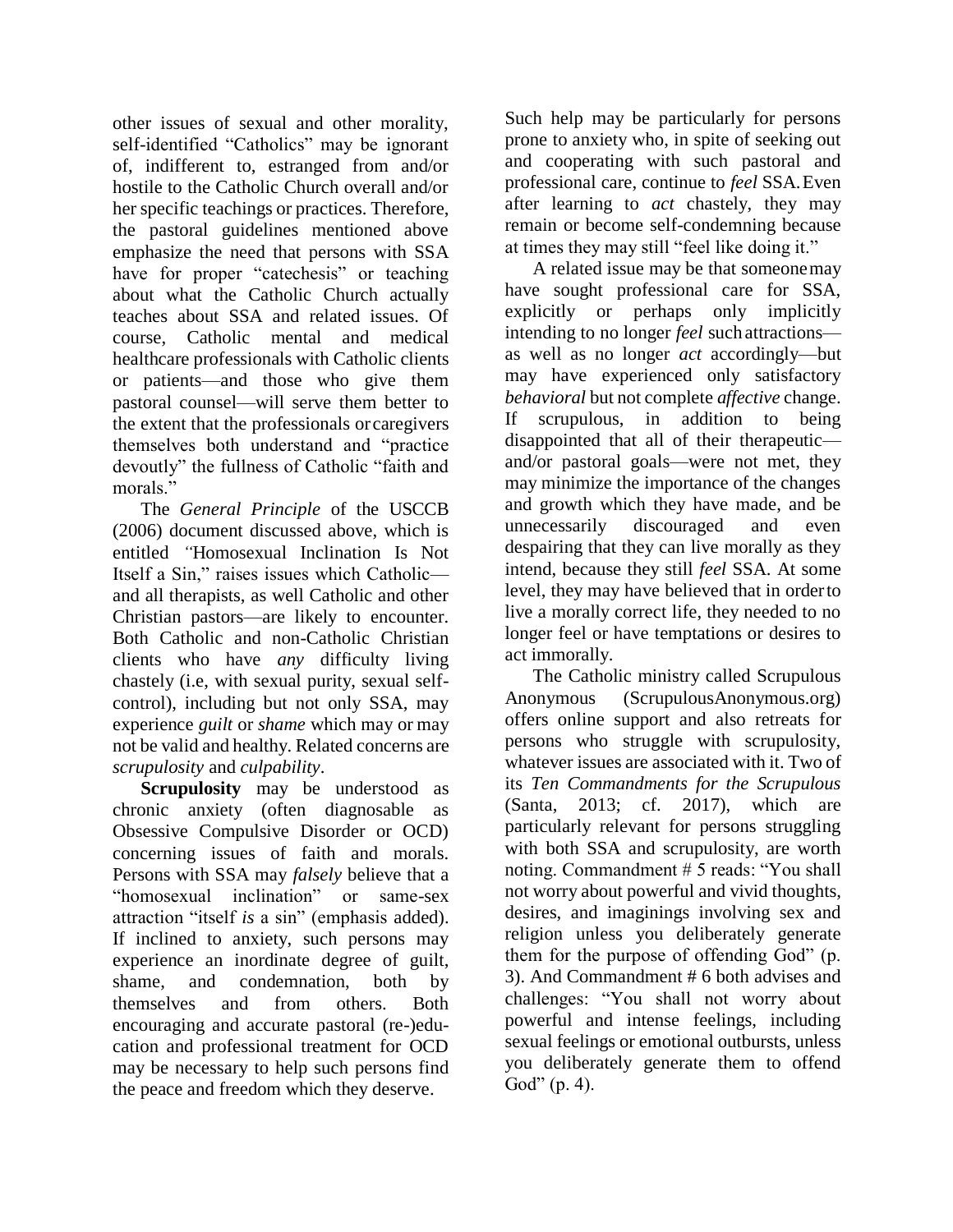Catholics and persons of other faiths have found such pastoral wisdom comforting and reassuring, and therapists may find that their clients who also struggle with scrupulosity may too! Such pastoral assistance does not replace therapeutic care to help persons manage any OCD. Rather, as with the Courage/ EnCourage Apostolate—and Twelve Step groups for a variety of compulsive behaviors—professionalservices supplement and complement pastoral (and vice versa) in promoting the immediate temporal, and ultimately eternal, well-being of the persons served. Also, regular interaction with struggling peers—and experienced and wise overcomers or chaplains—offers support and accountability.<sup>10</sup>

**Culpability** is another issue which challenges both pastors and professionals who serve persons with SSA. In general, persons who are either too concerned—or not concerned enough—about living a moral life are most affected. On the one hand, the Catholic Church teaches that *acts* of homosexual sexual gratification are objectively immoral because they are contrary to our created nature and our temporal and eternal well-being (cf. CDF, 1975, no. VIII; CCE, 1983, no. 101; CCC, 1997, no. 2357). On the other hand, she also recognizes and reminds both those who pastor and those who are pastored that a person's culpability, i.e. responsibility for *any* immoral act, including but not only SSA,

 $10$  Catholic-inspired writing about the psychology and spirituality of the Twelve Steps may be found in several sources. Fr. Emmerich Vogt, O.P. has authored a number of pamphlets about how Catholic spirituality and the lives of the saints may inspire and encourage Catholics and other Christians as they try to work and live the Twelve Steps (cf. The 12-Step Review: [http://www.12-step-review.org/\). V](http://www.12-step-review.org/))ogt's (2000) pamphlet entitled *The Passions: A Guide for Understanding Your Feelings & Emotions* is a good, simple review of the Thomistic psychology of the emotions ("passions"; cf. Baars, 2003). Burbach

must "be judged with prudence" (CCE, 1983, no.  $101$ ).  $^{11}$ 

As the USCCB (2006) explains:

While the Church teaches that homosexual acts are immoral, she does distinguish between engaging in homosexual acts and having a homosexual inclination. While the former is always objectively sinful, the latter is not. To the extent that a homosexual tendency or inclination is not subject to one's free will, one is not morally *culpable* for that tendency. Although one would be morally *culpable* if one were voluntarily to entertain homosexual temptations or to choose to act on them, simply having the tendency is not a sin. Consequently, the Church does not teach that the experience of homosexual attraction is in itself sinful. (p. 5; emphasis added)

The Catholic Church maintains that for a person to have committed a gravely evil, i.e., mortal, sin, s/he must both have understood that it was gravely wrong and *freely* chosen to act in that manner. A person's culpability or responsibility for acting in a gravely immoral manner may be limited by his or her understanding of its seriousness and/or freedom to act differently. For example, the persistence of influences such as unmet needs, unhealed hurts, or unresolved feelings

<sup>(2013)</sup> and Weeman (2017) have written explicitly on how the Catholic Sacraments offer particular grace and wisdom to those in recovery.

 $11$  The CCC teaches: "To form an equitable judgment about the subjects' moral responsibility and to guide pastoral action, one must take into account the affective immaturity, force of acquired habit, conditions of anxiety, or other psychological or social factors that lessen or even extenuate moral culpability" (no. 2352).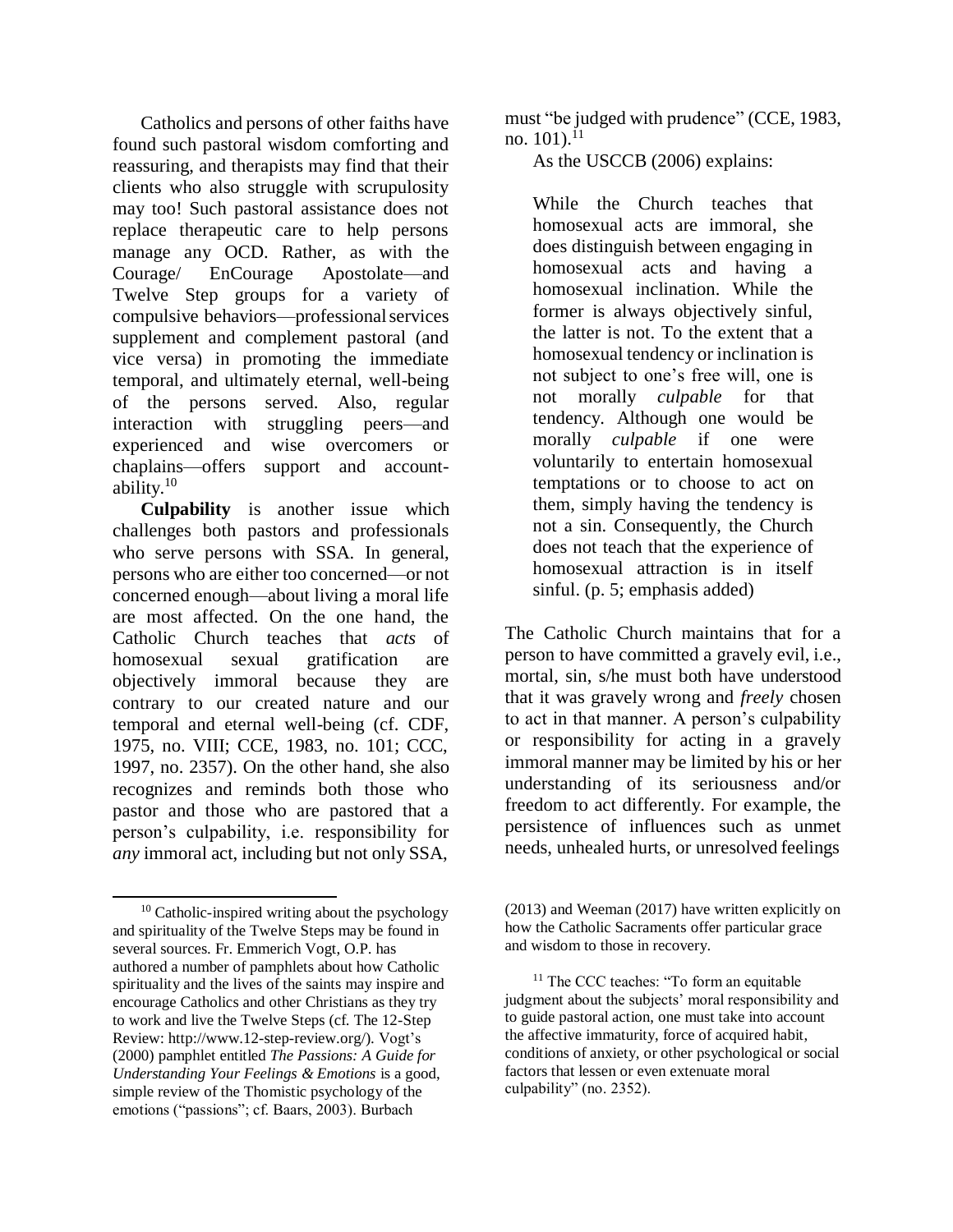related to past mistreatment by family members or others, "affective immaturity," and strength of behavioral habit are examples of factors which may mitigate culpability.

But, as the CDF (1986) also recognizes, a person experiencing "the homosexual orientation" which is "not the result of deliberate choice" does *not* mean that "the homosexual person would then have no choice but to behave in a homosexual fashion." "Lacking freedom" does not necessarily mean that such a person . . . engaged in homosexual activity, would not be culpable." The CDF advises persons to consider

the Church's wise moral tradition is necessary since it warns against generalizations in judging individual cases. In fact, circumstances may exist, or may have existed in the past, which would reduce or remove the culpability of the individual in a given instance; or other circumstances may increase it. What is at all costs to be avoided is the unfounded and demeaning assumption that the sexual behaviour of homosexual persons is always and totally compulsive and therefore inculpable. (no. 11)

Treating persons with SSA with compassion and understanding "in the hope of overcoming their personal difficulties" does not confer "moral justification" for their continuing to act according to their attractions (no. 101; cf. CDF, 1975, no. VIII). The CDF (1986) emphasizes "that the fundamental liberty which characterizes [all] human person[s] and gives" them their "dignity be recognized as belonging to . . . homosexual person[s] as well." For, as "in every conversion from" any kind of immoral behavior, "the abandonment of homosexual activity will require a profound collaboration of the individual with God's liberating grace"

(no. 11). Particular ways in which individuals may collaborate—and be assisted in collaborating—"with God's liberatinggrace" are discussed above in the section on recommendations for *pastoral* care.

A final thought about the concept of culpability is that teaching and applying it properly in pastoral and professional care may enable someone with SSA to understand better what influences him or her to engage in a given, objectively immoral action or habit (see section above on what possibly influences the development of SSA). Educating a person with SSA about how s/he might better manage and resolve these influences also could enable the person to become more virtuous, while reducing the frequency of SSA acts. Such an understanding also may help him or her prevent or ease the development of inauthentic guilt and unhealthy shame, which themselves may contribute to such acts.

# **V. What Wisdom Do Catholic Mental and Medical Healthcare Professionals Offer on Helping Persons—Especially Catholics—with Unwanted SSA?**

# *Clerical Mental Health Professionals Affiliated with Courage and EnCourage*

Fr. John Harvey, O.S.F.S., Courage's founder and director for almost thirty years, himself earned a graduate degree in psychology while focusing on doctoral studies in moral theology. Before being asked to found the Courage Apostolate, he already had served a number of clerical and professed religious persons who were dealing with SSA, integrating an ongoing study of what mental and medical healthcare professionals were learning about serving persons with unwanted SSA difficulties. His integrationof Catholic Church teaching, pastoral wisdom, *and* professional service in his writing speaks for itself (Harvey 1987, 1996, 2007; Harvey & Bradley, 2003; cf. Beers, 2018, for a list of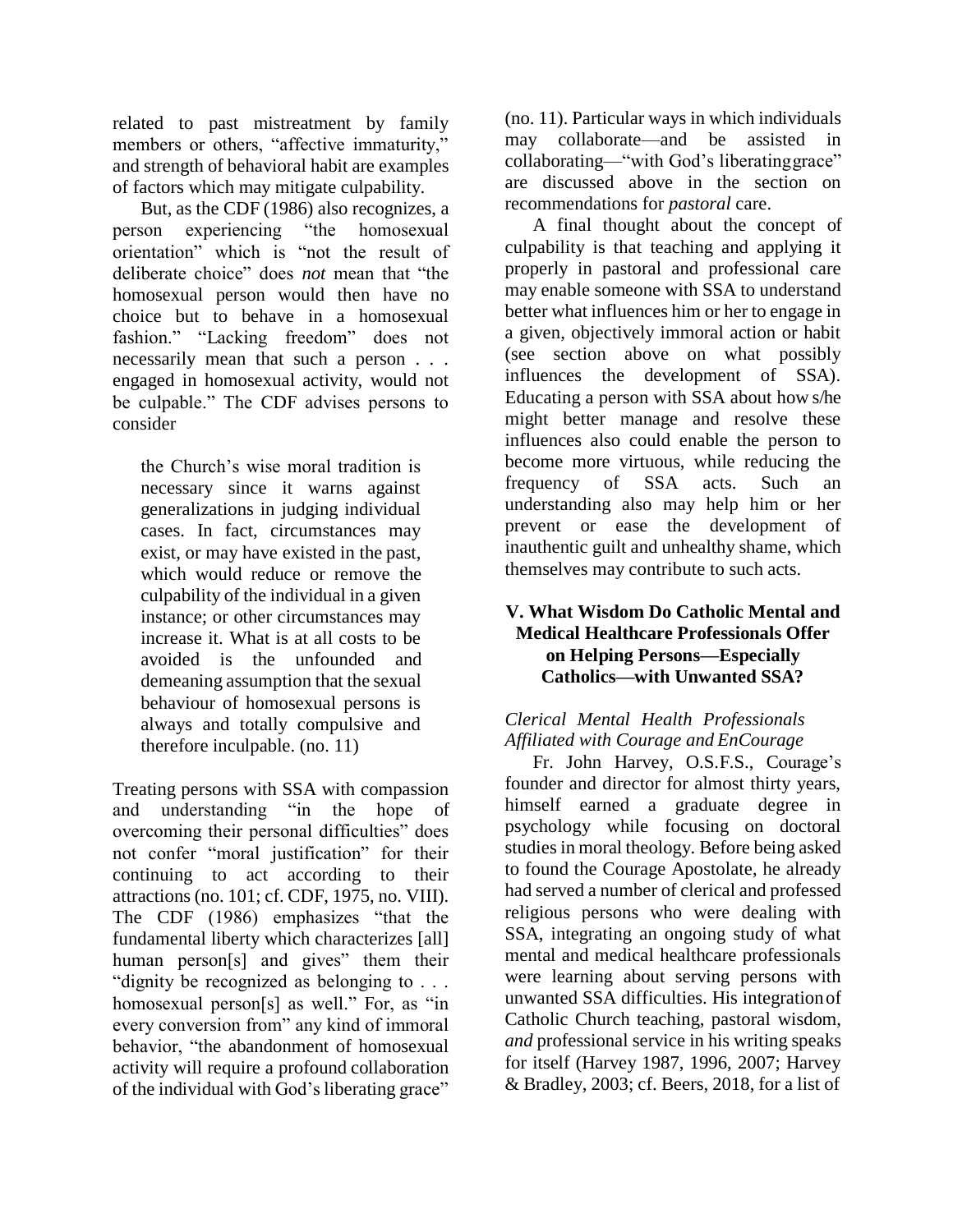a number of "informal" newsletters, articles, etc., written on such topics). Fr. Harvey clearly tried to know what current professionals who were serving persons with SSA were doing and to communicate his learning to the persons whom he served in Courage and later EnCourage.

Several facets of Fr. Harvey's "psychological" as well as pastoral leadership are worth noting. First, a number of the priests who served the Courage and EnCourage apostolates as chaplains and often conference presenters were psychologists or trained in one of the other mental health professions (cf. Beers,  $2018$ ).<sup>12</sup> Second, he thought that modern mental health professionals had so much to offer those whom he pastored through Courage that he had them present at both annual conferences and clergy education days. For example, at what became the first annual Courage conference, three different psychologists invited by Fr. Harvey spoke on different ways to manage and perhaps resolve SSA, using psychological and spiritual aides (Beers, pp. 118–127).

Third, in addition to the Five Goals, the meetings of many Courage groups around the country—and eventually world—commonly have come to be guided by the Twelve Steps of Alcoholics Anonymous (pp. 105–107; cf. *The Twelve Steps of Courage*, Courage, n.d.). The Twelve Steps provide a structure which, when used—not all groups do—are seen as supplementing and complementing the Five Goals of Courage. Although some Courage members may have struggled with genuine sexual compulsions, even addictions, the spirituality and psychology of the Steps are used to support all members as they strive to grow in many virtues, including but not only chastity. Courage also adapted the use of the Steps to the Courage model of havinggroups

led by a leader, usually but not always a priest/chaplain.

Two notable emphases by Fr. Harvey were his insistence on "striving to be chaste" as the fundamental goal of Courage and his distinction between "spiritual" and "psychological healing." Courage was founded at a time when some non-Catholic Christian groups were founding groups with "complete change of sexual orientation" as the universal goal and hallmark of successful group participation. Having studied both the pastoral and professional literature on the consequences of helping persons try to manage and resolve SSA, Fr. Harvey realized that all persons who tried to—even with the help of professional care—would not be able to experience such a change.

But, because as the Catholic Church teaches, chastity *is* possible for *all*, helping members to live chastely was accepted and promoted as the fundamental goal of the Courage apostolate. Members were not officially discouraged from trying to grow into heterosexuality through professional assistance and were encouraged to use appropriate professionals supportive of Catholic Church teaching were they to try. However, chastity—*not* "sexual reorientation"—was and remains the purpose of Courage.

One of the FAQ's on the Courage website (https://couragerc.org/faqs/) asks: "Does Courage Provide or Require Therapy for Members to Change Their Orientation?" The simple answer is no. "Courage meetings are not group therapy, and no Courage member is required to seek counseling or treatment of any kind." But, as Fr. Harvey did at its beginning, Courage still recognizes that

the Church has always welcomed the insights of the medical, psychological

<sup>&</sup>lt;sup>12</sup> Two additional noteworthy priest psychologists of service to the Courage/EnCourage

Apostolate are Fr. Jeffrey Keefe, O.F.M, Conv. and Rev. James Lloyd, C.S.P. (cf. Beers. 2018).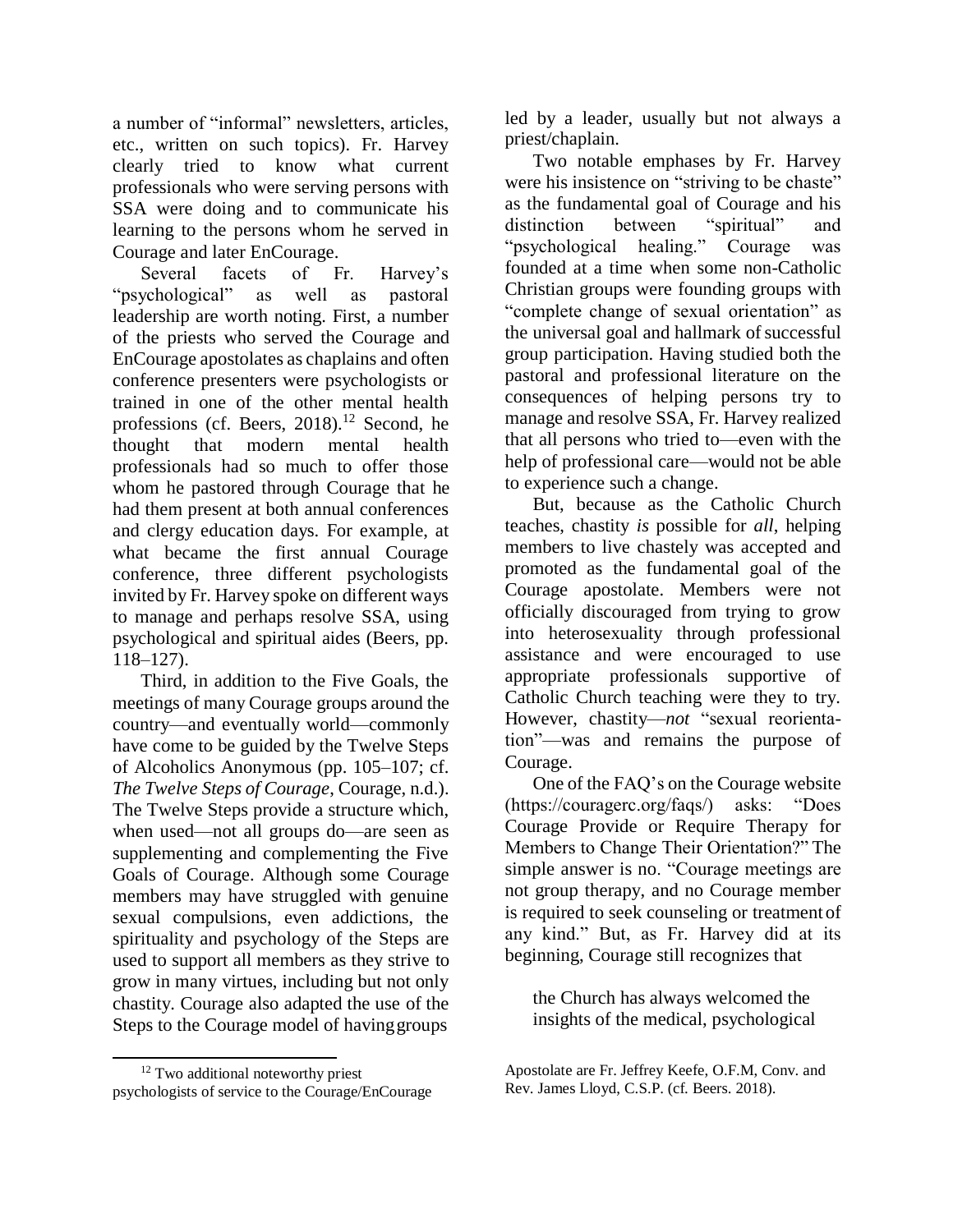and social sciences in acquiring a deeper understanding of the human person, who is a unity of body and soul. There is no purely "spiritual" approach to holiness that does not also take into account the human mind, human relationships (especially the family) and the needs of the human body. The authentic meeting point of spirituality and psychology with regard to same-sex attractions is in what might be called "chastity-based therapy."

Such therapy in itself is seen as a way of using professional services to support and sometimes enable someone to successfully live a chaste life. As the FAQ explains:

Some people find that, in addition to spiritual direction and the sacraments, an ability to talk about their experiences and their present situation with someone who understands . . . [the] many ways in which habits of coping with feelings or situations can make one more susceptible to temptations or more likely to seek gratification in ways that are not good for him or her. . . . Courage respects the decisions some of our members make to seek the assistance of qualified pro- fessionals . . . well-trained, ethical psychologists and therapists for a

better understanding of themselves, their ways of seeing the world and their relationships, all of which can aid in the daily battle for holiness and chastity. $13$ 

A related issue of importance to Fr. Harvey (1996) was the distinction between "spiritual" and "psychological" healing. He writes:

By *psychological healing* from homosexuality, I mean that one has now become predominantly heterosexual in patterns of fantasy, thought and emotions, while there may remain vestiges of homosexual fantasy and desire without serious temptations to homosexual lust.

Harvey contrasts this with "*spiritual healing*" in which "one can become interiorly chaste, while still occasionally suffering serious temptations to homosexual pleasures despite one's sincere efforts to avoid occasions of sin." He emphasizes that a person may experience genuine, significant spiritual healing, even if "one does not develop any physical attraction to persons of the othersex despite [being] no longer attracted . . . to persons of one's own sex" (p. 120). Harvey insists that "psychological healing does not always follow upon spiritual healing through divine grace (p. 121). This distinction was a response to the challenging expectations

change to use appropriate spiritual and psychological aids. This process of change is commonly long, hard and uncomfortable, and not all who begin the process are successful. Therefore, many men and women with same sex attractions work to find serenity—i.e., peace of mind and joy of heart—in committing themselves to a chaste, celibate life. (Sutton, 2018)

<sup>&</sup>lt;sup>13</sup> After 19 years, the introduction read at the beginning of Courage meetings in South Bend, Indiana—which was based on the introduction borrowed from the Courage chapter in Chicago, Illinois, in 2000—reads:

Some persons with same sex attractions may desire to try to diminish their same-sex feelings and to develop opposite-sex feelings. COURAGE does not make changing one's sexual attractions a goal but does encourage those who want to try to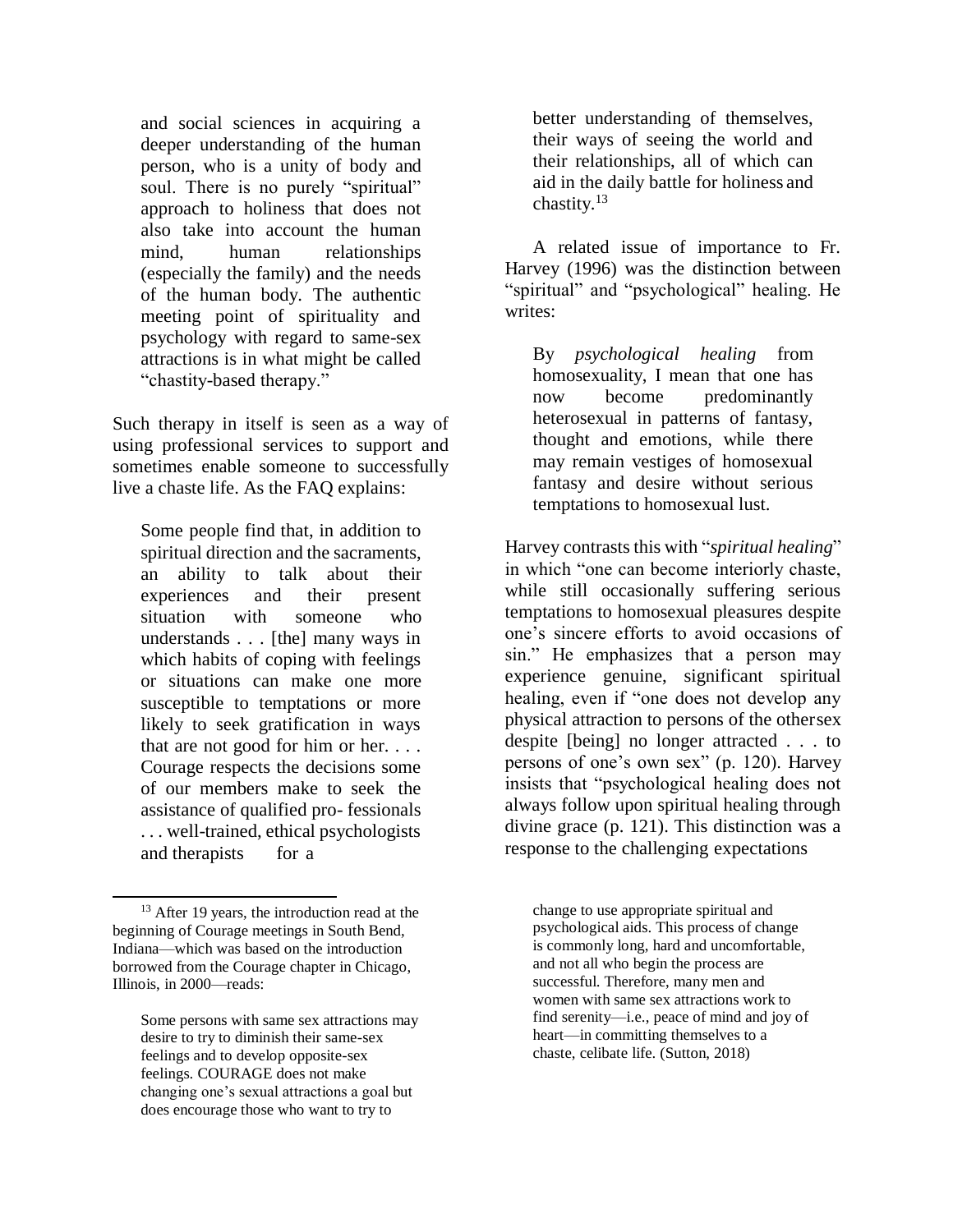being posed by some faith-based ministries which asserted that persons with SSA must try and succeed in changing their "sexual orientation." Achieving anything less was considered a moral and spiritual failure. In response, Fr. Harvey asserts the "basic ethical principle . . . that one cannot impose an obligation unless one is *certain* it exists." He explains, "However desirable" such a change in one's sexual orientation may be— to oneself and/or others—if "we can give no guarantee in our present state of knowledge that if one were to follow a certain program or plan of life to change orientation it would always happen . . . one cannot impose an obligation to take certain steps for such a change" (p. 117).

As the current state of clinicalexperience and scientific evidence show, while "some" persons with unwanted SSA have experienced significant benefits through freely sought psychotherapy and other assistance, others have not (e.g., Phelan, 2014; Phelan, Whitehead & Sutton, 2008). A "continuum" of change in same-sex orientation through therapy has been observed and suggested as a morereasonable expectation (Alliance, 2012; Rosik, 2016a).

Across his many books, papers, and talks (a number of whom were heard by the author), and his "myriad" pastoral care meetings, Fr. Harvey has recommended the practice of "prayer of the heart." This involves prayerful meditation in which one is mindful of and "offers up" to the Lord one's feelings and memories. Following the axiom that the first rule of prayer is "Be truthful with God!"—as well as oneself—he found that persons who learned to pray this way developed a more personal relationship with God, experienced more healing, and found more psycho-spiritual support for living a chaste life.

Fr. Benedict Groeschel, C.F.R., the reported "godfather" of Courage (cf. Beers, 2018) who enlisted Fr. Harvey as itsfounder, is an example of not just a trained, but a practicing psychologist who served the members and mission of Courage. After influencing Fr. Harvey to begin the apostolate whose members soon after named "Courage," Fr. Groeschel remained an active supporter of the Courage efforts. Notably, he spoke regularly at the annual Courage national and eventually international conferences.

Fr. Goeschel (1985) dedicated his book *The Courage to Be Chaste* to the membersof Courage. Space prevents a thorough review of the pastoral wisdom offered in this text, but one piece of advice is notable. Fr. Groeschel addresses a challenge faced by some Catholic Christians who are struggling to be chaste. If after committing an act of impurity (e.g., masturbation following the use of pornography), persons realize that they need to repent and to participate in the Sacrament of Reconciliation to be in "the state of grace" in order to receive the Eucharist, they may be tempted to engage in the act of impurity again. ("Two—ormore sins are as easy to confess as one!" And, if I can't "go to the confession for several hours, days, etc.!") Moral issues aside, such a practice overlooks the bio-psychological reality that repeating a habit—and releasing the operative hormones—strengthens the habit and the inevitable re-occurrence of the desire to do so. Simply resisting—and perhaps successfully abstaining from recommitting the act eventually weakens any compulsions which follow. In a subsequent book, Fr. Groeschel (1987) likewise recommends how spiritual activities and resources may assist a person in dealing with psychological issues.<sup>14</sup>

<sup>14</sup> In *Stumbling Blocks or Stepping Stones: Spiritual Answers to Psychological Questions* (1987), Fr. Groeschel offers a challenging and encouraging

example of the mutual benefits of spiritual and psychological care for helping one manage SSA: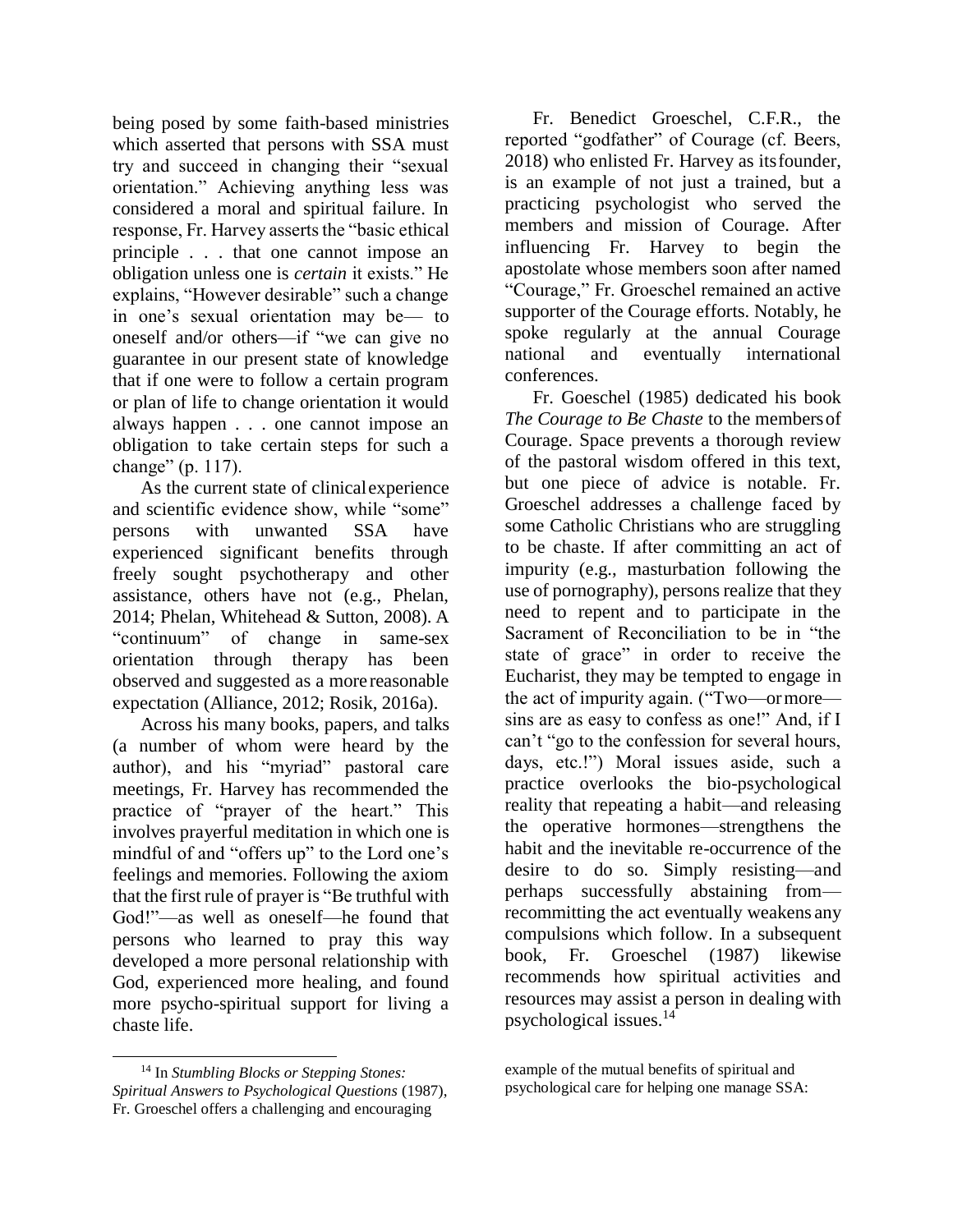#### *Catholic Mental and Medical Healthcare Professionals*

What followsis a brief review of the work of several lay professionals who publicly identify as Catholic and have written articles or books intended to guide persons with SSA, and those who serve them professionally (and/or pastorally), from an explicitly Catholic perspective. Their work illustrates some of ways in which some Catholics have fulfilled and/or are fulfilling the general and specific "Catholic Challenge."

#### *Published Catholic Mental and Medical Healthcare Professionals*

Psychiatrist Conrad Baars (2008) emphasizes the distinction between "homosexual orientation" or "same-sex attraction" and "homosexual acts" (p. 184) and the need for "theology and psychology [to] have as their starting point an intellectually responsible philosophy of the nature of the human person" (p. 185). He observed that persons with SSA commonly experience "emotional deprivation disorder" (pp. 188–189) as a consequence of having been "un-/under-/or dis-affirmed," of having

failed to receive generous, unconditional, "life-giving love" from significant caretakers as they grew up (p. 192). Therapy includes providing the emotional and intellectual affirmation which such persons require (pp.  $195 - 201$ ).<sup>15</sup>

Psychologist Maria Valdes and psychiatrist Rick Fitzgibbons both have served professionally persons with SSA, as well as supporting publicly, including giving presentations to, members and chaplains of the Courage/EnCourage Apostolate. Maria Valdes (1996) comments that the persons with SSA whom she served commonly experience certain basic needs not being met while growing up. These unmet needs often included "affection, individuation, autonomy, independence, acceptance, and gender identification with one's own physiological makeup." When significantly and persistently unmet, young persons may experience "an incomplete or arrested psychosexual development" which for some may result in the "homosexual condition" (p. 346, 347).

Valdes developed an intentionally "holistic"—often collaborative—approach to therapy, and integration of psychology and

that had fallen on him. Without a moment's hesitation he answered, "Yes. I learned that I could not save myself—-that only Christ could save me" (p. 1).......I have discovered that I need friends, and most of all that I need Christ to be a friend and come to me" (p. 28). "He learned (also) that he had believed too much in himself, in his own goodness. He had not really taken his own defects seriously. He said that he had also learned to be compassionate to others. These qualities, faith and trust in God and compassion would be the building blocks of a new start" (pp.  $1-2$ ). (cf., Sutton, n.d.)

<sup>[</sup>A] priest had been arrested for a public indiscretion involving the [sexual solicitation of a young man.] The priest, who was known to be hard working and caring, . . . was on the edge of total despair. Like a desperate animal falling off a cliff he clung to the last vestiges of his faith in God. Suicide seemed a real temptation. ......We arranged for the priest to have a long period of...... psychological treatment by professionals informed about both psychological and spiritual growth. Gradually with spiritual and psychological help ......I watched him pass from despair to remorse and then to hope.......In the course of time a new and freer and much more mature person emerged from the ruins of this man's life. The last time I saw him...... I asked him if he had learned anything from his dreadful experience (pp. 27–28) ...... [if] there were any blessings among the curses

<sup>&</sup>lt;sup>15</sup> Cf. The Baars Institute

<sup>(</sup>https://baarsinstitute.com/) for more information about "Affirmation Therapy" and the work of Conrad Baars.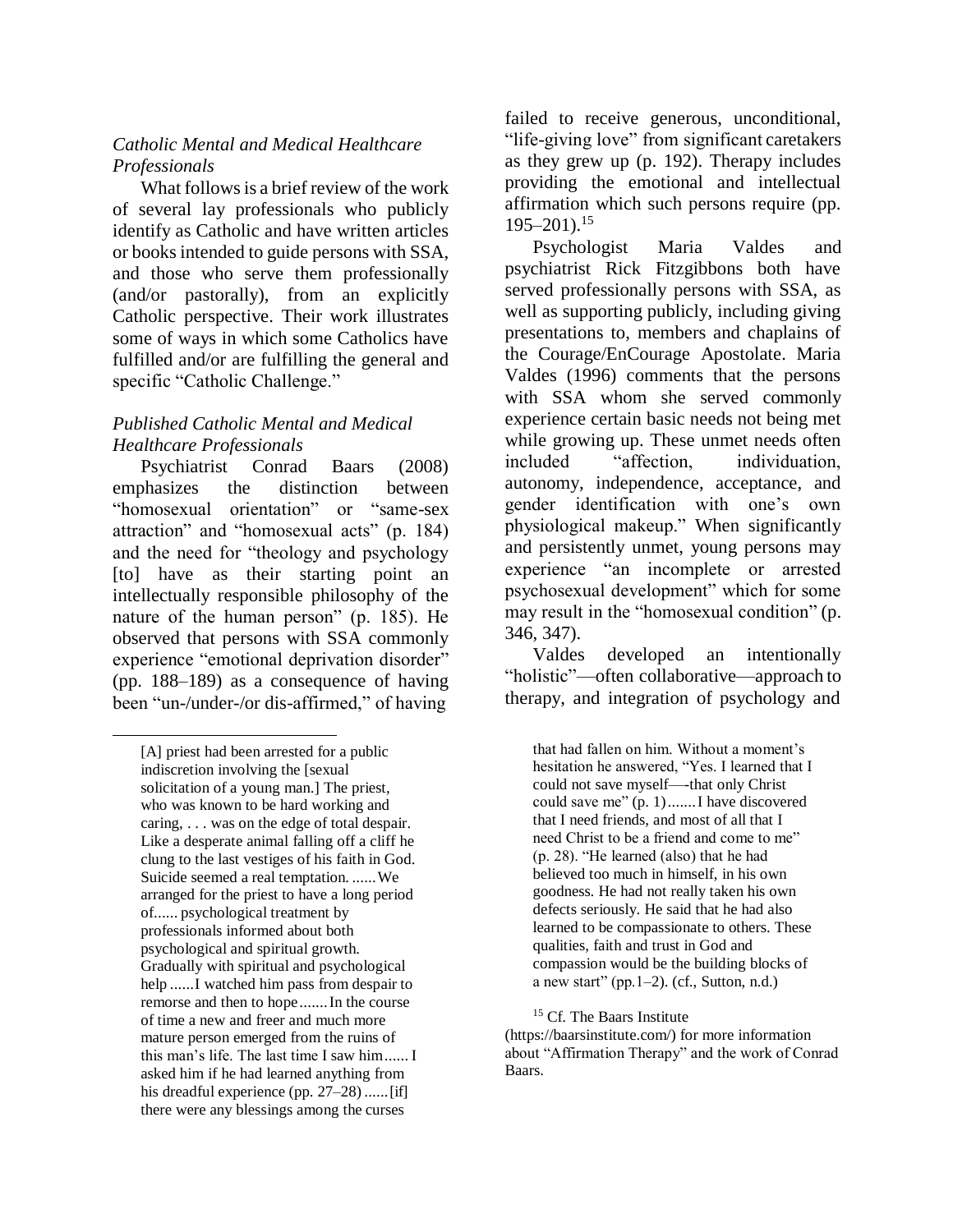spirituality in which the therapist and the client's "spiritual director" often cooperate in serving the client's "psychological development and spiritual growth." Valdes reported that the common purpose of her holistic therapy was supporting clients in completing their "psychosexual development" and, as appropriate and possible, "attain heterosexuality." Specific goals commonly include helping clients distinguish "the unmet or unsatisfied needs" underlying their condition, guiding them "to meet these needs" in morally acceptable ways, and helping them learn "to identify with one's own sex and to establish relationships with the opposite sex" (p. 350, 351).

Fitzgibbons (1996) observes that in the clients with SSA whom he has served, many seemed to have been predisposed to develop homosexual attractions and behavior through particular experiences and related difficulties. Fitzgibbons notes that at-risk adolescents often experience what is called "father hunger," i.e., the "inner emptiness,

. . . sadness and loneliness" that develops when a youngster's "need for warmth, approval, physical affection, and praise from a father is not filled" (p. 309). He states that similar experiences for young girls with their mothers may also influence their development of SSA. However, girls and young women seem less driven to fill their "mother hunger" need, which results from a lack of maternal "warmth, affection and praise" through same-sex relationships.

Fitzgibbons reports that a highly significant, and perhaps the primary cause of SSA for boys is "a craving for acceptance and love by peers" due to rejection by older male siblings and same-age peers. Commonly,this occurs when a boy lacking in athletic ability and/or interest finds himself criticized, ridiculed, ostracized, and otherwise isolated from peers at school and/or in his neighborhood. He calls this phenomenon the "sports wound" (p. 309, 310).

Two key facets of Fitzgibbons's treatment approach to helping Catholics and as appropriate other Christians—with SSA resolve the difficulties which underlie their feelings and behavior are *spirituality*  and *forgiveness*. Fitzgibbons has found that "Catholic spirituality" plays "an essential role in the healing of the emotional wounds leading to homosexual behavior." In a list which echoes those mentioned above in the section Magisterial recommendations for pastoral care, he strongly encourages Catholic clients to use: "prayers of petition, meditation, the Scriptures, the Rosary, holy hours, the Eucharist, the sacrament of Reconciliation, and spiritual direction" (p. 332).

Because persons "with distant or troubled fathers" may "have great difficulty trusting God the Father," Fitzgibbons advises that persons "begin working on [their] relationship with God the Father . . . by praying to Jesus, asking specifically for . . . help to . . . trust in Abba's love, just as [He] did." Fitzgibbons often recommends that clients strive to "heal" their "father wounds" through meditating on "God the Father's presence during [their] childhood and adolescence" (p. 336). For, "spiritual reflection on God as a loving father" may help a client with unwanted SSA to "face the pain, resolve the betrayal anger by working at understanding and forgiving his father, and be healed of the craving for father love" (1999, p. 93).

He advises "those who were rejected repeatedly by their peers" to spend "time daily meditating upon and visualizing Jesus being at their side through childhood and adolescence as their best friend." Fitzgibbons remarks that meditating in this way can "be particularly comforting and strengthening, "especially when one is feeling "very lonely and isolated"—perhaps because of the lasting effect of a "sports wound" or other difficulty (1996, p. 332).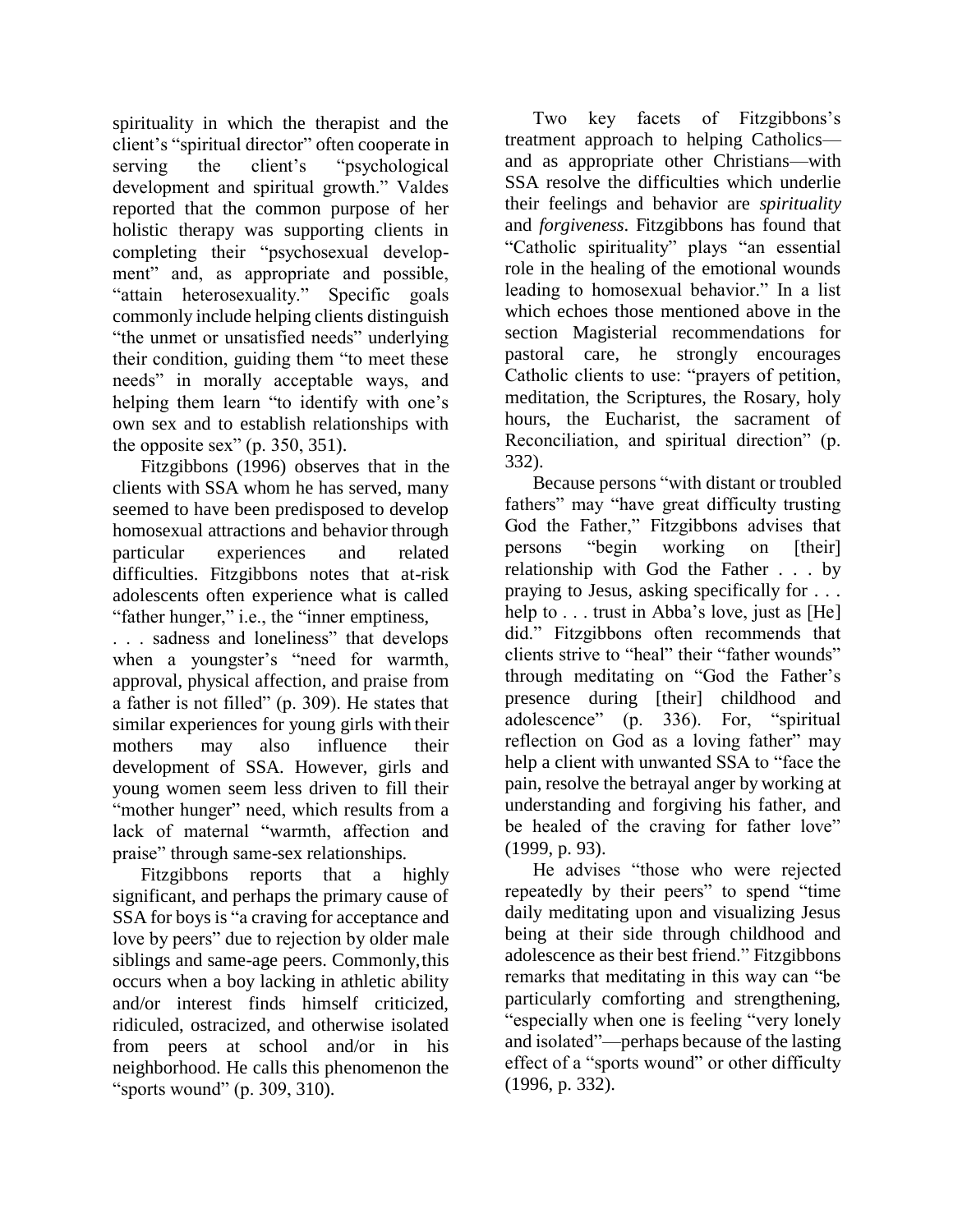Similarly, he encourages clients who have "mother wounds" to—along with engaging in the forgiveness process—"to consider the spiritual reality of [Christ's Mother] Mary as another loving, giving, joyful, and trustworthy mother [sister] and friend at every life stage." Doing so has enabled some persons to "fill the emptiness and loneliness" in and from one's relationship with one's mother, and "become a new foundation to trust females, strengthen confidence, and resolve" SSA (p. 338).

Concerning *forgiveness*, Fitzgibbons maintainsthat it "is not possible to resolve the loneliness, fear, and insecurity" which is rooted in the "painful disappointments in important relationships during childhood and adolescence . . . without removing the closely associated resentment." He asserts that the "resolution of excessive anger is essential" not only in "the healing of various emotional and addictive disorders," but also in the healing of homosexual attractions" (p. 327). Managing and resolving anger leftover from family of origin and/or more recent offenses is not achieved either through "the expression of anger" or suppressing it and living as if it does not exist." For persons to become"truly free from their inner resentment and bitterness," the "process of forgiveness" is necessary (pp. 327–328).

In his role as a psychiatrist, Fitzgibbons remarks that "[s]exual addiction may likewise be a major problem for many in the homosexual lifestyle." He observes that in helping persons with SSA deal "with sexual" addiction, . . . anti-depressants can help to a degree. They will cut down sexually compulsive behaviors, but they will not resolve the emotional pain leading to the attractions (1999, p. 97).

As Fitzgibbons mentions the need for persons with SSA to deal with pornography issues, the work of his colleague Peter Kleponis, who has directly helped others including members of Courage—to manage

and resolve this issue, ought to be mentioned. Kleponis (2012, 2016, 2018) has written and presented about helping persons to manage and resolve porn compulsions and to healthe negative consequences which wives and other family members may experience as a result of their porn use. While Kleponis writes primarily for the general Catholic community, his work is relevant to the challenges which all persons, Catholic or not—including those with SSA—have with pornography.

Other Catholic psychologists in service of the Courage/EnCourage Apostolate whom it is important to mention, if briefly, include Peter Rudegeair (cf. Beers, 2018) and Timothy Lock, both of whom have collaborated—or still collaborate (respecttively)—directly with Courage directors, often serving as mental health experts during Courage conferences and presentations to Catholic and laypersons about Courage. Another is relatively recent Catholic convert William Consiglio, who has spoken to Courage/EnCourage members. Consiglio (1991) has a long history of professional service to non-Catholic Christians who are trying to "manage and resolve," i.e., to "overcome," unwanted SSA.

Drs. Fitzgibbons and Rudegeair—as well as Fr. Harvey (see above)—significantly influenced the Catholic Medical Association's (CMA) efforts to uphold the principles of the Catholic Faith as related to the practice of health-care for persons with unwanted SSA. These three were members of the CMA Task Force on Homosexuality, through whose collaborative efforts *Homosexuality and Hope*: *The Statement of the Catholic Medical Association* (2001)was written. This document reviews relevant Catholic teaching and findings from clinical theory, research, and practice in order to promote Catholic medical ethics to *all*  members of the medical profession,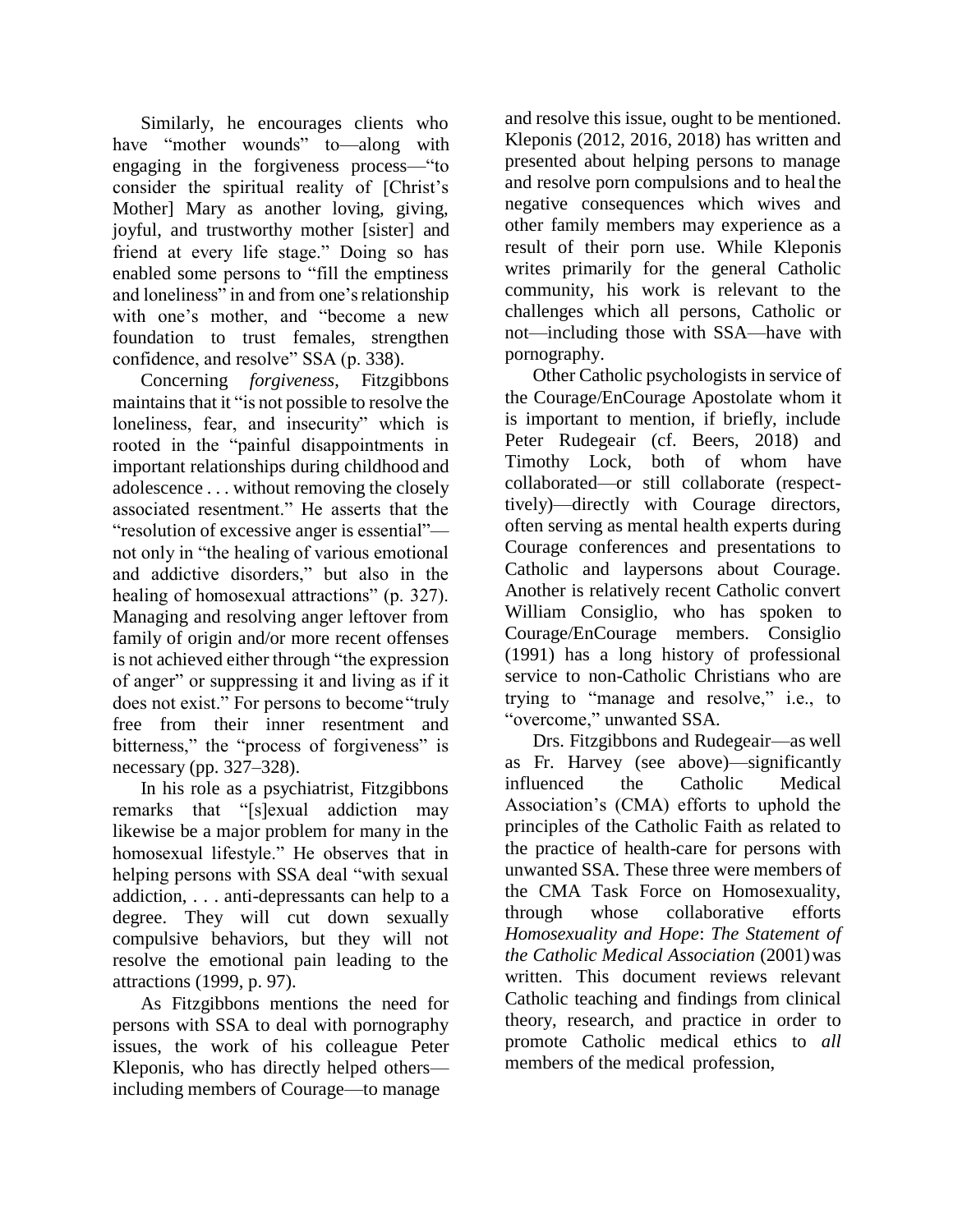including mental health professionals, who serve persons with SSA as patients or clients. A relevant Catholic psychiatrist who wrote and practiced mostly before the Courage Apostolate was "up and running" is Conrad Baars. Baars (2008) emphasizes the distinction between "homosexual orientation" or "same-sex attraction" and "homosexual acts" (p. 184) and the need for "theology and psychology [to] have as their starting point an intellectually responsible philosophy of the nature of the human person" (p. 185). He observes that persons with SSA commonly experience "emotional deprivation disorder" (pp. 188–189) as a consequence of having been "un-/under-/or dis-affirmed," i.e., of having failed toreceive generous, unconditional, "life-giving love" from significant caretakers as they grew up (p. 192). Therapy for such would include

providing the authentic—versus "pseudo" emotional and intellectual affirmation (cf. pp.  $195 - 201$ ).<sup>16</sup>

#### *"Mere, catholic" Catholic Professionals*

Some Catholic mental and medical healthcare scholars, professors, and professionals practice from and with a "mere" or "catholic" (lower case intentional) psychology perspective (see above; cf. Sutton, 1996; 2004). They are simply "good" professionals. For example, Fitzgibbons and psychologist colleague (as well as devout, practicing Catholic) Robert Enright have studied the act and process of forgiveness in an extraordinary manner. Their research and writing are consistent with the "best practices" for empirical research and clinical treatment so that some of their writing (Enright, 2012; Enright & Fitzgibbons, 2014) about the personal and professional dimensions of forgiveness have even been

published by the American Psychological Association (which at best, acts "ambivalent" to faith-based ideas and practice).

Excellent examples of service given to persons with unwanted SSA by "mere" Catholic professionals who are simply good at their craft—and who also have served members of the Courage Apostolate—are Dutch psychologist Gerard van den Aardweg and American psychologist Joseph Nicolosi. Van den Aardweg wrote and spoke extensively about how to better understand important causes of SSA and helpful therapeutic approaches for persons for whom SSA was unwanted (1986a, 1986b, 1997). For example, he observed that for given persons, "specific parental attitudes and parent child relationships may predispose one to the development of a homosexual *gender inferiority complex*." The latter could both cause and be caused by a "*lack of same-sex group adaptation,"* and an **"**adolescent's self-image in terms of gender, *as compared with same-sex peers*." A young person may also experience "[f]ear of the opposite sex . . . who are perceived as expecting sex roles the homosexual feels unable to perform."

In addition to "*feelings of gender inferiority,*" van den Aardweg identified that such persons may experience an "unconscious self-pity." This may involve often unfelt, intense grief about experiencing a "gender inferiority complex" and being estranged from both same-sex peers and members of the opposite sex, as well as unfortunate experiences while growing up in one's family of origin (1997, pp. 19–20).

Van den Aardweg also emphasized that negative consequences may follow selfidentifying as "gay." He wrote: "[It is a] psychologically dangerous *decision* to

<sup>&</sup>lt;sup>16</sup> Cf. The Baars Institute

<sup>(</sup>https://baarsinstitute.com/) for more information about "Affirmation Therapy" and the work of Conrad Baars.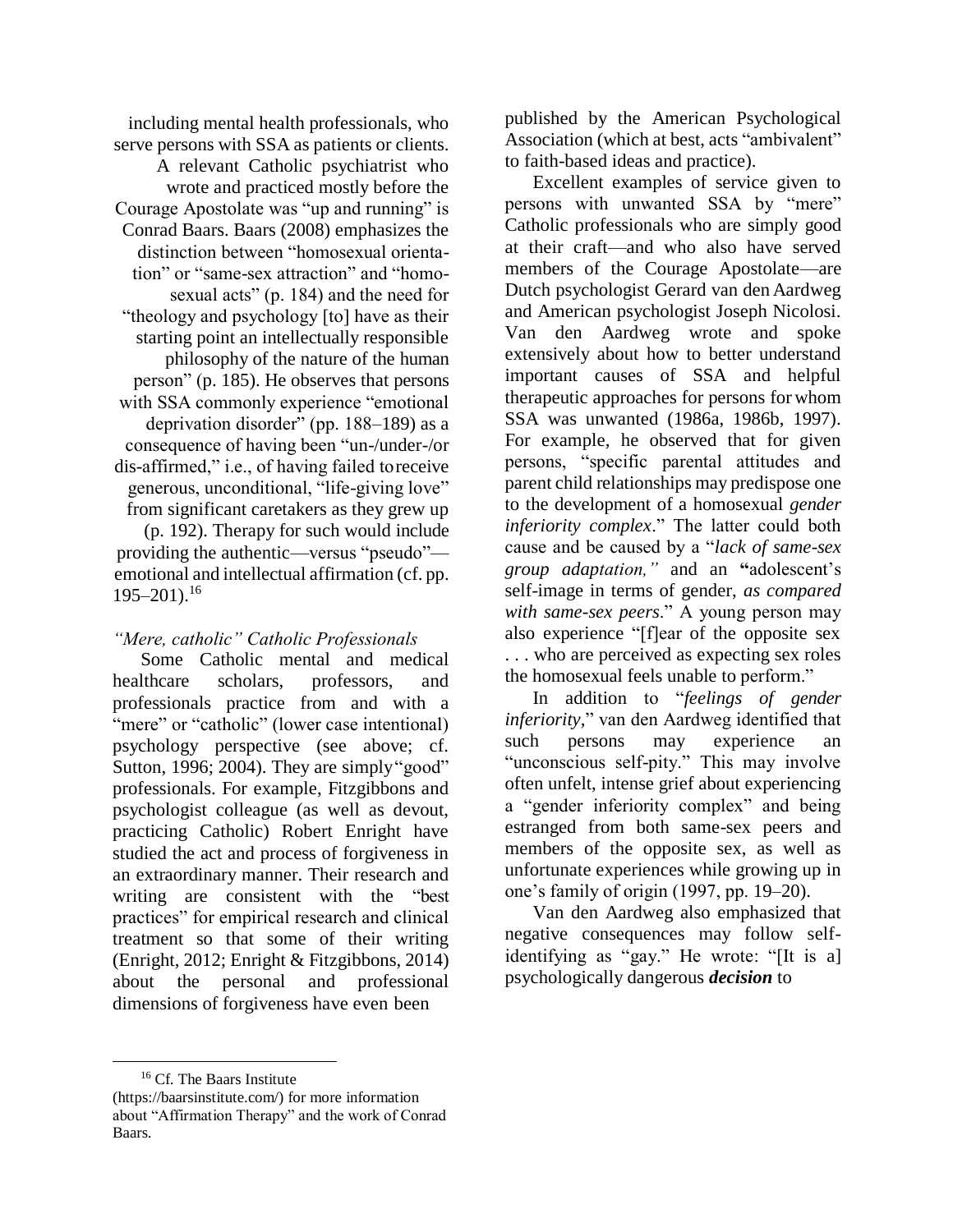identify oneself as a different species of man: 'I *am* a homosexual.' Doing so

may give a sense of relief after a period of struggle and worry, but at the same time it is defeatist The self-identified homosexual takes on the [*tragic*] role of the definitive outsider. It makes one feel at home among fellow homosexuals. It temporarily takes away the tension of having to fight homosexual impulses, and yields the *emotional gratifications of feeling unique and tragic* For it is *a false "self*" the unhappy person has identified with.

Van den Aardweg comments that taking on such a false identity isinitially "a seducing dream" which "in time turns out to be a terrible illusion," which leads one to live an "unreal life, ever farther away from one's real person [self]" (p. 23). He also notes that "[g]iving in to homosexual wishes [may] create a sexual addiction. Persons who have reached this stage have essentially two problems: their gender inferiority complex and a relatively autonomous sexual addiction" (p. 20).

The work of Joseph Nicolosi (1997a, 1997b, 2009, & Nicolosi, 2002) in serving and teaching others how to serve persons with unwanted SSA warrants more space than is possible here. As mentioned above, Nicolosi was one of the three Catholic psychologists who were invited to present at the first Courage conference (Beers, 2018). In his writing, he has served as a "mere," good mental health professional, practicing and promoting an understanding, based in psychoanalytic theory, of what leads many persons to develop SSA and how therapists

may help them to manage and perhaps resolve their SSA.

Classic Nicolosi is his summary statement about SSA being an expression of a person's need for the "*3 A's*: Same-sex *A*ttention, *A*ffection and *A*pproval" (1997b). Elsewhere, he does not mince words in characterizing "gay" as a "self-deceptive," (1999, p. 98) "*fictitious*" (p. 98), "counteridentity, a negative" which "gets its psychic energy by '*what I am not*', . . . a refusal to accept reality. It is a compromise identity seized upon by an individual, and increasingly supported by our society, to resolve emotional conflicts" (p. 105).

This author is inspired by Nicolosi's efforts to learn about and apply the best practices of contemporary psychotherapy while serving the needs of his clients with unwanted SSA from a more traditional, psycho-analytic perspective. For example, in his book *Reparative Therapy of Male Homosexuality*, Nicolosi (1997b) describes and promotes using the modern approach entitled Accelerated Experiential Dynamic Psychotherapy (AEDP, Fosha, 2000). Twelve years later, in *Shame andAttachment Loss*, Nicolosi (2009) presents his use of EMDR (Eye Movement Desensitization and Reprocessing) Therapy (Shapiro, 2018).

The work of other Catholic professionals serving in this mere, catholic manner, is also worth mentioning. Fitzgibbons and psychologist colleague Robert Enright have studied the act and process of forgiveness in an extraordinary manner. Their research and writing are consistent with the "best practices" of contemporary, secular empirical research, and clinical treatment. Some of their writing (Enright, 2012; Enright & Fitzgibbons,  $2014$ <sup>17</sup> about the personal and professional dimensions of forgiveness has been published by the American

<sup>&</sup>lt;sup>17</sup> For more info about the work of Robert Enright, cf. the International Forgiveness Institute [\(http://www.internationalforgiveness.com/\)](http://www.internationalforgiveness.com/))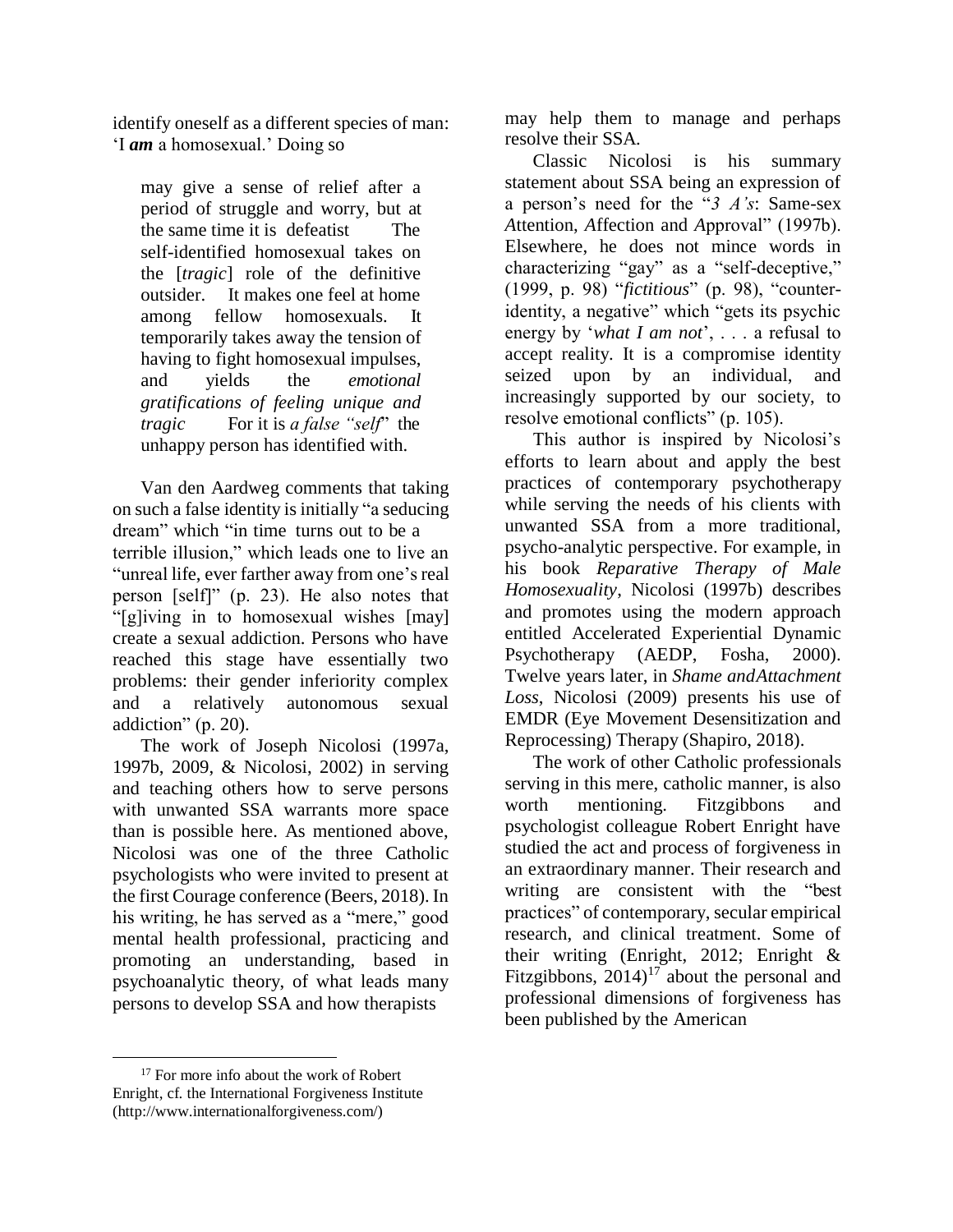Psychological Association. The writing of Baars and Terruwe written for laypersons (Baars, 2001, 2003) and professionals(Baars & Terruwe, 2002; Terruwe & Baars, 2016) on emotional maturity, repression, and affirmation, discussed above, is another example of such work.

# *Voices of Hope*

Various sources offer reasons for hope for persons who experience unwanted SSA and caregivers who want to help them. Ironically, the APA (2012), after many years of regarding SSA as unchangeable, has tardily and seemingly reluctantly (Rosik, 2016b)—acknowledged that "research indicates that sexual orientation is fluid (i,e, changeable) for some people," without suggesting *how* this may happen (p. 11). This admission occurs in the midst of a hundred years of "testimonies" by clinicians and others that *some* persons seeking therapy or other help for unwanted SSA have successfully managed and, in some cases, resolved them. Some of these persons used only or primarily therapeutic means to achieve this wanted change, others pastoral, and still others both (Jones & Yarhouse, 2007 & 2009; Karten & Wade, 2010; Nicolosi, Byrd, & Potts, 2000; Phelan, 2014; Phelan, Whitehead, & Sutton, 2008; Spitzer, 2003; Sutton, 2015). The report of a more "scientific evidenced-based" study of such therapy has recently been submitted for publication (Pela & Sutton, 2019).

Another set of testimonies also are worth noting. First-hand accounts by persons who have successfully managed, and sometimes resolved, unwanted SSA through pastoral and/or therapeutic assistance are available. At the top of the list of sources for such testimonies are those from Catholics available from the Courage/EnCourage Apostolate (n.d.), of non-Catholic Christians from the Restored Hope Network (n.d.), and of therapy clients from the Voices of Change

(n.d.). Some of persons providing testimonies from the latter source include "persons of faith" who also used pastoral resources, and some from the former also used and mention clinical resources.

# **Concluding Comments**

The author is aware that many more sources of Catholic teaching could have been cited and that every source cited is not as "authoritative" as every other. For example, the authority of the *Catechism of the Catholic Church* (1994) is stronger than certain documents of particular Vatican dicasteries (Councils or departments), whose authority is stronger than a priest who, in fidelity to the Church's *Magisterium* (formal teaching authority), offers pastoral advice on these matters. The purpose of this paper is to inform or describe, and to a lesser degree explain, what authoritative and experienced Catholic Church sources teach about these topics.

While I have tried to be accurate in my specific quoting and summary descriptions of Catholic teaching in these areas, I acknowledge that my formal education is not in theology or Roman Catholic Church teaching. (My education was—and continues—in philosophy (undergraduate), clinical psychology (master's), and marriage and family therapy (doctoral).) Readers seeking a more thorough, and perhaps authoritative explanation of the ideas whichI present, and/or by what *proof* the Catholic Church and her ministers teach and practice as they do, are encouraged to read further, especially in the documents cited here. Interested or concerned readers also may wish to discuss their questions or concerns with appropriate *Magisterium*-faithful Catholic Church representatives.

Similarly, the Catholic mental and medical healthcare professionals cited and quoted anonymously are but a convenience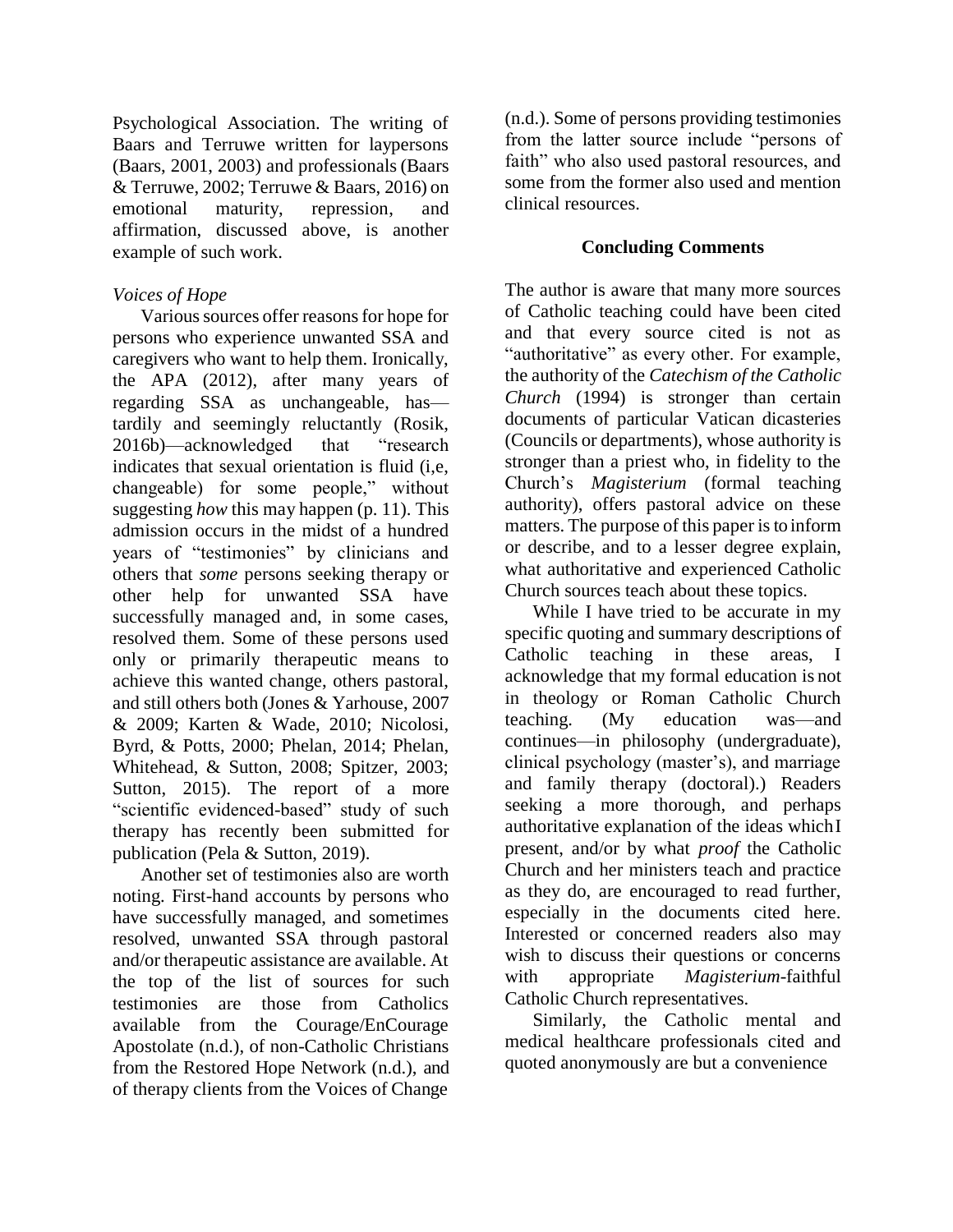sample of those who serve such clients or patients with unwanted SSA. As with Church teaching, I think that the persons whom I have cited and the comments quoted fairly represent what *Magisterium*-faithfulCatholic professionals who serve Catholics and others who experience unwanted SSA think and how they, in general, practice.

This paper has tried to summarize Catholic Church teaching on what "homosexuality" and "homosexual tendencies," "behaviors," and "relations" (SSA) are and to offer guidance for helping persons pastorally and professionally when their SSA is unwanted. Contemporary mental health arts and sciences emphasize the importance of *empirical* or *evidence-based*  techniques when serving persons professionally. While I support this approach as a professional, I am also aware of its limitations. As my *unofficial* philosophy education in an undergraduate business class taught me, "In some ways *all* persons are alike. In some ways, *some* persons are alike. And in some ways, each [every] person is unique" (Starcevich, 1972). Professional and pastoral care are both given by one unique person and received by another (unique person).

It also is worth remembering that the Catholic Church's encouragement for *all*  human beings, including—but not only those with SSA, to do whatever is necessary in order to live *virtuous* (including *chaste*) lives, comes with a promise. It has been the experience of God-fearing and God-faithful persons that living out their sexuality chastely is well worth "the cost." For example, Magisterially faithful Catholics believe and commonly come to experience what Jesus promises in Scripture: "If you remain in my word ["follow my teaching"]

. . . you will know the truth, and the truth will set you free" (John 8:31–32). Also, those who "have heard the word [and] embrace it witha generous and good heart, [will] bear fruit

through perseverance" (Luke 8:15). As St. Paul writes: "the fruit" of being guided by, following and living in [God's Holy] "Spirit is love, joy, peace, patience, kindness, generosity, faithfulness, gentleness, selfcontrol" (Galatians 5:22–23).

The "love, peace, joy, self-control, etc." which are the fruits of God's Spirit may come in other ways and more slowly than one may wish. But for striving faithfully to be "fruitful," everyone is promised that he orshe will "taste and see that the Lord"—and all of His ways, including chastity—are "good" (Psalm 34:9) and worth "the cost" (Psalm 19:8–11)! Therapists and pastors also may find in this a source of hope while serving others, as they realize that their efforts to help persons manage—and if possible resolve unwanted SSA, are well worth *their* "cost."

#### **References**

- Alliance for Therapeutic Choice and Scientific Integrity (2012). *Alliance Statement on Sexual Orientation Change*. Retrieve from https:/[/www.therapeuticchoice.com/key](http://www.therapeuticchoice.com/key-)documents
- American Psychiatric Association (1980). *Diagnostic and Statistical Manual of Mental Disorders* (Third Edition). Washington, DC: American Psychiatric Association.
- American Psychological Association (APA, 2009). Task Force on Appropriate Therapeutic Responses to Sexual Orientation. *Report of the APA task force on appropriate therapeutic responses to sexual orientation*. Washington, D.C: American Psychological Association. Retrieved from

<http://www.apa.org/pi/lgbt/resources/the> rapeuticresponse.pdf.

American Psychological Association (APA, 2012). Guidelines for psychological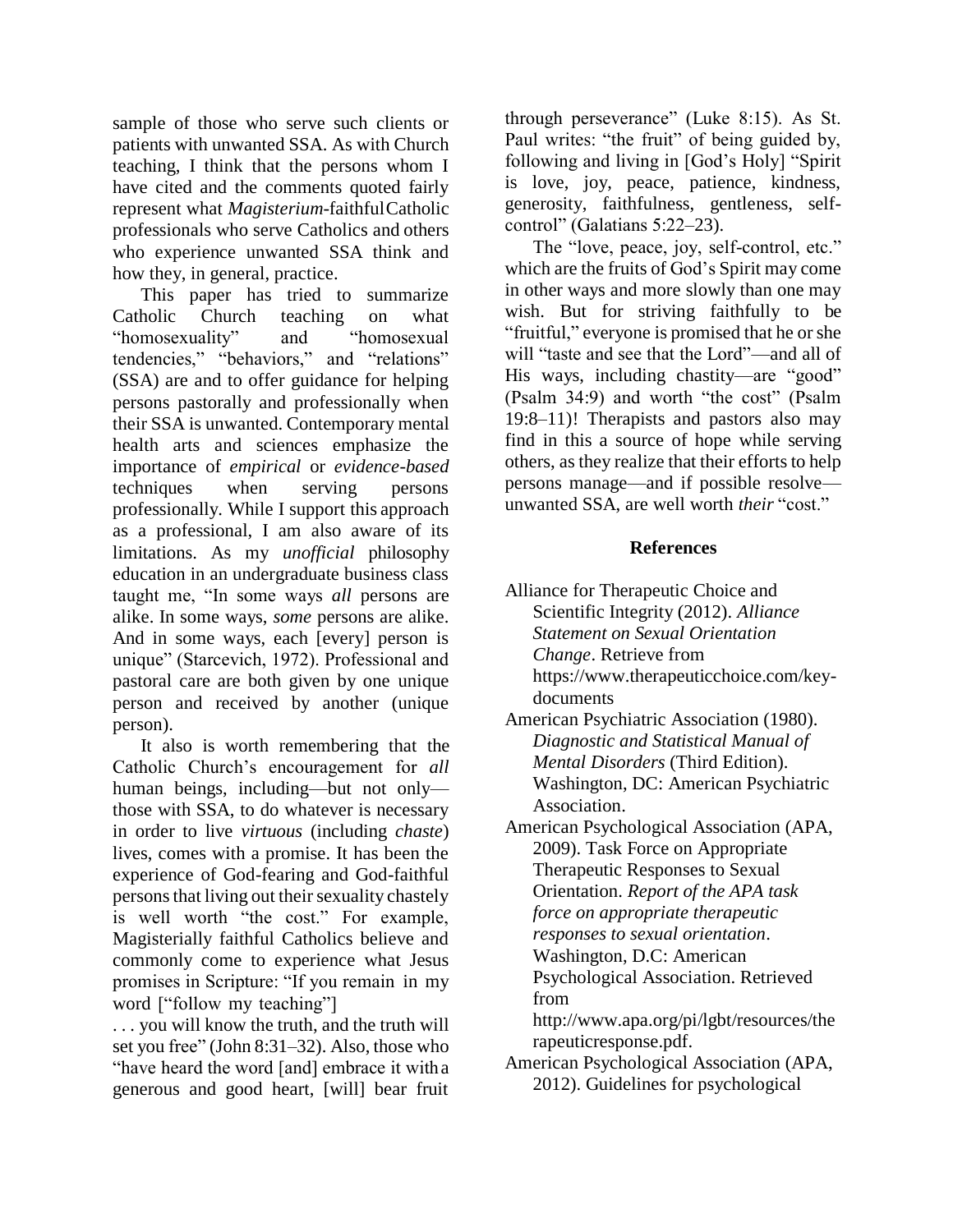practice with lesbian, gay, and bisexual clients. *American Psychologist*, *67*(1), 10–42. doi: 10.1037/a0024659

- Baars, C. (2001). *Born Only Once: The Miracle of Affirmation*. Preface by Suzanne Baars. Quincy, Illinois: Franciscan Press.
- Baars, C. (2003). *Feeling & Healing Your Emotions* (Revised edition.) Suzanne Baars and Bonnie Shayne (eds.). Gainesville, FL: Bridge-Logos.
- Baars, C. (2008). *I Will Give Them a New Heart: Reflections on the Priesthood and the Renewal of the Church*. Suzanne M. Baars and Bonnie N. Shayne (eds.). Staten Island, NY: Society of St. Paul/Alba House.
- Baars, C. & Terruwe, A. (2002). *Healing the Unaffirmed: Recognizing Emotional Deprivation Disorder* (Revised edition). Suzanne M. Baars and Bonnie N. Shayne (eds.). Staten Island, NY: Society of St. Paul/Alba House.
- Beers, J. (2018). *Courage: A Ministry of Hope*. Indianapolis, IN: Dog Ear Publishing.
- Burbach, G. (2013). *A Guide for Catholics in Recovery: Seven Sacraments and Twelve Steps* (Volume 1). CreateSpace Independent Publishing Platform (https:/[/www.createspace.com/\).](http://www.createspace.com/))
- *Catechism of the Catholic Church* (1994). Retrieved from <http://www.vatican.va/archive/ccc/index> \_it.htm
- Catholic Medical Association (2001). Homosexuality and hope: The statement of the Catholic Medical Association. *Linacre Quarterly*, *68*(2), 131–141.

Chabad-Lubavitch Media Center *(https://www.chabad.org). The 7 Noahide Laws: Universal Morality.*  Retrieved from *https:/[/www.chabad.org/therebbe/article](http://www.chabad.org/therebbe/article) \_cdo/aid/62221/jewish/Universal-Morality.htm*

*Compendium of the Catechism of the Catholic Church* (2005). Retrieved from <http://www.vatican.va/archive/ccc/index> \_it.htm

Congregation for Catholic Education (CCE) (1983). *Educational Guidance in Human Love.* Retrieved from [http://www.vatican.va/roman\\_curia/cong](http://www.vatican.va/roman_curia/cong) regations/ccatheduc/index\_it.htm

- Congregation for Catholic Education (CCE) (2005*). Instruction Concerning the Criteria for the Discernment of Vocations with Regard to Persons with Homosexual Tendencies in View of Their Admission to the Seminary and to Holy Orders.* Retrieved from [http://www.vatican.va/roman\\_curia/cong](http://www.vatican.va/roman_curia/cong) regations/ccatheduc/index\_it.htm
- Congregation for the Doctrine of the Faith (CDF) (1975). *Persona Humana: Declaration on Certain Questions Concerning Sexual Ethics, VIII.* Retrieved from [http://www.vatican.va/roman\\_curia/cong](http://www.vatican.va/roman_curia/cong) regations/cfaith/doc\_doc\_index\_it.htm
- Congregation for the Doctrine of the Faith (CDF) (1986). *Letter to the Bishops of the Catholic Church on the Pastoral Care of Homosexual Persons*. Retrieved from
	- [http://www.vatican.va/roman\\_curia/cong](http://www.vatican.va/roman_curia/cong) regations/cfaith/doc\_doc\_index\_it.htm
- Congregation for the Doctrine of the Faith (CDF) (1992). *Some Considerations Concerning the Response to Legislative Proposals on Non-discrimination of Homosexual Persons*. Retrieve from [http://www.vatican.va/roman\\_curia/cong](http://www.vatican.va/roman_curia/cong) regations/cfaith/doc\_doc\_index\_it.htm
- Congregation for the Doctrine of the Faith (CDF) (2003). *Considerations Regarding Proposals to Give Legal Recognition to Unions Between Homosexual Persons.* Retrieved from [http://www.vatican.va/roman\\_curia/cong](http://www.vatican.va/roman_curia/cong) regations/cfaith/doc\_doc\_index\_it.htm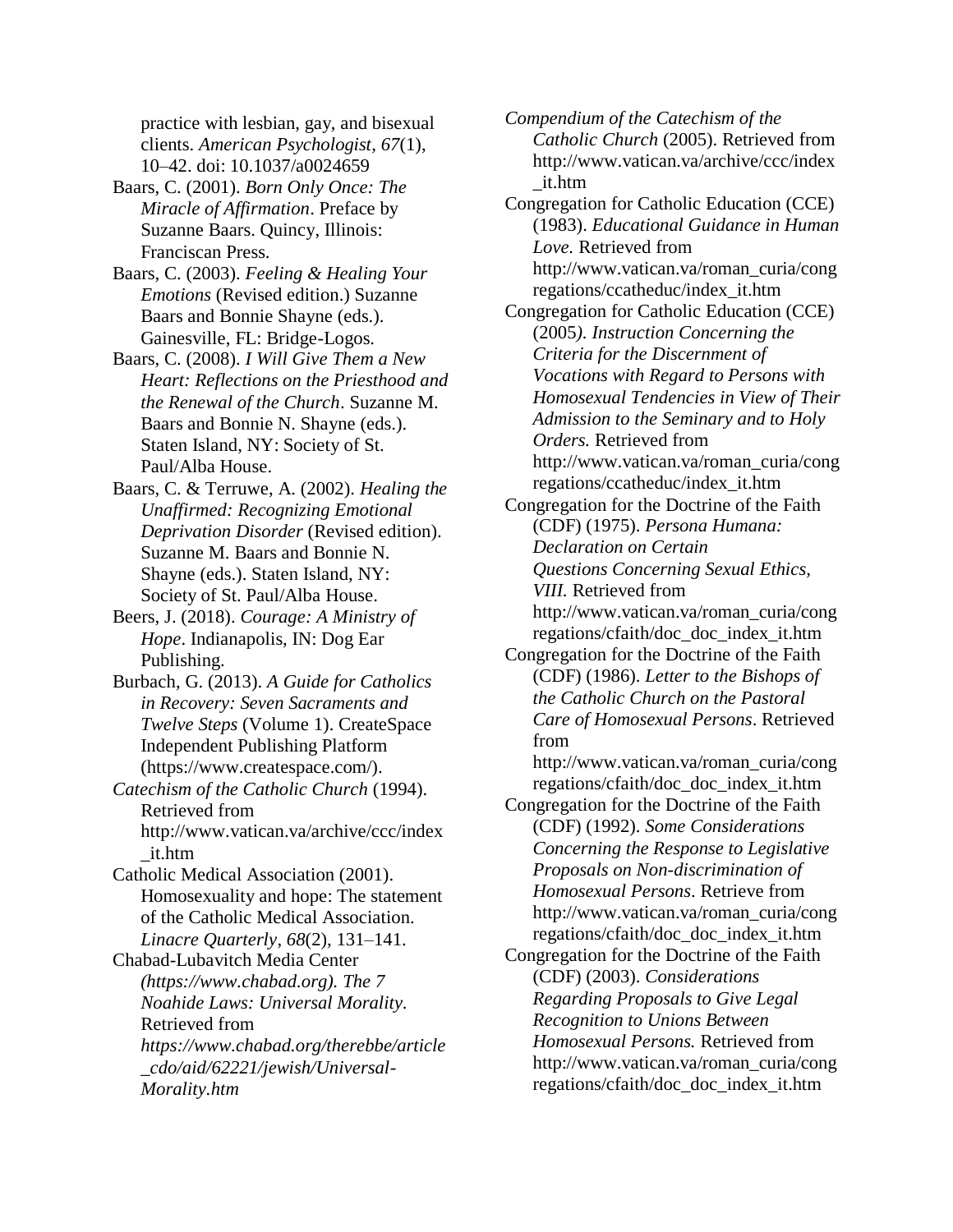Consiglio, W. (1991). *Homosexual No More: Practical Strategies for Christians Overcoming Homosexuality*. Wheaton, IL: Victor Books.

Courage (n.d.). *FAQs*. Retrieved from https://couragerc.org/faqs/

Courage (n.d.). *Testimonies.* Retrieved from https://couragerc.org/resources/#testimo nies

Courage (n.d.). *The Twelve Steps of Courage*. Retrieved from https://couragerc.org/resource/twelvesteps/

Cretella, M. (2012). Who am I? Psychology, faith and same-sex attraction. In H. Alvare, *Breaking Through: Catholic Women Speak for Themselves,* 119–140. Huntington, IN: Our Sunday Visitor Publishing.

Enright, R. (2012). *The Forgiving Life: A Pathway to Overcoming Resentment and Creating a Legacy of Love* (APA Lifetools). Washington, DC: American Psychological Association.

- Enright, R. & Fitzgibbons, R. (2014). *Forgiveness Therapy: An Empirical Guide for Resolving Anger and Restoring Hope.* Washington, DC: American Psychological Association.
- Fitzgibbons, R. (1996). The origins and healing of homosexual attractions and behaviors. In J. Harvey, *The Truth about Homosexuality: The Cry of the Faithful*, Appendix I, 307–343. San Francisco, CA: Ignatius Press.

Fitzgibbons, R. (1999). The origins and therapy of same-sex attraction disorder. In C. Wolfe, *Homosexuality and American Public Life*. Dallas: Spence Publishing, 85–97.

Fosha, D. (2000). *The Transforming Power of Affect: A Model of Accelerated Change*. NY, NY: Basic Books.

Groeschel, B. (1985). *The Courage to Be Chaste.* Mahwah, NJ: *Paulist Press*.

Groeschel, B. (1987). *Stumbling Blocks or Stepping Stones: Spiritual Answers to Psychological Questions.* Mahwah, NJ: Paulist Press.

Harvey, J. (1987). *The Homosexual Person: New Thinking in Pastoral Care*. San Francisco, CA: Ignatius Press.

Harvey, J. (1996). *Truth about Homosexuality: The Cry of the Faithful*. San Francisco, CA: Ignatius Press.

Harvey, J. (2007). *Homosexuality & the Catholic Church: Clear Answers to Difficult Questions*. Westchester, PA: Ascension Press.

Harvey, J. & Bradley, G. (2003). *Same-Sex Attraction: A Parent's Guide.* South Bend, IN: St. Augustine's Press.

Jones, S., & Yarhouse, M. (2007). *Ex-Gays? A Longitudinal Study of Religiously Mediated Change in Sexual Orientation*. Downers Grove, IL: IVP Academic.

Jones, S., & Yarhouse, M. (2009). *Ex-Gays? An Extended Longitudinal Study of Attempted Religiously Mediated Change in Sexual Orientation*. In Symposium on Sexual Orientation and Faith Tradition, American Psychological Association (APA) Convention, Toronto, Ontario, Canada.

Karten, E. & Wade, J. (2010). Sexual orientation change efforts in men: A client perspective. *The Journal of Men's Studies, 18*(1), 3–21. doi.org/10.3149/jms.1801.84

Kleponis, P. (2012). *The Pornography Epidemic: A Catholic Approach*. Simon Peter Press.

Kleponis, P. (2016). *Integrity Starts Here! A Catholic Approach to Restoring Sexual Integrity*. Outskirts Press.

Kleponis, P. (2018). *Restoring Trust: A Couple's Guide to Getting Past Porn*. Huntington, IN: Our Sunday Visitor Publishing.

Lewis, C. S. (1952). *Mere Christianity.* NY: Macmillan.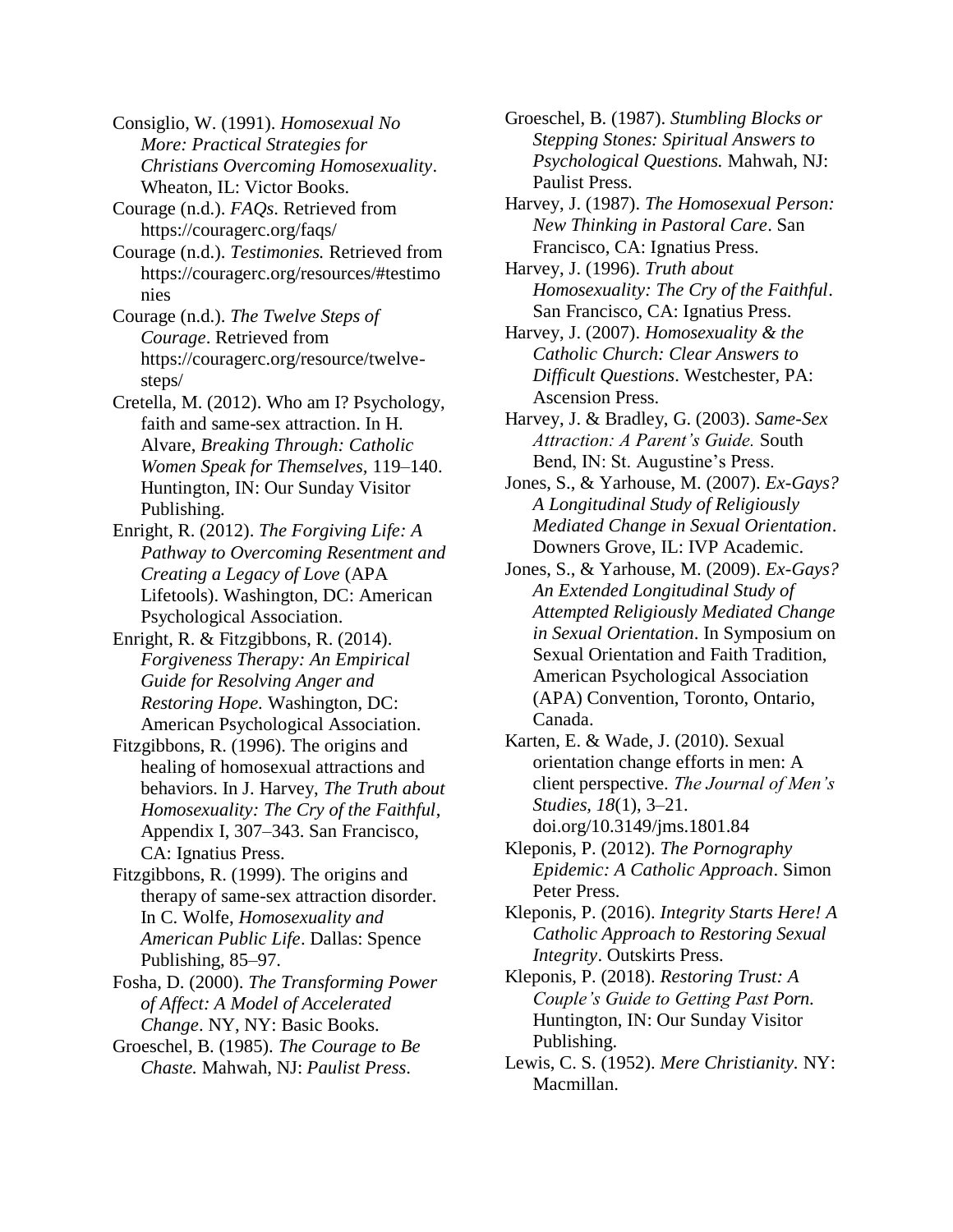Nicolosi, J. (1997a). *Healing Homosexuality: Case Stories of Reparative Therapy*. Lanham, MD: Jason Aronson.

Nicolosi, J. (1997b). *Reparative Therapy of Male Homosexuality*. Lanham, MD: Jason Aronson.

Nicolosi, J. (1999). The gay deception. In C. Wolfe, *Homosexuality and American Public Life*. Dallas, TX: Spence Publishing, 98–105.

Nicolosi, J. (2009). *Shame and Attachment Loss*. Downers Grove, IL: IVP Books.

Nicolosi, J. & Nicolosi, L. (2002). *A Parent's Guide to Preventing Homosexuality*. Downers Grove, IL: IVP Books.

Nicolosi, J., Byrd, A. D., & Potts, R. (2000). Retrospective self-reports of changes in homosexual orientation: A consumer survey of conversion therapy clients. *Psychological Reports, 86*, 1071–1088.

Pela, C. & Sutton, P. (2019). *Status Report on the Forthcoming Longitudinal SAFE-T Outcome Research.* Retrieved from Alliance for Therapeutic Choice and Scientific Integrity. https:/[/www.therapeuticchoice.com/sexu](http://www.therapeuticchoice.com/sexu) al-fulidity-and-well-being

Phelan, J. (2014). *Successful Outcomes of Sexual Orientation Change Efforts (SOCE).* Charleston, SC: Practical Applications Publications.

Phelan, J., Whitehead, N. & Sutton, P. (2008). What research shows: NARTH's response to the APA claims on homosexuality—A report of the Scientific Advisory Committee of the National Association for Research and Therapy of Homosexuality. *Journal of Human Sexuality*, *1*, 1–128. Retrieved from https:/[/www.journalofhumansexuality.co](http://www.journalofhumansexuality.co/)

m/books Pontifical Council for the Family (PCF) (1995). *The Truth and Meaning of*

*Human Sexuality: Guidelines for Education within the Family.* Retrieved from *[http://www.vatican.va/roman\\_curia/pont](http://www.vatican.va/roman_curia/pont) ifical\_councils/family/documents/rc\_pc\_ family\_doc\_08121995\_humansexuality\_en.html* Pontifical Council for the Family (PCF) (2000). *Family, Marriage and "De Facto" Unions*. Retrieved from [http://www.vatican.va/roman\\_curia/pont](http://www.vatican.va/roman_curia/pont) ifical\_councils/family/documents/rc\_pc\_ family\_doc\_20001109\_de-factounions\_en.html Pontifical Council for Justice and Peace (PCJP) (2005). The *Compendium of the Social Doctrine of the Church*. Retrieved from [http://www.vatican.va/archive/index\\_it.h](http://www.vatican.va/archive/index_it.h) tm Pontifical Work for Ecclesiastical Vocations: The Congregations for Catholic Education, the Oriental Churches, the Institutes of Consecrated

Life and the Societies of Apostolic Life (1998). *New Vocations for a New Europe*. Retrieved from [http://www.vatican.va/roman\\_curia/cong](http://www.vatican.va/roman_curia/cong) regations/ccatheduc/documents/rc\_con\_c catheduc\_doc\_13021998\_newvocations\_en.html

Pope Francis (Aug 26, 2018). Full text of Pope Francis' in-flight press conference from Dublin. Retrieved from https:/[/www.catholicnewsagency.com/ne](http://www.catholicnewsagency.com/ne) ws/full-text-of-pope-francis-in-flightpress-conference-from-dublin-48562

Pope Benedict XVI (Jan 10, 2010). *Angelus Address*. Retrieved from [http://w2.vatican.va/content/benedict](http://w2.vatican.va/content/benedict-)xvi/en/angelus/2010/documents/hf\_benxvi\_ang\_20100110\_battesimo.html

Pope John Paul II (1979)*. Redemptor Hominis: The Redeemer of Man*. Retrieved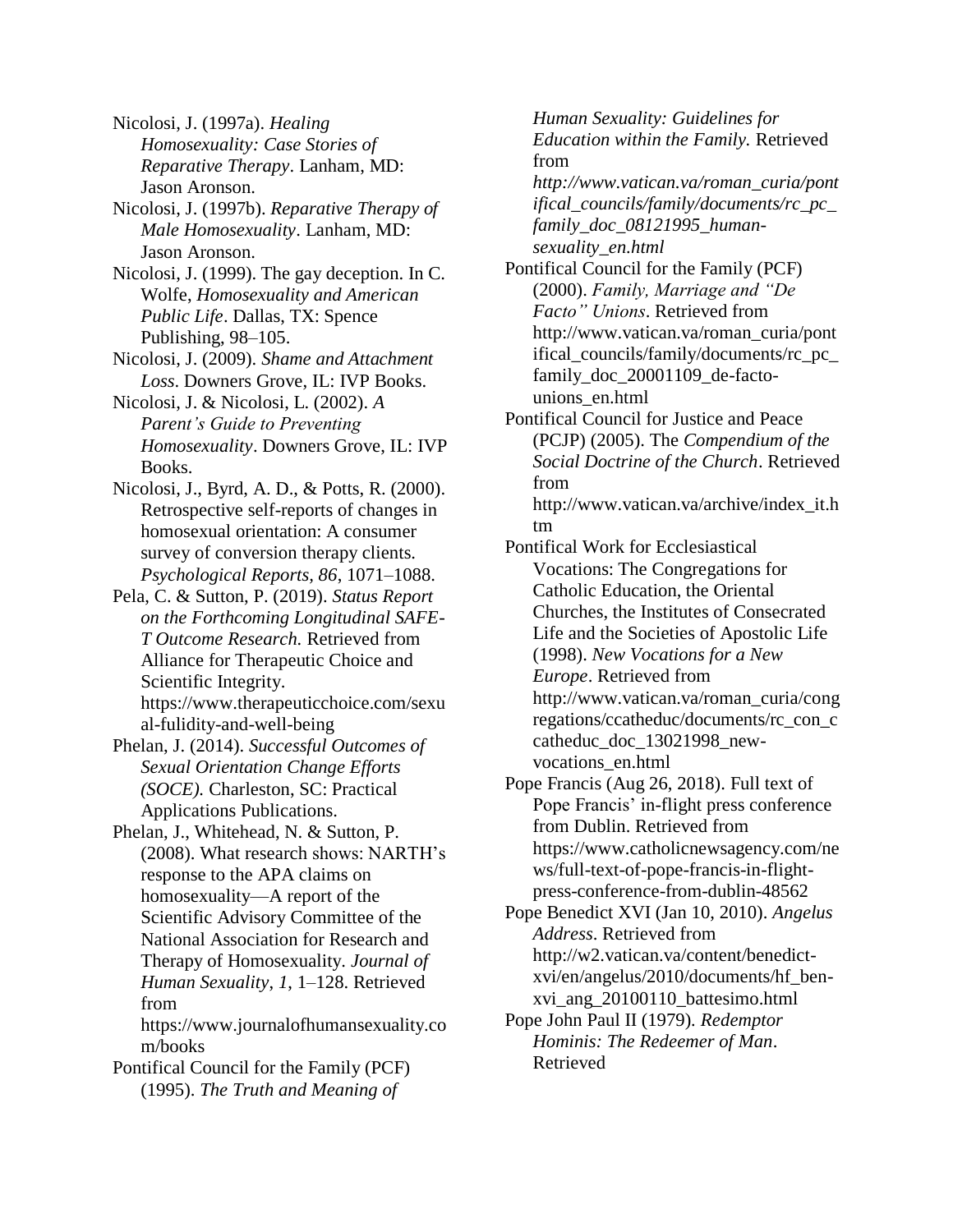[http://w2.vatican.va/content/john-paul](http://w2.vatican.va/content/john-paul-)ii/it/encyclicals.index.html

- Pope John Paul II (1981). *Familiaris Consortio*: *The Role of the Christian Family in the Modern World*. Retrieved from [http://w2.vatican.va/content/john](http://w2.vatican.va/content/john-)paul-ii/it/apost\_exhortations.index.html
- Pope John Paul II, (1984). *Reconciliatio et Paenitentia: Reconciliation and Penance.* Retrieved from [http://w2.vatican.va/content/john-paul](http://w2.vatican.va/content/john-paul-)ii/it/apost\_exhortations.index.html
- Pope John Paul II (1988). *Christifideles Laici: The Vocation and Mission of the Lay Faithful*. Retrieved from [http://w2.vatican.va/content/john-paul](http://w2.vatican.va/content/john-paul-)ii/it/apost\_exhortations.index.html
- Pope John Paul II (1992). *Pastores Dabo Vobis: On the Formation of Priests*. Retrieved from [http://w2.vatican.va/content/john-paul](http://w2.vatican.va/content/john-paul-)ii/it/apost\_exhortations.index.html
- Pope John Paul II (1993). *Veritatis Splendor: The Splendor of Truth*. Retrieved from [http://w2.vatican.va/content/john-paul](http://w2.vatican.va/content/john-paul-)ii/it/encyclicals.index.html
- Pope John Paul II (1998). *Fides et Ratio: The Relationship Between Faith and Reason.* Retrieved from [http://w2.vatican.va/content/john-paul](http://w2.vatican.va/content/john-paul-)ii/it/encyclicals.index.html
- Pope John Paul II (2000). *Address to the members of the Pontifical Academy of Sciences*, Nov. 13, 2000. Retrieved from [http://w2.vatican.va/content/john-paul](http://w2.vatican.va/content/john-paul-)ii/en/speeches/2000/octdec/documents/hf\_jpii\_spe\_20001113\_plenary-acadscience.html (Originally retrieved from https:/[/www.journalofhumansexuality.co](http://www.journalofhumansexuality.co/)  $m/\lambda$
- Restored Hope Network (n.d.). *Transformational Stories*. Retrieved from

https:/[/www.restoredhopenetwork.org/tr](http://www.restoredhopenetwork.org/tr) ansformational-stories

- Rice, C. (1999). *50 Questions on the Natural Law: What It Is and Why We Need It.* San Francisco, CA: Ignatius Press.
- Rosik, C. H. (2016a). *Sexual Attraction Fluidity Exploration in Therapy (SAFE-T): Creating a Clearer Impression of Professional Therapies that Allow for Change*. Retrieved from https:/[/www.therapeuticchoice.com/why](http://www.therapeuticchoice.com/why) -the-alliance-supports-safe-ther
- Rosik, C. H. (2016b). The Quiet Death of Sexual Orientation Immutability: How Science Loses When Political Advocacy Wins. *Journal of Human Sexuality*, *7*, 4– 21. Retrieved from https:/[/www.journalofhumansexuality.co](http://www.journalofhumansexuality.co/) m/books
- Santa, T. (2017). *Understanding Scrupulosity: Questions and Encouragement* (Third Edition). Liguori, MO: Liguori Publications.
- Santa, T. (2013). *Ten Commandments for the Scrupulous* (2013 Edition). Liguori, MO: Liguori Publications. Retrieved from
	- [http://scrupulousanonymous.org/wp](http://scrupulousanonymous.org/wp-)content/uploads/2015/10/Ten\_Command ments\_for\_the\_Scrupulous\_2013.pdf
- Shapiro, F. (2018). *Eye Movement Desensitization and Reprocessing (EMDR) Therapy: Basic Principles, Protocols, and Procedures* (Third Edition). NY, NY: Guilford Press.
- Spitzer, R. (2003). Can some gay men and lesbians change their sexual orientation? 200 participants reporting a change from homosexual to heterosexual orientation. *Archives of Sexual Behavior, 32*(5), 403–417.
- doi:10.1023/A:1025647527010 Starcevich, M. (1972). *Introduction to Business Management* course. Notre
	- Dame, IN: University of Notre Dame.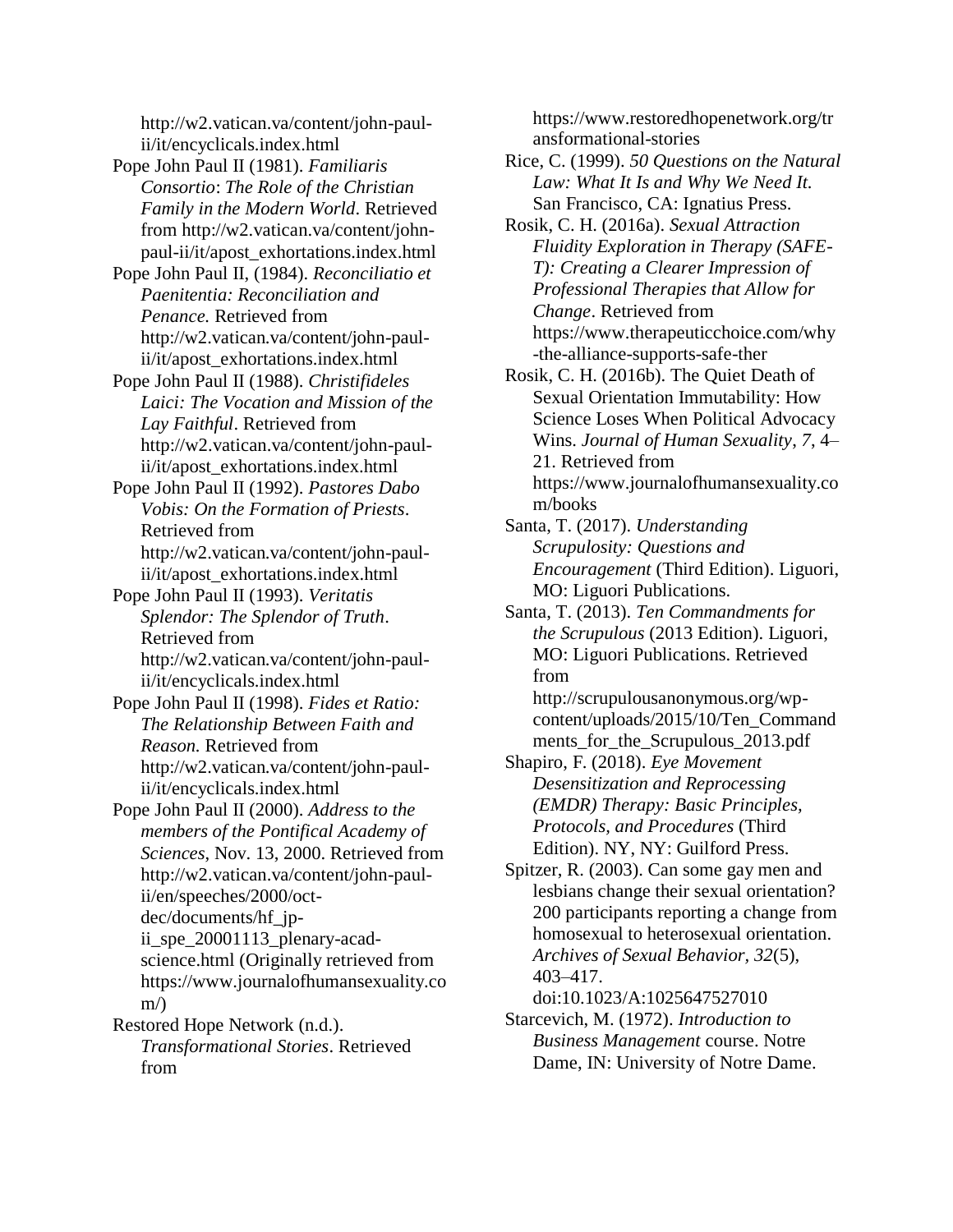Sutton, P. (1996). *Modern Catholic Psychology: Mere, Christian and Magisterial.* Society of Catholic Social Scientists conference, Steubenville, OH: Franciscan University of Steubenville.

- Sutton, P. (2004). *The Reform and Renewal of the Professions of Psychology: The catholic and Catholic Challenge*  (Formation and Renewal Conference, University of Notre Dame: October, 2003; revised and re-presented at Society of Catholic Social Scientists Conference, Ann Arbor, Michigan: October, 2004).
- Sutton, P. (2005, October). *The Universal Call to Spiritual Fatherhood and Motherhood*. Callings Conference: Mount St. Mary's University. Revised and read at the Society of Catholic Social Scientists Conference: Franciscan University of Steubenville.
- Sutton, P. (2011). Who am I? Psychological issues in gender identity and same-sex attraction. In H. Watt (Ed.), *Fertility & Gender: Issues in Reproductive and Sexual Ethics*. Oxford:

Anscombe Centre, 70–98. Retrieved from https://couragerc.org/wpcontent/uploads/2018/02/Phil\_FandG\_E xcepts.pdf

Sutton, P. (2014). Possible Factors in the Development of Same-Sex Attraction (SSA). *Journal of Human Sexualit*y, *6*, 50–104. Retrieved from https:/[/www.journalofhumansexuality.co](http://www.journalofhumansexuality.co/) m/books

Sutton, P. (2015). Professional care for unwanted same-sex attraction: What does the research say? *Linacre Quarterly*, *82*(4), 351–363. Retrieved from https:/[/www.ncbi.nlm.nih.gov/pmc/articl](http://www.ncbi.nlm.nih.gov/pmc/articl)

es/PMC4771007/

Sutton, P. (March 19, 2018). *Let Your Hearts Find Courage in Christ! South* *Bend COURAGE Chapter Introduction*. Unpublished.

Sutton, P. (n.d.). *Stumbling Block or Stepping Stone*. Retrieved from https://couragerc.org/wpcontent/uploads/2018/02/Stumbling\_Blo cks\_Quote1.pdf

Terruwe, A. & Baars, C. (2016). *Psychic Wholeness and Healing: Using All the Powers of the Human Psyche* (Second Edition). Suzanne M. Baars and Bonnie N. Shayne (eds.). Eugene, OR: Wipf & Stock, 2016.

United States Conference of Catholic Bishops (USCCB, 2006): *Ministry to Persons with a Homosexual Inclination: Guidelines for Pastoral Care.* Retrieved from [http://www.usccb.org/issues-and](http://www.usccb.org/issues-and-)action/human-life-anddignity/homosexuality/upload/minstrypersons-homosexual-inclination-2006.pdf

Valdes, M. (1996). Holistic treatment procedural model for healing the homosexual condition. In J. Harvey (Ed.), *The Truth about Homosexuality: The Cry of the Faithful*, Appendix II, (345–365). San Francisco, CA: Ignatius Press.

van den Aardweg, G. (1986a). *Homosexuality and Hope: A Psychologist Talks about Treatment and Change*. Ann Arbor, MI: Servant Books.

van den Aardweg, G. (1986b). *On the Origins and Treatment of Homosexuality: A Psychoanalytic Reinterpretatio*n. New York: Praeger.

van den Aardweg, G. (1997). *The Battle for Normality: A Guide for (Self-) Therapy for Homosexuality*. San Francisco: Ignatius.

Vatican Council II. (1964). *Lumen Gentium: Dogmatic Constitution on the Church.* Retrieved from [http://www.vatican.va/archive/hist\\_coun](http://www.vatican.va/archive/hist_coun) cils/ii\_vatican\_council/index\_it.htm